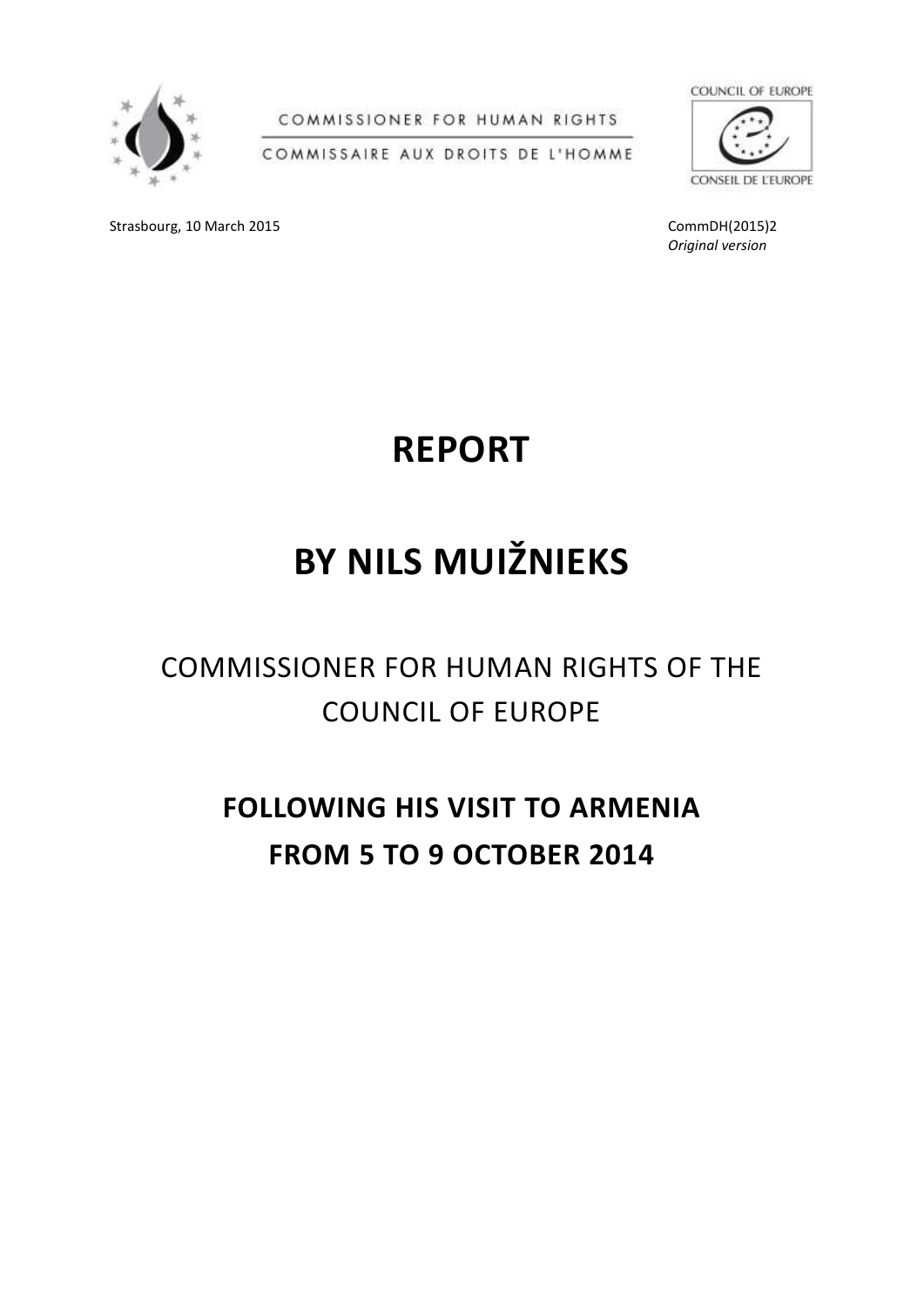$\mathbf{F} = \mathbf{F} \mathbf{F} + \mathbf{F} \mathbf{F} + \mathbf{F} \mathbf{F} + \mathbf{F} \mathbf{F} + \mathbf{F} \mathbf{F} + \mathbf{F} \mathbf{F} + \mathbf{F} \mathbf{F} + \mathbf{F} \mathbf{F} + \mathbf{F} \mathbf{F} + \mathbf{F} \mathbf{F} + \mathbf{F} \mathbf{F} + \mathbf{F} \mathbf{F} + \mathbf{F} \mathbf{F} + \mathbf{F} \mathbf{F} + \mathbf{F} \mathbf{F} + \mathbf{F} \mathbf{F} + \mathbf{F$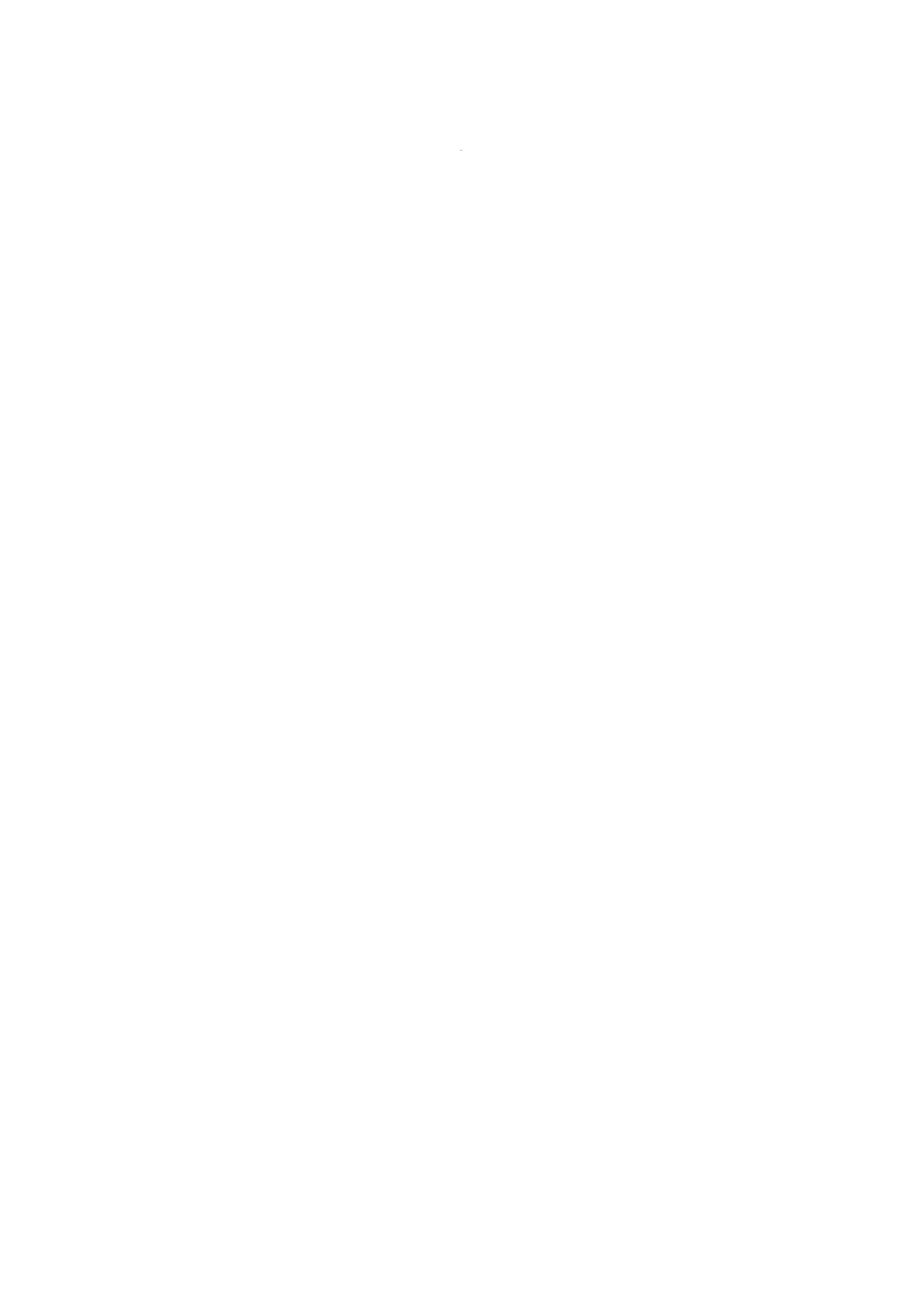| The administration of justice and the protection of human rights in the justice system 7<br>1 |               |                                                                                   |  |
|-----------------------------------------------------------------------------------------------|---------------|-----------------------------------------------------------------------------------|--|
|                                                                                               | 1.1           |                                                                                   |  |
|                                                                                               | 1.1.1         |                                                                                   |  |
|                                                                                               | 1.1.2         |                                                                                   |  |
|                                                                                               | 1.1.2.1       |                                                                                   |  |
|                                                                                               |               | 1.1.2.2                                                                           |  |
|                                                                                               | 1.1.2.3       |                                                                                   |  |
|                                                                                               |               |                                                                                   |  |
|                                                                                               | 1.1.3         |                                                                                   |  |
|                                                                                               | 1.1.4         |                                                                                   |  |
|                                                                                               |               |                                                                                   |  |
|                                                                                               | 1.2           |                                                                                   |  |
|                                                                                               | 1.2.1         |                                                                                   |  |
|                                                                                               | 1.2.1.1       |                                                                                   |  |
|                                                                                               | 1.2.1.2       |                                                                                   |  |
|                                                                                               | 1.2.1.3       |                                                                                   |  |
|                                                                                               |               |                                                                                   |  |
|                                                                                               | 1.2.2         |                                                                                   |  |
|                                                                                               |               |                                                                                   |  |
| $\overline{2}$                                                                                |               |                                                                                   |  |
|                                                                                               | 2.1           |                                                                                   |  |
|                                                                                               | 2.1.1         |                                                                                   |  |
|                                                                                               | 2.1.2         |                                                                                   |  |
|                                                                                               | 2.1.3         |                                                                                   |  |
|                                                                                               |               |                                                                                   |  |
|                                                                                               | $2.2^{\circ}$ |                                                                                   |  |
|                                                                                               |               |                                                                                   |  |
|                                                                                               | 2.2.2         |                                                                                   |  |
|                                                                                               |               |                                                                                   |  |
|                                                                                               | 2.3           |                                                                                   |  |
|                                                                                               |               |                                                                                   |  |
|                                                                                               | 2.4           |                                                                                   |  |
|                                                                                               | 2.4.1         | Pressure against women's rights and gender equality organisations and defenders37 |  |
|                                                                                               | 2.4.2         |                                                                                   |  |
|                                                                                               |               |                                                                                   |  |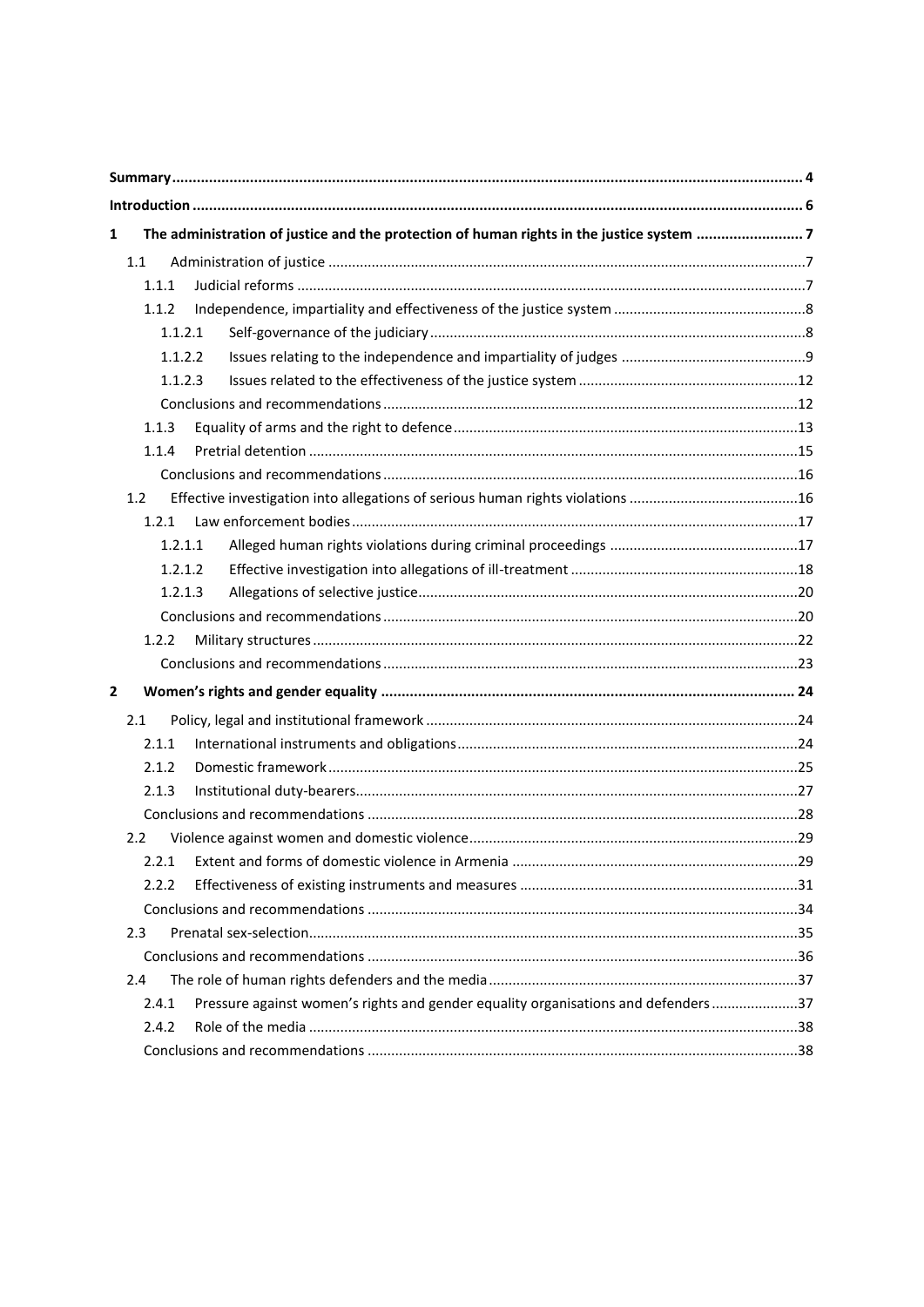#### <span id="page-3-0"></span>**SUMMARY**

Commissioner Nils Muižnieks and his team visited Armenia from 5 to 9 October 2014. During the visit, the Commissioner held discussions on the administration of justice and the protection of human rights in the justice system as well as issues pertaining to the rights of women and gender equality.

The present report focuses on the following major issues:

#### **Administration of justice**

A strong and well-functioning justice system, fully integrating the principle of respect for human rights, is an indispensable component of the rule of law. The Commissioner encourages the authorities' on-going efforts to reform the justice sector, and emphasises that every effort should be made to enhance its independence, impartiality and effectiveness, in line with European standards. This is essential to ensure the implementation of fair trial rights and public trust in the judiciary as well as for judicial reforms to have any impact in reality. The Commissioner recommends that the procedures for the selection, appointment, promotion and dismissal of judges be reviewed, in order to better ensure the independence of the judiciary from the executive. In particular, the main decision-making prerogative in such matters should be more specifically assigned to the judicial body in charge and the discretionary powers of the President of the Republic should be circumscribed, in line with Council of Europe recommendations.

The Commissioner is concerned about the reported interference by senior judicial instances in the work of lower-court judges. The independence of each individual judge is essential to the independence of the judiciary as a whole. Individual judges must be allowed to adjudicate cases independently and they should be free from any improper influence, either by external actors or higher judicial instances. There should be effective mechanisms for addressing instances of undue interference with the activities of judges in the administration of justice. Disciplinary proceedings must not be used as an instrument of influence or retaliation against judges, and necessary safeguards need to be put in place to prevent their arbitrary use. The Commissioner notes the increasing caseload of courts at all levels and highlights the importance of allocating sufficient resources to the Armenian judiciary and favouring the use of non-judicial mechanisms for the resolution of disputes.

The principles of equality of arms and adversarial proceedings are essential to fair trial rights. The Armenian authorities, as well as all actors in the criminal justice system, have to ensure that those principles are fully effective in practice. Noting that the prosecution retains a dominant position in the Armenian criminal justice system, the Commissioner strongly emphasises the important role of the judge as impartial arbiter. He calls upon the Armenian authorities to ensure the right to defence and access to legal aid from the outset of police custody and throughout the investigation and trial processes. The legal aid system should be reinforced and the judicial, public and political actors should scrupulously respect the principle of the presumption of innocence prior to the assessment of facts by the competent judicial authority. The Commissioner is concerned about the frequent resort to pretrial detention as a preventive measure in Armenia. He reiterates that pretrial detention should be the exception rather than the norm, and urges the Armenian authorities to conduct the necessary reforms in legislation and in practice, in order to allow for the effective use of non-custodial preventive measures. Further, more should be done at the legal and practical level to ensure the respect for children's rights in the criminal justice system.

#### **Effective investigation into allegations of human rights abuse**

The Commissioner urges the Armenian authorities to amend the definition of torture in the Criminal Code in compliance with international standards with a view to ensuring proper qualification and punishments of acts of torture. The persisting reports of torture and ill-treatment by the police and other law-enforcement agencies - often with the purpose of obtaining confessions – and the related problem of impunity are of major concern to the Commissioner. While acknowledging the efforts undertaken to increase the independence of investigative bodies responsible for investigating abuses involving officials, the Commissioner urges the Armenian authorities to further enhance the independence of the Special Investigation Service and to increase its capacity, with a view to removing its reliance on police officers in the collection of evidence in potential cases of ill-treatment. The report of the European Committee for the Prevention of Torture and Inhuman or Degrading Treatment or Punishment (CPT) on its April 2013 visit to Armenia contains a number of specific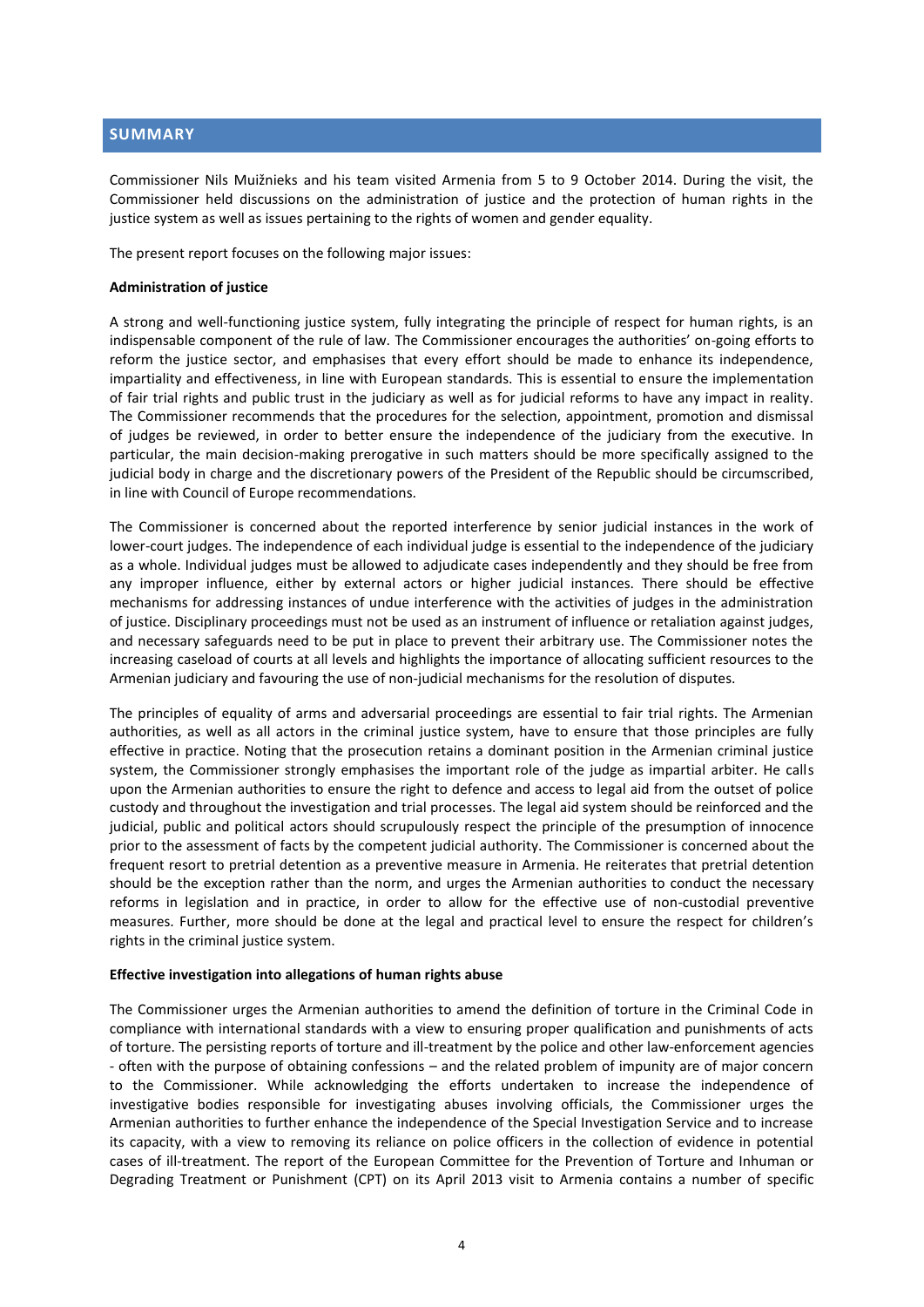recommendations to ensure accountability, inter alia by improving the existing procedures for the reporting of injuries and the processing of potential cases of ill-treatment by prosecutors.

The Commissioner urges the Armenian authorities to enhance in law and in practice the safeguards against torture and ill-treatment. He stresses the importance of developing criminal investigative techniques with a view to increasing the use of physical evidence and reducing the reliance on confessions and information obtained through questioning. The reported reliance by courts on evidence allegedly obtained under duress, in particular when this constitutes the basis for a conviction, is another matter of serious concern. The Commissioner welcomes the adoption of legal provisions allowing the possibility to claim compensation for non-pecuniary damage in cases of miscarriage of justice and illegal actions of law-enforcement bodies. As regards the investigation into the ten deaths that occurred during the March 2008 events, the Commissioner noted with concern that it has still not yielded results.

The Commissioner commends the Armenian authorities for effectively addressing the long-standing issue of the right to conscientious objection. However, he regrets to note that acts of non-combat violence, sometimes resulting in deaths, have continued to occur in the Armenian army. He calls upon the Armenian authorities to intensify their efforts to tackle this problem, in particular through effective investigations of allegations of human rights abuse. In this context, attention must be paid to fostering the trust of the victims' families and the public. The Commissioner urges the Armenian authorities to implement the measures foreseen in the National Human Rights Action Plan aimed at improving the human rights situation in the army.

#### **Rights of women and gender equality**

Gender equality is a basic principle of human rights, and women's rights are an inalienable, integral and indivisible part of universal human rights. The Commissioner's visit revealed that substantial efforts remain to be undertaken in Armenia to ensure the equal status of women in society and to combat discrimination and bias on the grounds of sex. He recalls the international obligations accepted by Armenia in these areas and welcomes the adoption of gender-related policies and the 2013 Law on Equal Rights and Equal Opportunities for Men and Women as steps in the right direction, which should be implemented in practice. A further important step would be to adopt a comprehensive anti-discrimination law, on the basis of the work already performed by the Office of the Ombudsman in consultation with other actors, and taking into account international standards and good practices. The Commissioner calls upon the Armenian authorities to take concrete measures towards empowering women and increasing their participation in public and political life, and to ensure that the education system is free of gender bias and stereotypes.

Violence against women and domestic violence can never be acceptable and the Commissioner encourages political and community leaders to send an unequivocal message to that effect. He underlines the importance of adopting specific legislation against domestic violence and of ratifying the Council of Europe Convention on preventing and combating violence against women and domestic violence. Noting with concern that domestic violence cases in Armenia are not being effectively identified, investigated, prosecuted and punished, the Commissioner urges the authorities to remedy these shortcomings and effectively protect the victims of violence. He also notes that pre-natal sex-selection, which is reflected in skewed sex ratios documented at birth, is another manifestation of gender bias and encourages the authorities to take measures to combat this phenomenon.

Finally, the Commissioner highlights the important work performed by civil society actors, in particular human rights organisations and defenders working in the field of women's rights, and stresses the need to ensure that they can carry out their activities in an environment free from intimidation and threats. The issues concerned are now a more prominent part of public discourse, and the media could be encouraged to play an even more active role in increasing the awareness and understanding of the public on the rights of women and gender equality.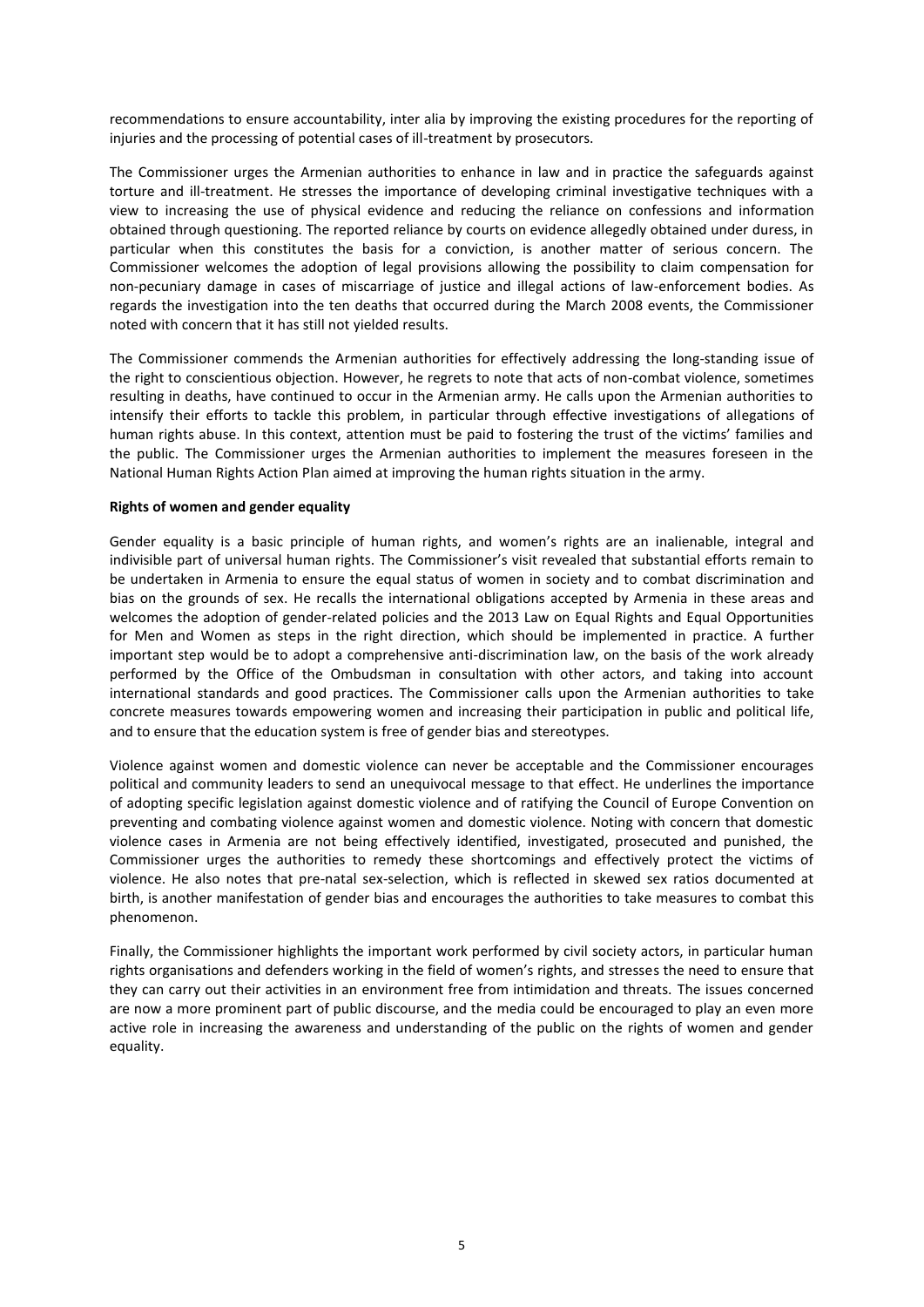### <span id="page-5-0"></span>**INTRODUCTION**

- 1. The Commissioner for Human Rights of the Council of Europe, Nils Muižnieks (the Commissioner), conducted a visit to Armenia from 5 to 9 October 2014.<sup>1</sup> The visit focused on two sets of issues: the administration of justice and the protection of human rights in the justice system (section I of the present report); and the rights of women and gender equality (section II).
- 2. In Yerevan, the Commissioner met with Mr Serzh Sargsyan, the President of the Republic, and Mr Hovik Abrahamyan, the Prime Minister. In the National Assembly, he met the Chairman (Speaker), Mr Galust Sahakyan, as well as representatives of the different parliamentary factions. From the executive branch, he also met the Minister of Defence, Mr Seyran Ohanyan, the Minister for Foreign Affairs, Mr Edward Nalbandian, the Minister of Justice, Mr Hovhannes Manukyan, the Minister of Labour and Social Affairs, Mr Artem Asatryan, and the Head of the National Police, Mr Vladimir Gasparyan. From the judiciary, he met the Chairman of the Constitutional Court, Mr Gagik Harutyunyan, the Chairman of the Court of Cassation, Mr Arman Mkrtumyan, the Prosecutor General, Mr Gevorg Kostanyan, the Head of the Special Investigation Service, Mr Vahram Shahinyan, the Military Prosecutor, Mr Artavazd Harutyunyan, the Head of the Judicial Department, Mr Karen Poladyan, as well as representatives of the Association of Judges and members of the Chamber of Advocates. In addition, the Commissioner held discussions with the Human Rights Defender (Ombudsman), Mr Karen Andreasyan, representatives of civil society, and the international community.
- 3. The Commissioner visited the town of Vanadzor located in the northern region Lori, where he met with representatives of the regional and local authorities, a judge of the Lori first instance court, and a number of civil society actors.
- 4. During his visit, the Commissioner also discussed the [National Human Rights Action Plan](http://www.coe.int/t/commissioner/source/NAP/Armenia-National-Action-Plan-on-Human-Rights.pdf) (NHRAP) for 2014-2016, a comprehensive document providing for the implementation of specific measures within defined timelines, launched in June 2014 by the Armenian Government on the basis of the National Strategy for Human Rights Protection adopted in 2012. While welcoming the adoption of the Human Rights Action Plan, international organisations, including the Council of Europe, urged the Armenian authorities to expand its scope and take stronger steps in a number of fields, for example in combating discrimination and effectively investigating torture and ill-treatment.<sup>2</sup> The Commissioner is of the opinion that the Human Rights Action Plan should be seen as a work in progress and invites the authorities to conduct an on-going review of its implementation, with the active involvement of civil society, in order to improve it. The Commissioner's materials [on systematic human rights work,](http://www.coe.int/en/web/commissioner/systematic-human-rights-work) including national human rights action plans, may be of use in this process.<sup>3</sup>
- 5. The Commissioner would like to thank the Armenian authorities in Strasbourg and Yerevan for their assistance in organising and facilitating the visit. He is also grateful for the useful support and assistance provided by the Council of Europe Office in Armenia. The Commissioner would like to thank all his interlocutors for sharing their knowledge and insights with him.

 $^1$  The Commissioner was accompanied by Ms Bojana Urumova, Deputy to the Director of his Office, and Ms Christine Astrig Mardirossian, Adviser.

<sup>&</sup>lt;sup>2</sup> [Joint Statement](http://www.osce.org/yerevan/120537?download=true) on the Launch of the Human Rights Action Plan, June 2014.

<sup>&</sup>lt;sup>3</sup> [Recommendation](https://wcd.coe.int/ViewDoc.jsp?Ref=CommDH(2009)3&Language=lanEnglish&Ver=original&Site=COE&BackColorInternet=DBDCF2&BackColorIntranet=FDC864&BackColorLogged=FDC864)</u> on systematic work for implementing human rights at the national level, Commissioner for Human Rights, 18 February 2009; [Conclusions](https://wcd.coe.int/com.instranet.InstraServlet?command=com.instranet.CmdBlobGet&InstranetImage=2531623&SecMode=1&DocId=2145406&Usage=2) of the Workshop on developing and implementing national action plans for human rights, 27 May 2014.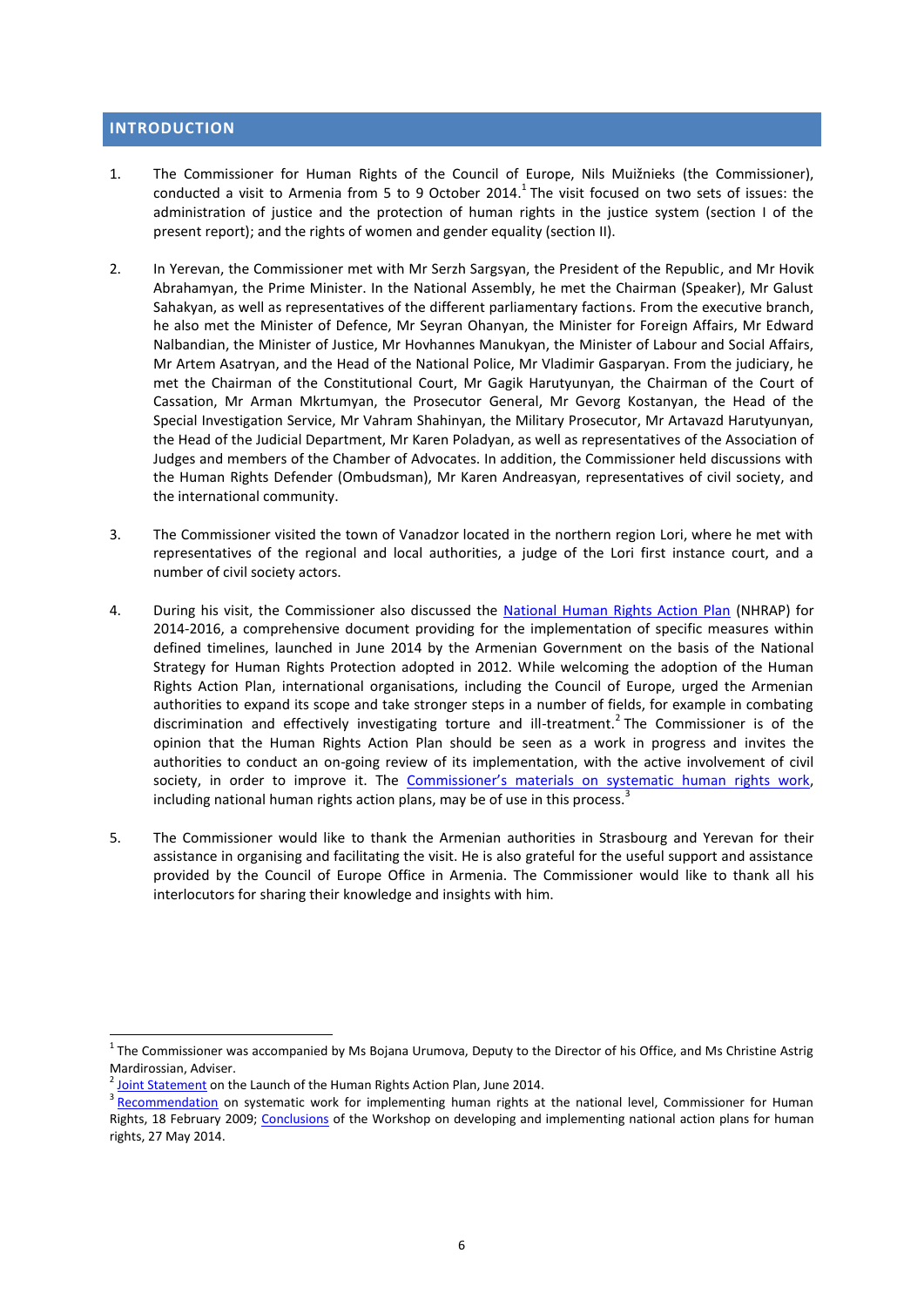# <span id="page-6-0"></span>**1 THE ADMINISTRATION OF JUSTICE AND THE PROTECTION OF HUMAN RIGHTS IN THE JUSTICE SYSTEM<sup>4</sup>**

#### <span id="page-6-1"></span>1.1 ADMINISTRATION OF JUSTICE

- 6. Armenia has sixteen first instance courts of general jurisdiction seven in Yerevan and nine in the regions - and an Administrative Court. There are three courts of appeal (Civil, Criminal and Administrative), and the court of highest instance - Court of Cassation - reviews judgments of the courts of appeal according to the criteria set out in the Judicial Code. The nine-member Constitutional Court is responsible for the administration of constitutional justice: determining the constitutionality of executive and legislative acts; assessing the compliance of international treaties before they are ratified; resolving disputes relating to referenda and presidential and parliamentary elections; and deciding whether to suspend or prohibit the activities of a political party. The 2005 constitutional amendments extended access to the Constitutional Court, allowing for example individuals and the Ombudsman to file human rights-related applications.
- 7. The Council of Justice (COJ) is the body tasked with various matters related to the selection of judges and court chairs, as well as promotions and discipline of judges. In addition to preparing the list of judicial candidates and the official promotion list, and presenting them to the President of the Republic for approval, the COJ is responsible for nominating candidates for the positions of Chair and Chamber Chairs of the Court of Cassation, as well as chairs of the courts of appeal, courts of first instance and specialised courts. The COJ is empowered to impose disciplinary sanctions on judges and to submit recommendations to the President of the Republic relating to their dismissal and to criminal or administrative proceedings against judges (including as regards their eventual detention). The COJ consists of 13 voting members: nine judges elected by secret ballot for a five-year term by the General Assembly of Judges; two legal scholars appointed by the President of the Republic; and two legal scholars appointed by the National Assembly. The Chair of the Court of Cassation has management authority over the COJ and chairs its meetings, but does not have the right to vote.

#### 1.1.1 JUDICIAL REFORMS

- <span id="page-6-2"></span>8. In the second half of the 1990s, the first phase of judicial reforms in Armenia introduced by the 1995 Constitution established a three-tier judicial system comprising the courts of first instance, the courts of appeal and the Court of Cassation. The Constitutional Court was also established at that time and began functioning in 1996. The second phase of judicial reforms started with the Constitutional amendments of 2005 and included the adoption of a Judicial Code in 2007.
- 9. The third phase of judicial reforms was launched on the basis of the **Strategic Programme for Legal and** [Judicial Reforms](http://iravaban.net/wp-content/uploads/2014/03/Strategic-programme-for-legal-and-judicial-reforms-in-the-RA-of-Armenia-eng-1.pdf) for 2012-2016. With the stated aim of ensuring a fair and effective judiciary, the Strategic Programme proposes improvements to the selection procedure for judges and objective criteria and procedures for their performance evaluation and promotion. Self-governance of judges is to be enhanced, e.g. through the limitation of terms of office for court chairs. The Strategic Programme also foresees reforming the procedures and grounds for subjecting a judge to disciplinary liability. In parallel, a new Criminal Code and Criminal Procedure Code (CPC) are being developed, the former being

<sup>&</sup>lt;sup>4</sup> During a visit conducted in October 2007, the former Commissioner addressed inter alia issues related to the judiciary and the work of law enforcement bodies. In particular, he stressed the need to increase the level of judicial independence and take measures to prevent improper influence on judges, and expressed concerns about the lack of respect in practice for the principles of adversarial proceedings and equality of arms. He expressed particular concern about widespread illtreatment by the police and the related problem of impunity for the officials involved in such practices. Cf. [Report](https://wcd.coe.int/ViewDoc.jsp?id=1283639&Site=CommDH&BackColorInternet=FEC65B&BackColorIntranet=FEC65B&BackColorLogged=FFC679) by Thomas Hammarberg following his visit to Armenia, 7-11 October 2007, paragraphs 21 to 61, and Recommendations, paragraphs 6 to 9, pp. 31 to 32.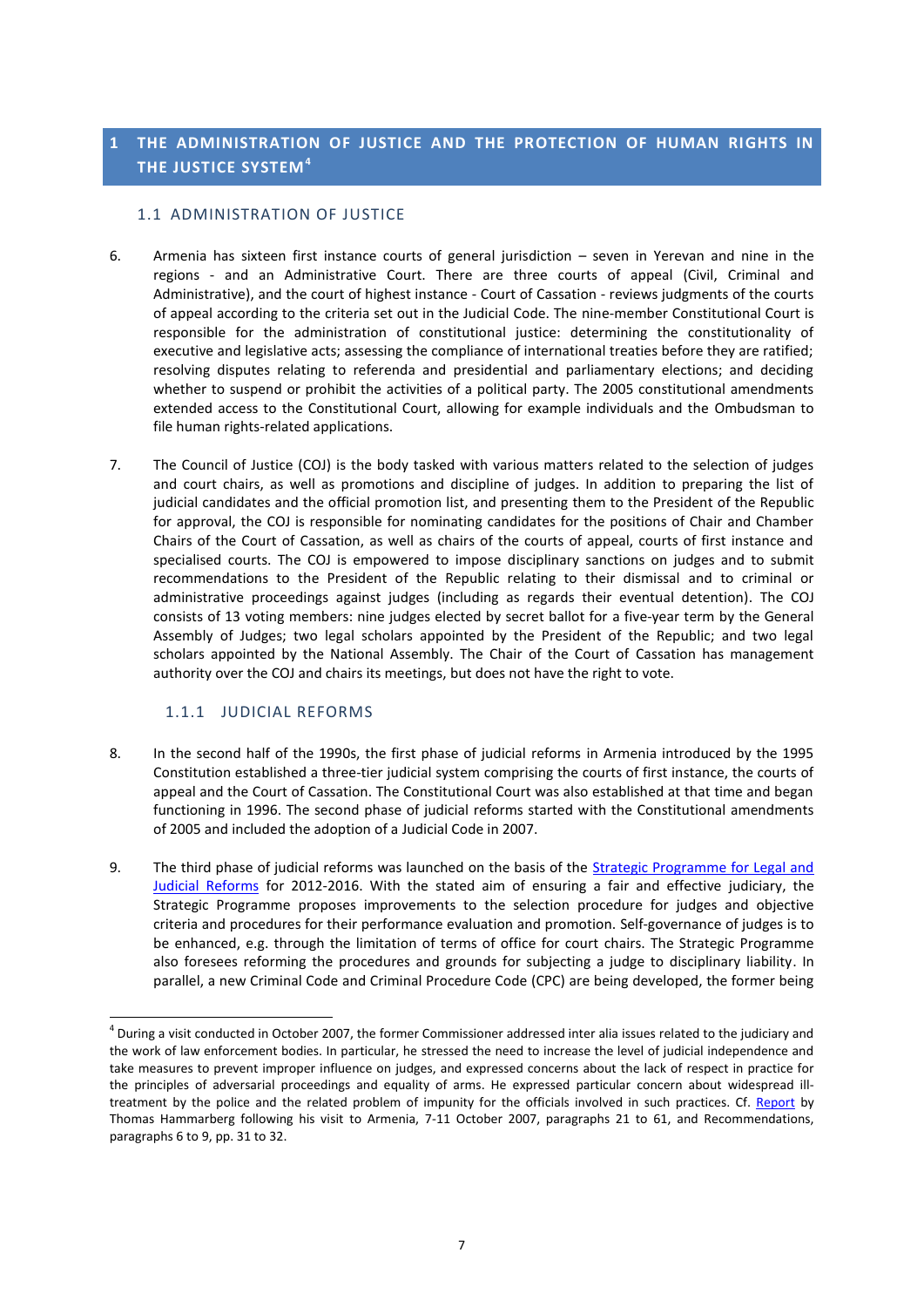geared towards a better incorporation of the principle of proportionality of sanctions and providing for alternatives to imprisonment. Enhancing the independence and accountability of the Prosecutor's Office, including through a review of procedures for appointments and disciplinary matters, is another part of the reform package. In order to improve the quality and efficiency of the system of free legal aid, reform of the Public Defender's Offices (see paragraph 41 below) is also envisaged.

- 10. Further changes to the judicial system are on the horizon. A Specialised Commission on Constitutional Reforms adjunct to the President of the Republic was formed in 2013 and adopted a [Concept Paper on](http://www.venice.coe.int/webforms/documents/default.aspx?pdffile=CDL-REF(2014)050-e)  [the Constitutional Reforms](http://www.venice.coe.int/webforms/documents/default.aspx?pdffile=CDL-REF(2014)050-e) in October 2014, following a Venice Commission [Opinion](http://www.venice.coe.int/webforms/documents/default.aspx?pdffile=CDL-AD(2014)027-e) on the first draft Concept Paper. The new Concept Paper emphasises the "functional, structural, material and social independence" of the judicial power; proposes to enhance the role and efficiency of the COJ; and evokes possible changes in the structure of the judicial system, by eliminating one level of court instances.
- 11. The [Council of Europe Action Plan for Armenia](http://www.coe.am/docs/ActionPlan2012-2014_Eng.pdf) (2012-2014) adopted in March 2012 included a number of projects relating to the judiciary, notably with the aim of strengthening the application of the European Convention on Human Rights (ECHR) and of the case-law of the European Court of Human Rights (the Court) at the national level. A project on strengthening the independence, professionalism and accountability of the justice system was launched recently, including a component on improving judicial accountability and building public confidence through improved ethical and disciplinary rules and practice. The project also aims to advise the Armenian authorities in enhancing compliance with European standards in the areas of selection, appointment, promotion and disciplining of judges.
- 12. Some NGOs have argued that reforms should be implemented in a more holistic manner. For example, instead of the recently-introduced (on the basis of amendments to the Judicial Code adopted in June 2014) system of evaluating individual judges' performance (performed by the Assessment Committee of the General Assembly of Judges), NGOs have advocated establishing a comprehensive court performance monitoring and evaluation system tackling inter alia the length of proceedings, backlogs, productivity and resources, which would map the situation more accurately and point to areas for improvement.

# <span id="page-7-0"></span>1.1.2 INDEPENDENCE, IMPARTIALITY AND EFFECTIVENESS OF THE JUSTICE SYSTEM

### 1.1.2.1 SELF-GOVERNANCE OF THE JUDICIARY

- <span id="page-7-1"></span>13. Apart from the Council of Justice (see paragraph 7 above), the judicial self-governance function in Armenia is attributed to the following bodies: the General Assembly of Judges and the Council of Court Chairs (CCC). The General Assembly of Judges, established in 2005, consists of all the judges in the country. It is the highest self-governing body of the judiciary and meets at least once a year. The CCC (created in 1998) comprises the chairs of the first instance courts, the Administrative Court, and the courts of appeal, as well as the Chair and Chamber Chairs of the Court of Cassation. Presided by the Chair of the Court of Cassation, the CCC meets at least once per quarter and assumes a number of important functions, including in relation to the budget, human resources, training of judges, and case management. The CCC also manages the work of the Judicial Department, which is a state administrative institution aiming to ensure the performance of functions and powers of judicial bodies. The Judicial Department plays an important role in day-to-day judicial administration by providing material and technical support for courts' activities.
- 14. The fact that the judicial self-governance function is dispersed between different bodies may affect the effectiveness and transparency of the judiciary. Council of Europe experts have expressed concerns about the parallel functioning of the COJ and the CCC and suggested transferring the CCC's functions to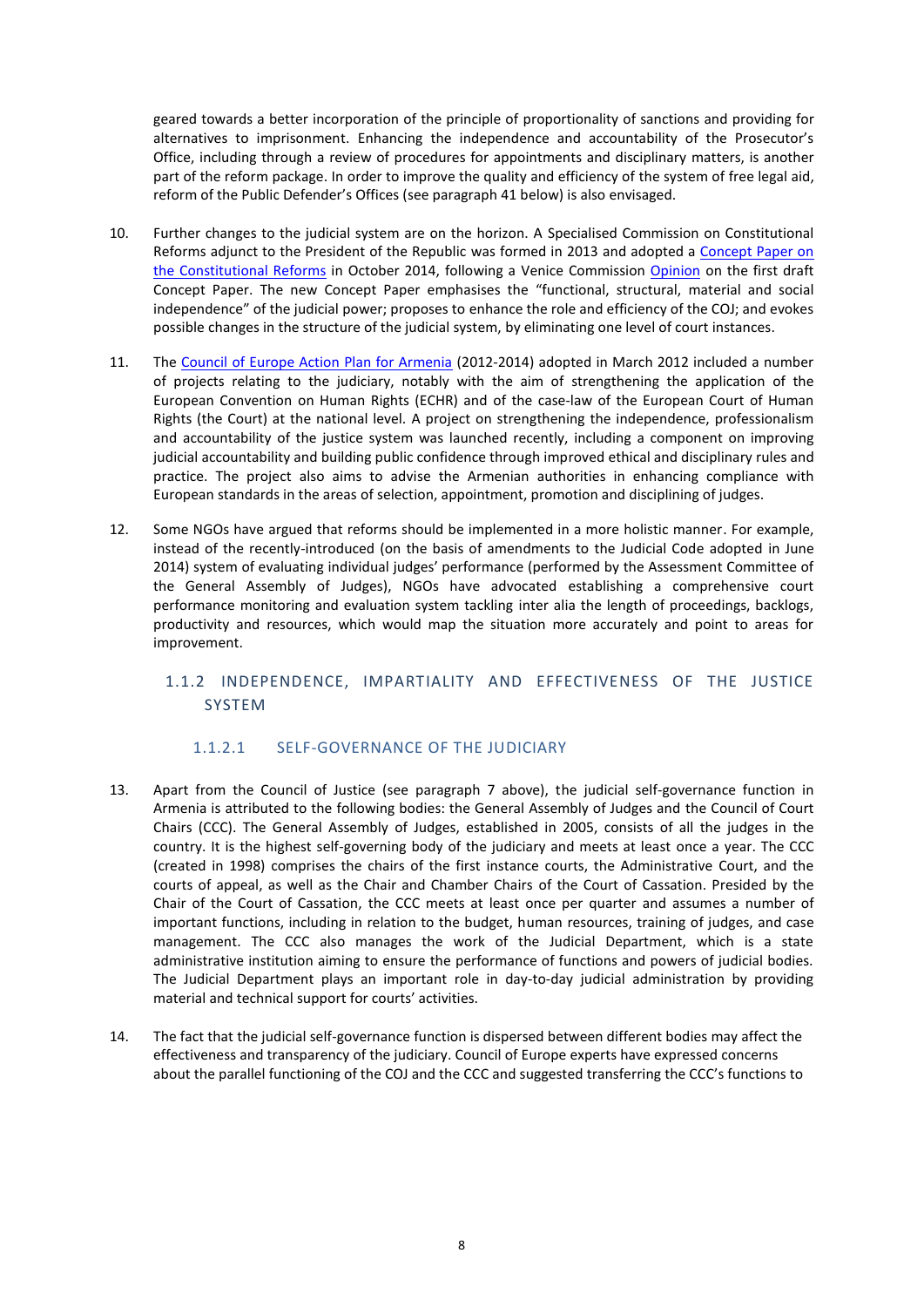the COJ in order to guarantee the involvement of ordinary judges in self-governance processes.<sup>5</sup> Several of the Commissioner's interlocutors also highlighted the need to strengthen judicial self-governance. In particular, it was argued that the COJ's decision-making powers in selecting, appointing, promoting and dismissing judges should be better guaranteed in practice, which would thereby strengthen judicial independence.

# 1.1.2.2 ISSUES RELATING TO THE INDEPENDENCE AND IMPARTIALITY OF **JUDGES**

- <span id="page-8-0"></span>15. Judicial independence and impartiality are essential to an efficient justice system and the effectiveness in practice of the right to a fair trial; they are also conditions *sine qua non* for there to be public trust in the judiciary and for judicial reforms to have any impact in reality.
- 16. The Armenian Constitution and legislation provide for the independence of judges in the administration of justice. However, the Commissioner is concerned by the persistence of reports regarding the lack of independence of the judiciary in practice, both from external actors such as the executive power at central and local levels (including law enforcement agencies), as well as from internal judicial actors – notably, higher-instance court judges.
- 17. For example, various interlocutors of the Commissioner argued that the procedures of selection, appointment, promotion and dismissal of judges are not conducive to judicial independence, in particular due to the prominent role of the President of the Republic in those processes. As noted above (paragraph 7), the COJ compiles and submits to the President for his approval the list of judicial candidates for all courts – the President is involved both in approving the list of candidates and in the final appointment of the COJ's nominees - and the official promotion list for judges. The COJ also submits any motion for terminating the powers of a judge to the President. Whereas the President may reject any recommendation of the COJ, he does not have the obligation by law to explain the reasons behind his decision, and there is no procedure to challenge the President's decisions. Council of Europe experts who analysed this system concluded that the decisive role of the President in the process of selection and career development (promotions) of judges is not in line with European standards. The experts considered that the President's role in the procedure should instead be limited to a formal one, whereas the actual decision-making power should belong to judicial self-governing bodies. $^6$
- 18. The unlimited discretionary power of the President of the Republic for the appointment or rejection of the judge nominated by the COJ was also noted by the Venice Commission in its June 2014 Opinion on the draft amendments to the Judicial Code. The Venice Commission found that this could lead to a conflict between the President and the COJ, thereby causing difficulties in the proper administration of courts and harming citizens' trust in the independence of the judiciary. Rethinking the powers of the President, for instance by introducing an obligation to motivate any rejection of the COJ's recommendation or by limiting the basis for such a rejection to certain grounds, would reduce the above-mentioned risks and the danger of politicisation of the appointment and promotion process.<sup>7</sup>
- 19. According to the Armenian Judicial Code, it is prohibited to interfere with the activities of a judge in ways not foreseen by law. Such interference is subject to criminal prosecution<sup>8</sup> and disciplinary liability

<sup>&</sup>lt;sup>5</sup> [Report](http://www.coe.int/t/dghl/cooperation/capacitybuilding/source/judic_reform/ENG%20March%20Report%20Independant%20Judicial%20Systems.pdf) of the Working Group on Independent Judicial Systems, Directorate General of Human Rights and Rule of Law, March 2013, pages 19 and 20.

<sup>&</sup>lt;sup>6</sup> [Report](http://www.coe.int/t/dghl/cooperation/capacitybuilding/source/judic_reform/ENG%20March%20Report%20Independant%20Judicial%20Systems.pdf) of the Working Group on Independent Judicial Systems, Directorate General of Human Rights and Rule of Law of the Council of Europe, March 2013, pages 38-40.

<sup>&</sup>lt;sup>7</sup> [Opinion](http://www.venice.coe.int/webforms/documents/default.aspx?pdffile=CDL-AD(2014)021-e) on the draft law on introducing amendments to the Judicial Code of Armenia, adopted by the Venice Commission in June 2014, paragraphs 34 and 35. Cf. also [Judicial appointments,](http://www.venice.coe.int/webforms/documents/default.aspx?pdffile=CDL-AD(2007)028-e) report of the Venice Commission, March 2007, paragraphs 13 and 14.

 $^8$  Article 332.1 of the Criminal Code: "Any intervention into the activities of the court, with the purpose of hindrance to the administration of justice, is punished with a fine in the amount of 200 to 400 minimal salaries, or with arrest for the term of 1-3 months, or with imprisonment for the term of up to 2 years". Article 332.3: "The actions envisaged in part 1 or 2 of this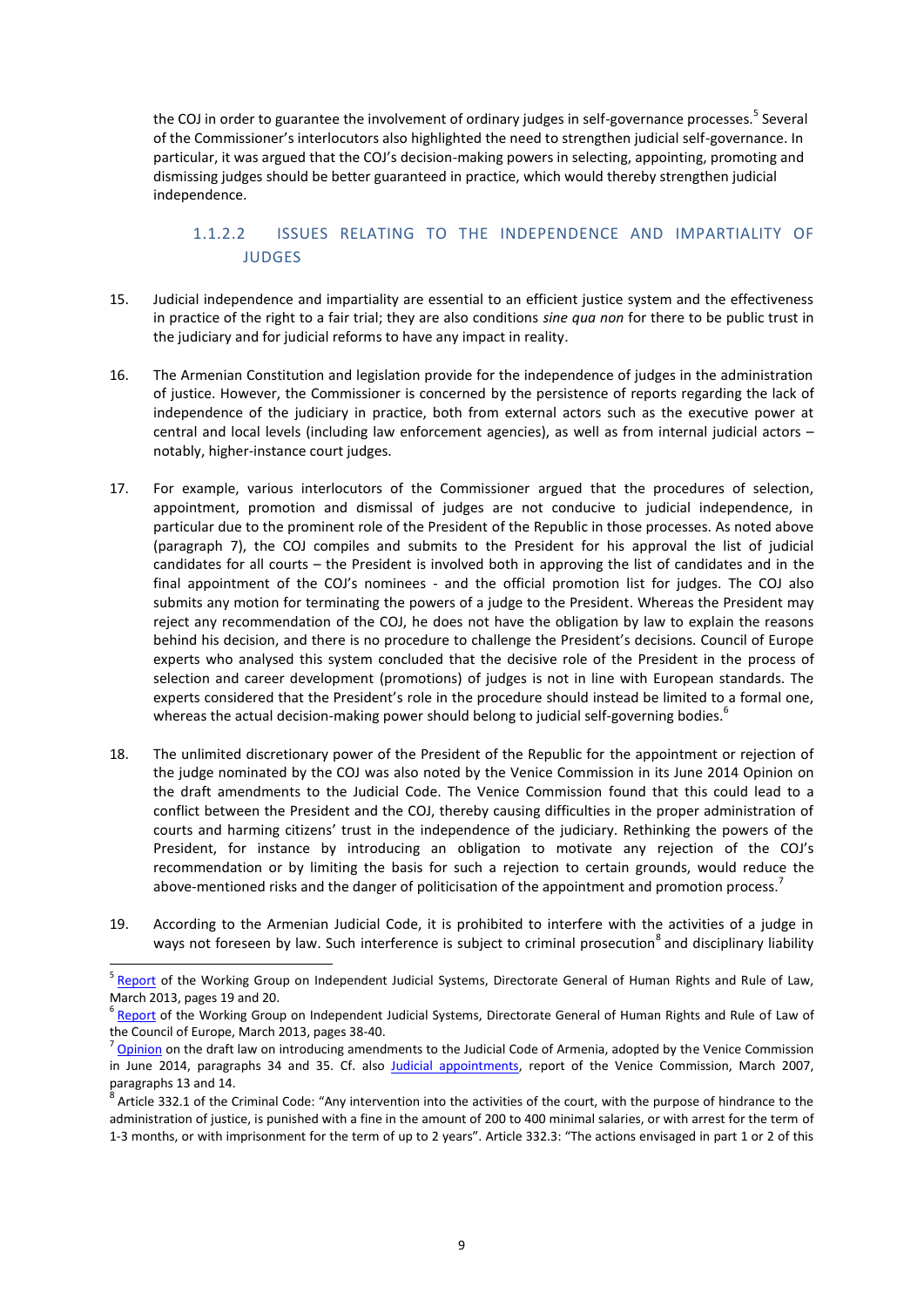in case civil servants are involved. A judge must inform the Ethics and Disciplinary Committee of the General Assembly of Judges in case of interference with his or her activities related to the administration of justice. If that Committee finds that unlawful interference with a judge's activities has taken place, it must bring the matter to the attention of the relevant authorities so as to hold the perpetrator accountable. However, the Commissioner was informed that the mechanism foreseen in the Judicial Code does not work in practice, and it would appear that there has been no criminal prosecution for such matters.

- 20. Improper influence upon judges through bribes and gifts, although prohibited by law, has been extensively reported,<sup>9</sup>including by a **[special report](http://hra.am/i/up/pdf_8657327245_arm_DATAKAN_ZEKUIC_FINAL_nor.pdf)** issued in 2013 by the Ombudsman. The report described the mechanisms of corruption, and revealed that corruption affects all judicial instances, with judges taking bribes at various levels. According to a survey conducted by Transparency International for the Global Corruption Barometer 2013, 69% of the respondents in Armenia considered the judicial system corrupt or extremely corrupt, and 18% of the respondents indicated that they had themselves bribed court officials at least once.
- 21. The Commissioner is also concerned by the numerous reports of pressure exerted on individual judges by higher judicial instances, mostly by the Court of Cassation. The 2013 [special report](http://hra.am/i/up/pdf_8657327245_arm_DATAKAN_ZEKUIC_FINAL_nor.pdf) of the Ombudsman on the right to a fair trial was particularly critical in this regard, and referred to a mechanism of "zone judges" whereby Court of Cassation judges "control" a number of judges who "coordinate" with them when making judicial decisions. It was alleged that judges are obliged to obtain guidance from Cassation Court "zone judges" before ruling on sensitive cases. In their Joint Opinion issued in March 2014, the Venice Commission and the Council of Europe Directorate of Human Rights also refer to persistent reports of improper and extraordinary interference by judges of higher level courts with those of lower courts. <sup>10</sup>
- 22. In this context, it should be noted that the Committee of Ministers' [Recommendation \(2010\)12](https://wcd.coe.int/ViewDoc.jsp?id=1707137) emphasises that "hierarchical judicial organisation should not undermine judicial independence" and that "superior courts should not address instructions to judges about the way they should decide individual cases, except in preliminary rulings or when deciding on legal remedies according to the law".<sup>11</sup> Similarly, the Venice Commission has underlined that the principle of the individual independence of judges is incompatible with the subordination of judges in their judicial decisionmaking activities.<sup>12</sup> Moreover, seeking instructions in individual cases from higher instance judges who would be deciding the appeal deprives the parties from an independent review of their case, leading to a possible breach of Article 6 ECHR and Article 2 of Protocol No. 7 to the ECHR.<sup>13</sup>
- 23. Judges have immunity for actions taken in their official capacity and this guarantee of immunity also extends to retired judges. A judge may not be detained, named as a defendant, or subjected to administrative proceedings, except with the consent of the President of the Republic based on the recommendation of the COJ. Although there have been concerns in the past that judges might be

Article, committed by a person by abuse of official position, are punished with a fine in the amount of 300 to 500 minimal salaries, or with imprisonment for the term of up to 4 years, with deprivation of the right to hold certain posts or practice certain activities for up to 3 years".

<sup>&</sup>lt;sup>9</sup> [Judicial Reform Index for Armenia,](http://www.americanbar.org/content/dam/aba/directories/roli/armenia/armenia_jri_vol_iv_english_12_2012.authcheckdam.pdf) American Bar Association, December 2012, page 60.

<sup>10</sup> [Joint Opinion](http://www.venice.coe.int/webforms/documents/default.aspx?pdffile=CDL-AD(2014)007-e) of the Venice Commission and the Directorate of Human Rights of the Council of Europe on the draft law amending the Judicial Code of Armenia, March 2014, paragraph 13.

<sup>&</sup>lt;sup>11</sup> Recommendation [CM/Rec\(2010\)12](https://wcd.coe.int/ViewDoc.jsp?id=1707137) of the Committee of Ministers to member states on judges: independence, efficiency and responsibilities, paragraphs 22 and 23.

 $12$  [Report on the independence of the judicial system](http://www.venice.coe.int/webforms/documents/default.aspx?pdffile=CDL-AD%282010%29004-e) Part I – the independence of judges, Venice Commission, 2010, Paragraph 72.

<sup>&</sup>lt;sup>13</sup>[Joint Opinion](http://www.venice.coe.int/webforms/documents/default.aspx?pdffile=CDL-AD(2014)007-e) of the Venice Commission and the Directorate of Human Rights of the Council of Europe on the draft law amending the Judicial Code of Armenia, March 2014, paragraph 18.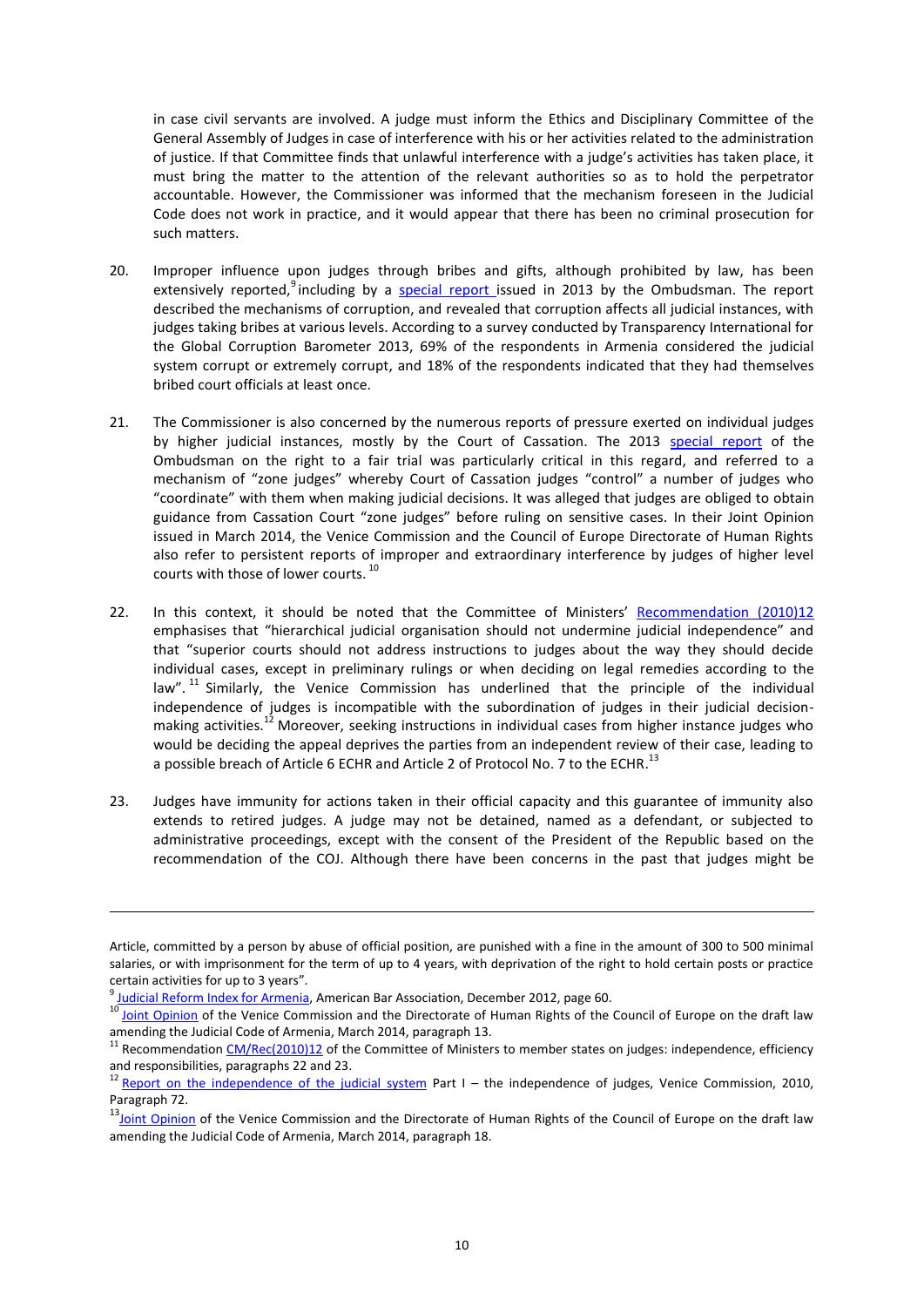arrested or threatened with prosecution in retaliation for actions taken in their official capacity, judicial immunity appears to be generally respected.<sup>14</sup> From the perspective of the Head of the Special Investigation Service (see paragraph 68) it is difficult to bring criminal charges against judges because of the relatively high level of judicial immunity.

- 24. The Commissioner received a number of reports of unfair use of disciplinary proceedings against judges as a means of pressure aimed at influencing their decisions or retaliating against them. By way of example, first instance court Judge Samvel Mnatsakanyan, who had granted a defendant's motion for release on bail, was dismissed by the President of the Republic in July 2011 further to disciplinary proceedings initiated against him by the COJ on motion of the Chair of the Cassation Court. The COJ found that Judge Mnatsakanyan's decision to grant bail had not been substantiated, and this served as the basis for his dismissal, which observers have criticised as being arbitrary.<sup>15</sup>
- 25. In addition to the above case, the [special report](http://hra.am/i/up/pdf_8657327245_arm_DATAKAN_ZEKUIC_FINAL_nor.pdf) by the Ombudsman documented several other cases of arbitrary and inconsistent application of disciplinary proceedings by the COJ, revealing that for the same infractions - or in the same sets of circumstances - certain judges were subjected to disciplinary proceedings, whereas other judges were not. The Ombudsman's report expressed concerns about the prominent involvement of the Court of Cassation Chair in disciplinary proceedings. According to the Ombudsman's report, in the majority of cases - 31 out of the 51 disciplinary proceedings initiated by the Disciplinary Committee of the COJ in the course of 2010-2013 - the basis was a letter by the Chair of the Court of Cassation; only in 10 cases had proceedings been initiated based on petitions of lawyers, citizens or other bodies. The report also found that the Disciplinary Committee of the COJ failed to provide – contrary to a Constitutional Court decision of 18 December 2012 - adequate justification for not initiating disciplinary proceedings further to a petition by an individual.
- 26. In June 2014, amendments made to the Judicial Code modified the disciplinary proceedings system. According to the amended version, the Minister of Justice, the Ethics and Disciplinary Committee of the General Assembly of Judges and - in cases involving a Court of Cassation judge - the Chair of the Court of Cassation, have the right to initiate and conduct disciplinary proceedings against judges on the grounds specified in the Judicial Code.<sup>16</sup> The body or person that instigated the disciplinary proceedings can either halt the proceedings or file a motion with the COJ to apply disciplinary sanctions. On that basis, the COJ shall either apply disciplinary sanctions<sup>17</sup> or halt the case. The COJ's decision to apply a disciplinary sanction is final and can only be reviewed if new circumstances emerge. Various interlocutors, including Council of Europe experts and NGOs have expressed the opinion that the involvement of the Minister of Justice in disciplinary proceedings against judges - which should fall under the ambit of self-governance - is not compatible with judicial independence.<sup>18</sup>

<sup>&</sup>lt;sup>14</sup> [Judicial Reform Index for Armenia,](http://www.americanbar.org/content/dam/aba/directories/roli/armenia/armenia_jri_vol_iv_english_12_2012.authcheckdam.pdf) American Bar Association, December 2012, page 48.

<sup>&</sup>lt;sup>15</sup> [Administration of justice in the Republic of Armenia,](https://www.fidh.org/IMG/pdf/administration_of_justice_in_armenia.pdf) Civil Society Institute, Norwegian Helsinki Committee, FIDH, December 2012, page 10.

 $16$  The grounds foreseen in Article 153 are: (1) an obvious and grave violation of substantive or procedural law in the administration of justice, which was committed maliciously or in gross negligence; (2) a grave violation or regular violations of the Code of Conduct; (3) failure to carry out the duties of a judge as prescribed by the Judicial Code or the Law on the Justice Academy; (4) failure to notify the Ethics and Disciplinary Committee of any interference with the administration of justice or other judicial powers, or of other undue influence.

 $17$  Disciplinary sanctions foreseen in Article 157 of the Judicial Code are the following: (1) warning; (2) reprimand along with a 25% reduction in salary for six months; (3) severe reprimand along with a 25% reduction in salary for 12 months; (4) motion requesting the President of the Republic to terminate the judge's powers.

<sup>&</sup>lt;sup>18</sup> [Administration of justice in the Republic of Armenia,](https://www.fidh.org/IMG/pdf/administration_of_justice_in_armenia.pdf) Civil Society Institute, Norwegian Helsinki Committee, FIDH, December 2012, page 10. [Report](http://www.coe.int/t/dghl/cooperation/capacitybuilding/source/judic_reform/ENG%20March%20Report%20Independant%20Judicial%20Systems.pdf) of the Working Group on Independent Judicial Systems, Directorate General of Human Rights and Rule of Law, March 2013, pages 98-101.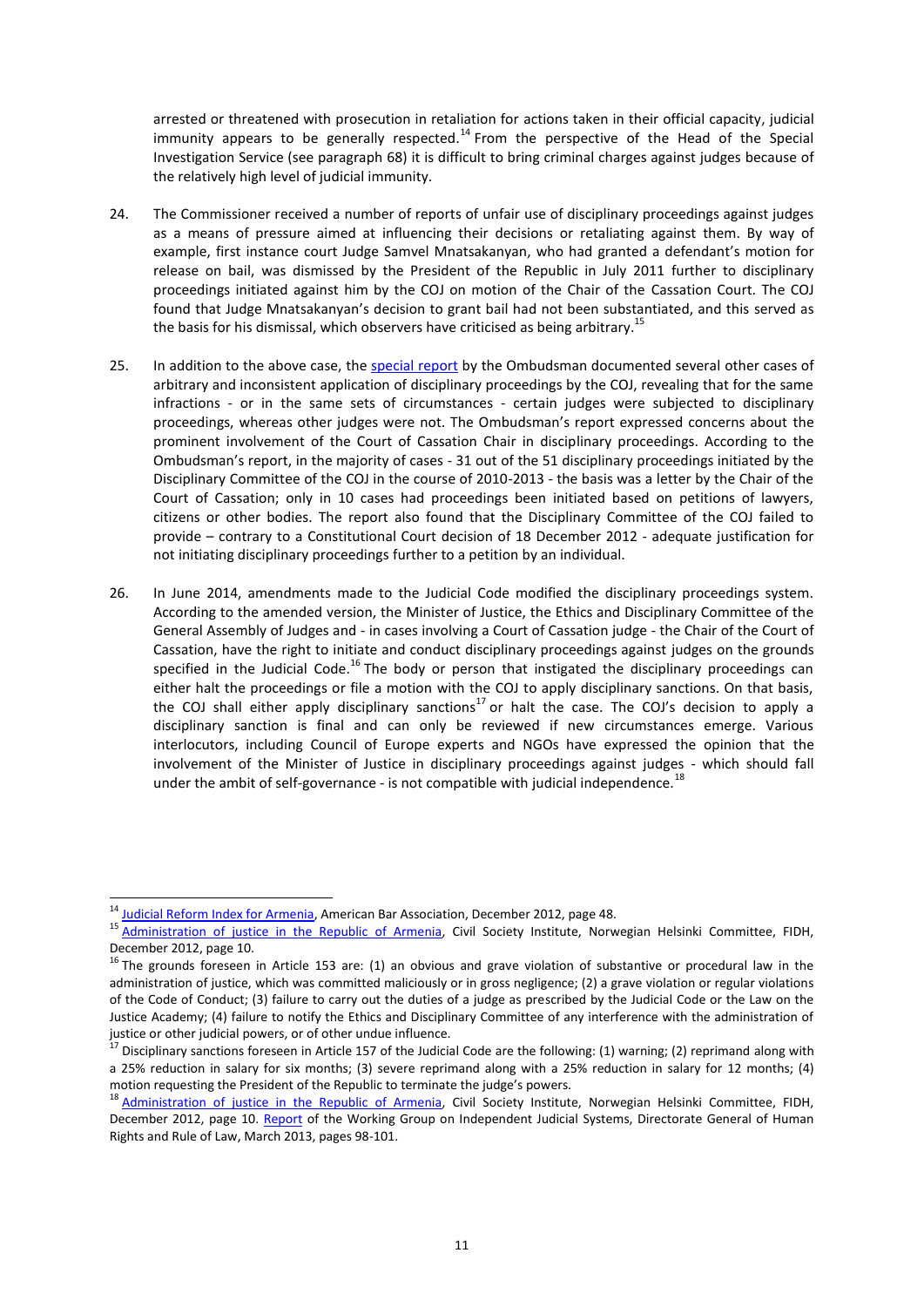## 1.1.2.3 ISSUES RELATED TO THE EFFECTIVENESS OF THE JUSTICE SYSTEM

- <span id="page-11-0"></span>27. According to the Judicial Department, there are 230 judge positions in Armenia (as of October 2014, 216 of these positions were filled) and there are between 6 and 7 judges per 100 000 inhabitants in Armenia, which is a lower figure than in most European countries (the European average is 21 and the median 17.7, according to CEPEJ $^{19}$ ). Various judicial actors stressed the need to increase the resources of the judiciary, including the number of judges and court staff, in order to cope with the growing workload of cases and ensure the effective administration of justice.
- 28. The Commissioner was informed that the workload of judges at all levels had increased considerably for example, the number of civil cases submitted to first instance courts almost doubled over the previous year – whereas there had not been a corresponding increase in the number of judges, with the exception of those in administrative courts. The Association of Judges indicated that judges are more prone to make mistakes in these conditions and are thus more vulnerable to disciplinary proceedings. The importance of maintaining an adequate level of salary and social benefits for judges was also highlighted.
- 29. The Commissioner recalls that another important step to increase the efficiency and effectiveness of the judiciary would be to put in place Alternative Dispute Resolution (ADR). Of the different forms of ADR used in the Council of Europe member states (most member states apply at least three forms), it would appear that Armenia applies only arbitration.<sup>2</sup>

### CONCLUSIONS AND RECOMMENDATIONS

- <span id="page-11-1"></span>30. A strong and well-functioning justice system, fully integrating the principle of respect for human rights, is an indispensable component of the rule of law. The Commissioner encourages the authorities' ongoing efforts to reform the justice sector, and emphasises that every effort should be made to enhance its independence, impartiality and effectiveness, in line with European standards.
- 31. The Commissioner recommends that the procedures for the selection, appointment, promotion and dismissal of judges be reviewed, in order to better ensure the independence of the judiciary from the executive. In particular, the main decision-making prerogative in such matters should be more specifically assigned to the judicial body in charge - the Council of Justice – and the discretionary powers of the President of the Republic should be circumscribed, in line with advice provided by the Venice Commission and other Council of Europe experts. The relevant legislation should, for example, specify the grounds on which the President may reject the Council of Justice nominations on appointment, promotion and dismissal of judges, and provide for an obligation to motivate any rejection by the President of a recommendation by the Council of Justice.
- 32. The Commissioner is concerned about the reported interference by senior judicial instances in the work of lower-court judges. The independence of each individual judge is essential to the independence of the judiciary as a whole. Individual judges must be allowed to adjudicate cases independently and they should be free from any improper influence, either by external actors (such as the executive) or higher judicial instances. There should be effective mechanisms for identifying undue interference with the activities of judges in the administration of justice, as well as for the proper assessment of accountability for such interference and the imposition of appropriate sanctions.
- 33. Disciplinary proceedings must not be used as an instrument of influence or retaliation against judges. Necessary safeguards need to be put in place to prevent the arbitrary use of disciplinary proceedings, including the possibility for judges to challenge their outcome.

<sup>&</sup>lt;sup>19</sup> The European Commission for the Efficiency of Justice (CEPEJ).

<sup>&</sup>lt;sup>20</sup> [CEPEJ Report](http://www.coe.int/t/dghl/cooperation/cepej/evaluation/2014/Rapport_2014_en.pdf) on "European judicial systems: efficiency and quality of justice", Edition 2014 (2012 data), p. 149.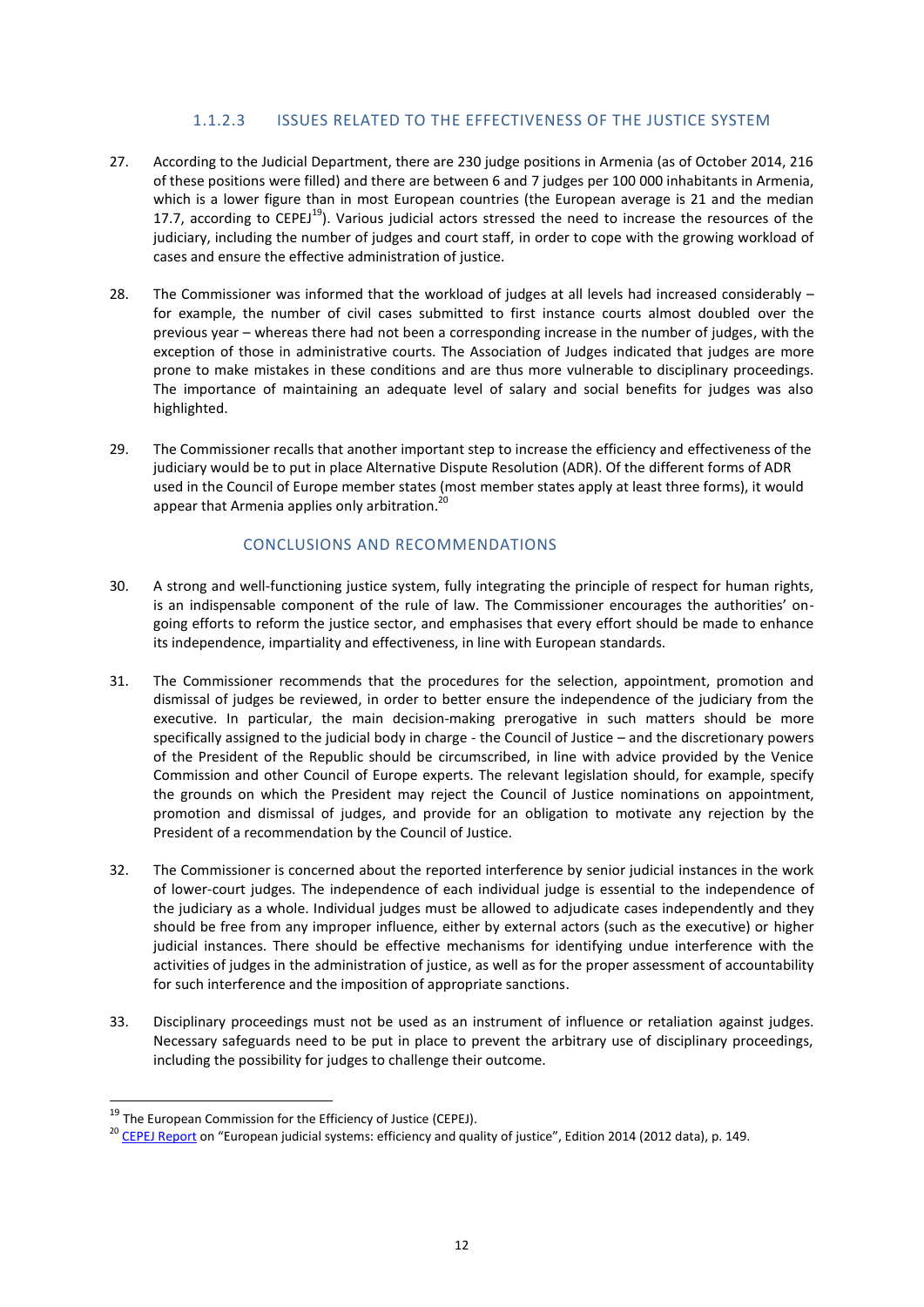- 34. The Commissioner would like to underline the importance of the recommendations of the Venice Commission and the Directorate of Human Rights (March 2014 Joint Opinion relating to the draft amendments to the Judicial Code), as regards the grounds for disciplinary proceedings and respect for the independent adjudication of cases by judges. In particular, disciplinary proceedings and performance evaluation should be seen as distinct processes and should not be used to undermine judicial independence. Further, the role of the Ministry of Justice in disciplining judges should be reconsidered.
- 35. Consideration should be given to streamlining and reinforcing the system of judicial self-governance, which is exercised by the General Assembly of Judges, the Council of Court Chairs and the Council of Justice. The participation of ordinary judges in the self-governance process should be effectively guaranteed.
- 36. Having regard to the increasing caseload of courts at all levels, it is important to allocate sufficient resources to the Armenian judiciary, and to favour the use of non-judicial mechanisms for the resolution of disputes.
- 37. The significant level of corruption in the judiciary which has been reported is a matter of serious concern, not least because of its detrimental effects upon public trust in the rule of law. The Commissioner urges the authorities to step up their efforts to ensure that all cases of corruption in the judiciary are effectively investigated and prosecuted.
- <span id="page-12-0"></span>38. The Commissioner hopes that the constitutional reforms process will give the opportunity to address some of the issues outlined in the present report in relation to the judiciary and the work of law enforcement bodies.

# 1.1.3 EQUALITY OF ARMS AND THE RIGHT TO DEFENCE

- 39. The European Court of Human Rights has held that it is a fundamental aspect of the wider concept of a fair trial that criminal proceedings should be adversarial, and that there should be equality of arms between the prosecution and the defence. In a criminal trial, both prosecution and defence must be given the opportunity to have knowledge of and comment on the observations filed and the evidence adduced by the other party.<sup>21</sup>
- 40. According to the information received by the Commissioner, the above-mentioned principles are not fully effective in practice in Armenia. In particular, access to a lawyer at the outset of police custody remains problematic. There is also a persistent practice of formally inviting persons to police premises as witnesses and then treating them as suspects, without the rights and safeguards foreseen for the latter category, i.e. the obligations to compile a detention protocol, ensure timely presence of a lawyer and bring the person concerned before a court<sup>22</sup> (see also paragraph 59).
- 41. According to the Armenian Constitution and the Criminal Procedure Code, everyone has the right to receive legal aid. Suspects and accused persons have the right to retain lawyers of their own choosing. The body conducting criminal proceedings is responsible for ensuring that the suspect or the accused receives legal aid, and to provide it free of charge if the financial situation of the persons concerned necessitates this. For this purpose, the Public Defender's Office was established in 2006 as a part of the Chamber of Advocates to provide legal aid to socially vulnerable categories. While the creation of this system was undoubtedly a positive and necessary step, concerns have been expressed that the heavy workload, the insufficient number and low salaries of public defenders are not conducive to the delivery of quality legal aid, in particular in the regions.

<sup>&</sup>lt;sup>21</sup> See for example *[Rowe and Davis v. The United Kingdom](http://hudoc.echr.coe.int/sites/eng/pages/search.aspx?i=001-58496)*, application No. 28901/95, Judgment of 16 February 2000, paragraph 60.

<sup>22</sup> [Report of the UN Working Group on Arbitrary Detention,](http://www.ohchr.org/EN/Issues/Detention/Pages/Annual.aspx) Mission to Armenia, 2011, paragraph 59.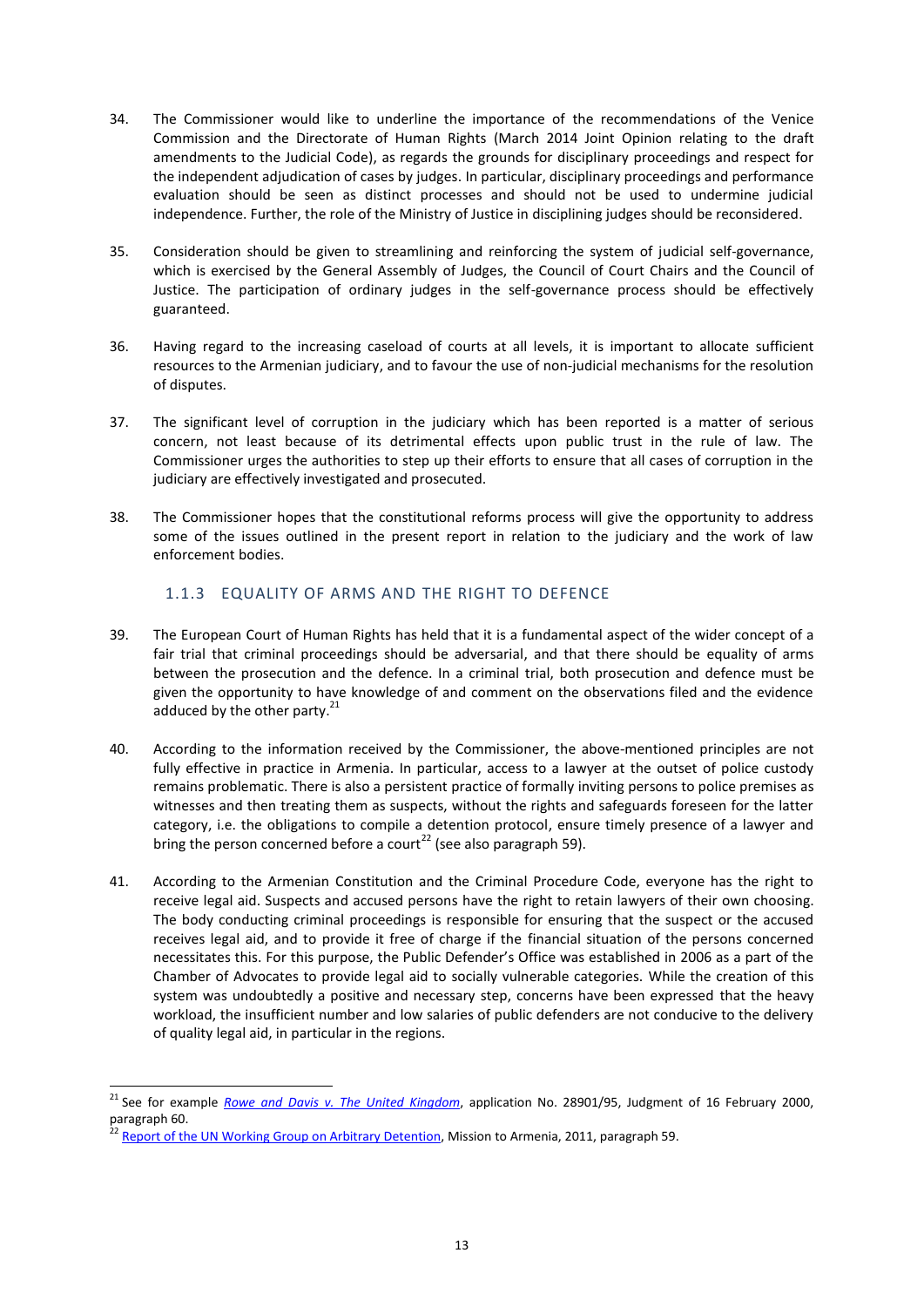- 42. The most basic premise of the principle of the presumption of innocence enshrined in Article 6(2) of the ECHR, as well as in the Armenian Constitution and the Criminal Procedure Code, is that members of a court should not start with the preconceived idea that the accused has committed the offence charged. A fair trial must not be undermined by prejudicial statements, in particular those made by judicial authorities and public officials. The Commissioner received information about alleged breaches of the principle of the presumption of innocence. Monitoring carried out by NGOs based on extensive interviews revealed that this principle is ineffective in practice due to judges' "biased" and "negatively disposed" attitude towards criminal suspects. The testimony given by defendants during trials is generally disregarded by courts, and statements denying self-incriminating evidence obtained at the pretrial stage and/or of ill-treatment or coerced confessions are seen as "attempts to evade responsibility". It is apparently not uncommon for courts to express their assurance in the defendants' guilt before the end of the process.<sup>23</sup> In addition, it has been reported that high-level politicians have made pronouncements as to the guilt of certain persons before the relevant judgments became final, which is highly problematic not only from the point of view of the presumption of innocence principle but also in terms of the separation of powers.
- 43. The Commissioner was informed by various interlocutors that the prosecution retains a dominant position in the Armenian criminal justice system, i.e. that the latter is still marked by the legacy of prosecutorial bias. The defence and the prosecution do not enjoy equal access to criminal case materials. The Criminal Procedure Code itself limits the right of the defence to become acquainted with the materials of the case at the pre-trial stage, by specifying that the accused and the defence can only do so from the moment when the preliminary investigation is completed. Defendants and their lawyers have little possibility to challenge testimony by the prosecution's witnesses or evidence adduced by the police, while courts tend to accept those materials routinely. Generally speaking, the main tendency is for judges to endorse prosecutors' motions during investigation and trial processes. It would appear that, at least until recently, a significant number of judicial vacancies were filled by former prosecutors and other members of law enforcement bodies.<sup>24</sup>
- 44. The Chairman of the Constitutional Court told the Commissioner that efforts were being made in Armenia to curb the prominent role of prosecutors in the criminal justice system and to have judges make decisions more independently. According to the Chairman of the Court of Cassation, judges are no longer as likely to follow the requests of the prosecution and, in several cases, have re-qualified charges against defendants. It was further mentioned by him that only 16% of the prosecution's appeals are granted at the level of the courts of appeal and 34% at the level of the Court of Cassation.
- 45. The Judicial Department informed the Commissioner that the number of acquittals had steadily increased from 2009 to 2014, and stood at 3.1% for 2014 (as of October, i.e. during the time of the Commissioner's visit). According to the Prosecutor General, weak cases are terminated or suspended before the trial stage, and courts mostly process well-prepared and strong cases with a high likelihood of leading to a conviction. However, some of the Commissioner's interlocutors indicated that the relatively low acquittal rate was partly attributable to a fear by judges that their decisions to acquit a defendant might be perceived as a sign of corruption.
- 46. The imbalance between the prosecution and the defence tends to undermine the standing of the legal profession. Defence lawyers are not seen as carrying much influence on judicial processes, given the high conviction rate. Some defence lawyers complained that they find it increasingly difficult to make their arguments heard by judges and prosecutors. Due to a combination of factors - lack of confidence in the utility of having a defence lawyer, ignorance regarding their rights, and pressure by investigators - a number of suspects and accused persons renounce the services of defence lawyers, in particular at the

<sup>&</sup>lt;sup>23</sup> [Final Report,](http://www.osce.org/odihr/41695) Trial Monitoring Project in Armenia (April 2008-July 2009), Warsaw, 8 March 2010, page 38 and The quality [and efficiency of the right to defence in the context of public defence,](http://www.prwb.am/en/node/253) Protection of Rights Without Borders NGO, Yerevan, 2013.

<sup>&</sup>lt;sup>24</sup>As of July 2012, nearly 27% of judges were former prosecutors. See [Judicial Reform Index for Armenia,](http://www.americanbar.org/content/dam/aba/directories/roli/armenia/armenia_jri_vol_iv_english_12_2012.authcheckdam.pdf) American Bar Association, December 2012, pages 19 and 59.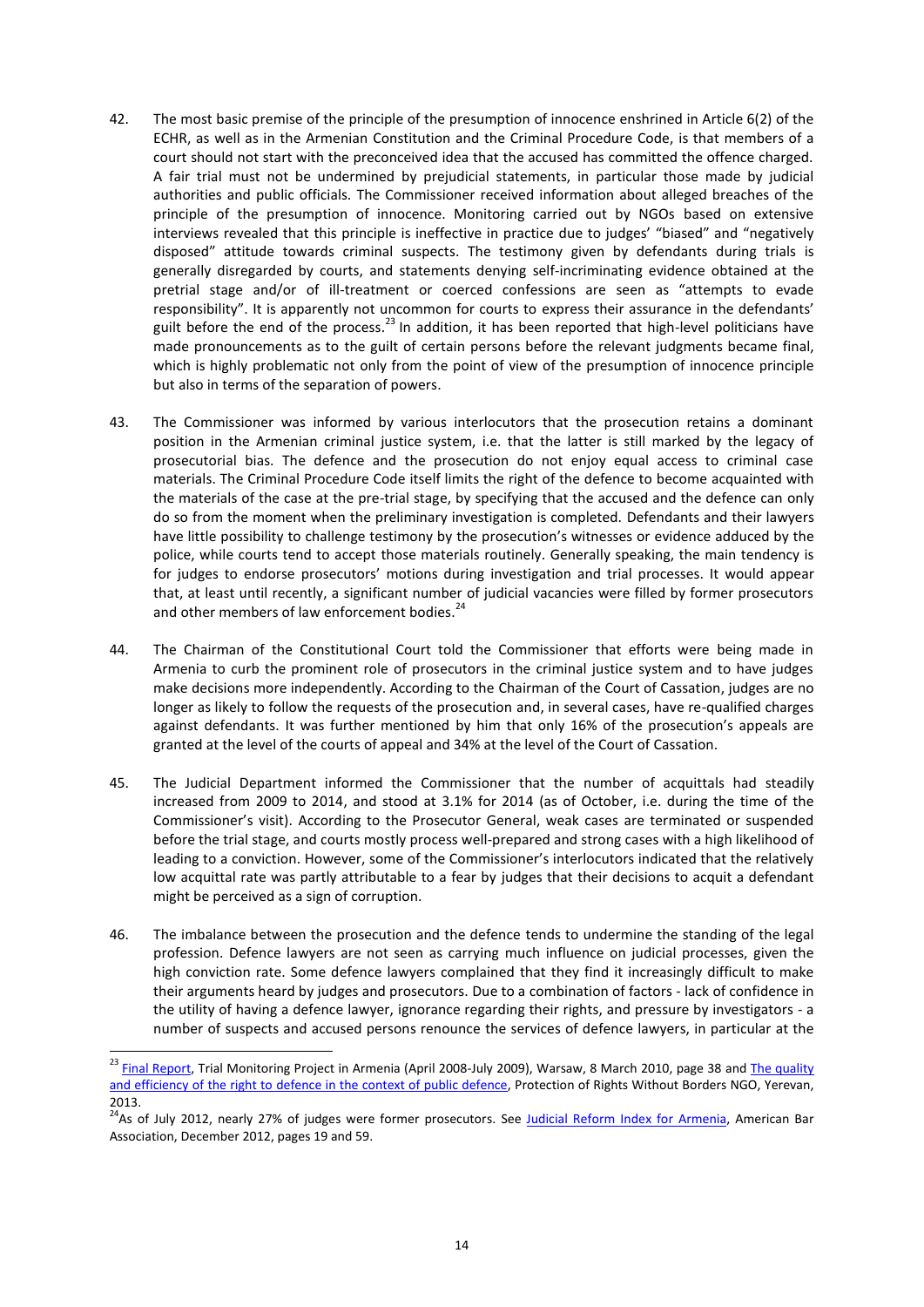pretrial stage. NGOs performing court monitoring reported that there were a large number of defendants without defence lawyers at the appeal stage. The NGOs nevertheless found that the presence of a defence lawyer during criminal proceedings at the investigation and trial stages was beneficial for the protection of rights and interests of suspects and defendants.

47. Concerns have previously been expressed about excessively harsh sentences.<sup>25</sup> The Commissioner was informed that in the draft Criminal Code a range of criminal offences would be decriminalised and that the punishments envisaged would be less strict.

### 1.1.4 PRETRIAL DETENTION

- <span id="page-14-0"></span>48. Pretrial detention affects the right to a fair trial, the right to defence and the principle of presumption of innocence during investigation and trial stages. Several judgments of the European Court of Human Rights have found a violation of Article 5 of the Convention with respect to Armenia, related in particular to the unlawfulness of detention.<sup>26</sup> The violations related specifically to the absence of a court decision on detention, the unreasonable length of pretrial detention, the lack of relevant and sufficient reasoning by courts while considering detention and its extension, or automatic rejection of applications for bail. In a report on Armenia issued in 2011, the UN Working Group on Arbitrary Detention found that arrests are often not the consequence of a preceding police investigation; rather, people are detained in order to be investigated.<sup>27</sup> Rather than being a measure of last resort, as provided for by international standards, pretrial detention is the norm. Alternative and less severe preventive measures are often not applied or even considered.<sup>28</sup> Some observers linked the use of excessive pretrial detention with the goal of investigative bodies to receive confessions and self-incriminating evidence.<sup>29</sup>
- 49. The existing Criminal Procedure Code foresees the following preventive measures: arrest, bail, written obligation not to leave a place, personal guarantee, an organisation's guarantee, supervision, supervision by the commander of the military unit.<sup>30</sup> According to the Criminal Procedure Code, judges can only accept or reject requests for pretrial detention. Judges may consider substituting pretrial detention with monetary bail only after first having approved pretrial detention, as monetary bail is not designed as a self-standing preventive measure. A motion to order monetary bail may be made by a defence lawyer, prosecutor or investigator. Other alternative preventive measures are not ordered by a judge but by the competent investigator or the head of the inquiry body.<sup>31</sup>
- 50. Although the Criminal Procedure Code provides that bail may only be used for someone accused of light or medium-gravity offences, the Court of Cassation has established in its case-law that bail can be granted even for serious and grave crimes. However, it would appear that lower courts do not follow the Court of Cassation case-law in this regard. Representatives of the Association of Judges informed the Commissioner that judges are reluctant to grant preventive measures other than detention as their decision is likely to be reversed on the basis of a complaint lodged by the prosecution.

<sup>&</sup>lt;sup>25</sup> [Report of the UN Working Group on Arbitrary Detention,](http://www.ohchr.org/EN/Issues/Detention/Pages/Annual.aspx) Mission to Armenia, 2011, paragraph 59.

<sup>26</sup> *[Asatryan v. Armenia](http://hudoc.echr.coe.int/sites/eng/Pages/search.aspx#{"fulltext":["asatryan v. Armenia"],"respondent":["ARM"],"documentcollectionid2":["GRANDCHAMBER","CHAMBER"],"itemid":["001-97155"]})*, Application No. 24173/06, Judgment of 09/02/2010; *[Poghosyan v. Armenia](http://hudoc.echr.coe.int/sites/eng/Pages/search.aspx#{"fulltext":["poghosyan v. Armenia"],"documentcollectionid2":["GRANDCHAMBER","CHAMBER"],"itemid":["001-108235"]})*, Application No. 44068/07, Judgment of 20/12/2011; *[Muradkhanyan v. Armenia](http://hudoc.echr.coe.int/sites/eng/pages/search.aspx?i=001-111272#{%22itemid%22:[%22001-111272%22]})*, Application No. 12895/06, Judgment of 05/06/2012; *[Piruzyan v. Armenia](http://hudoc.echr.coe.int/sites/eng/pages/search.aspx?i=001-111631#{%22itemid%22:[%22001-111631%22]})*, Application No. 33376/07, Judgment of 26/06/2012. *[Malkhasyan v. Armenia](http://hudoc.echr.coe.int/sites/eng/pages/search.aspx?i=001-111628#{%22itemid%22:[%22001-111628%22]})*, Application No. 6729/07, Judgment of 26/06/2012; *[Sefilyan v. Armenia](http://hudoc.echr.coe.int/sites/eng/pages/search.aspx?i=001-113296#{%22itemid%22:[%22001-113296%22]})*, Application No. 22491/08, Judgment of 02/10/2012.

<sup>&</sup>lt;sup>27</sup> [Report of the UN Working Group on Arbitrary Detention,](http://www.ohchr.org/EN/Issues/Detention/Pages/Annual.aspx) Mission to Armenia, 2011, paragraph 60.

<sup>&</sup>lt;sup>28</sup> According to the data provided by the Judicial Department, courts authorised 1091 requests for pretrial detention out of a total number of 1155 requests, and 42 alternative measures out of a total number of 220 requests (first half of 2014). In 2013, courts authorised 3011 requests for pretrial detention out of a total number of 3172 requests and 129 alternative measures out of a total number of 576 requests.

<sup>&</sup>lt;sup>29</sup> [Pre-Trial Detention and its Alternatives in Armenia,](http://www.penalreform.org/wp-content/uploads/2013/05/Armenia-Report-PTD-alternatives-ENG.pdf) Penal Reform International, 2012, pages 30 and 31.

<sup>&</sup>lt;sup>30</sup> Article 134 of the Criminal Procedure Code.

<sup>&</sup>lt;sup>31</sup> [Pre-Trial Detention and its Alternatives in Armenia,](http://www.penalreform.org/wp-content/uploads/2013/05/Armenia-Report-PTD-alternatives-ENG.pdf) Penal Reform International, 2012, pages 24-29.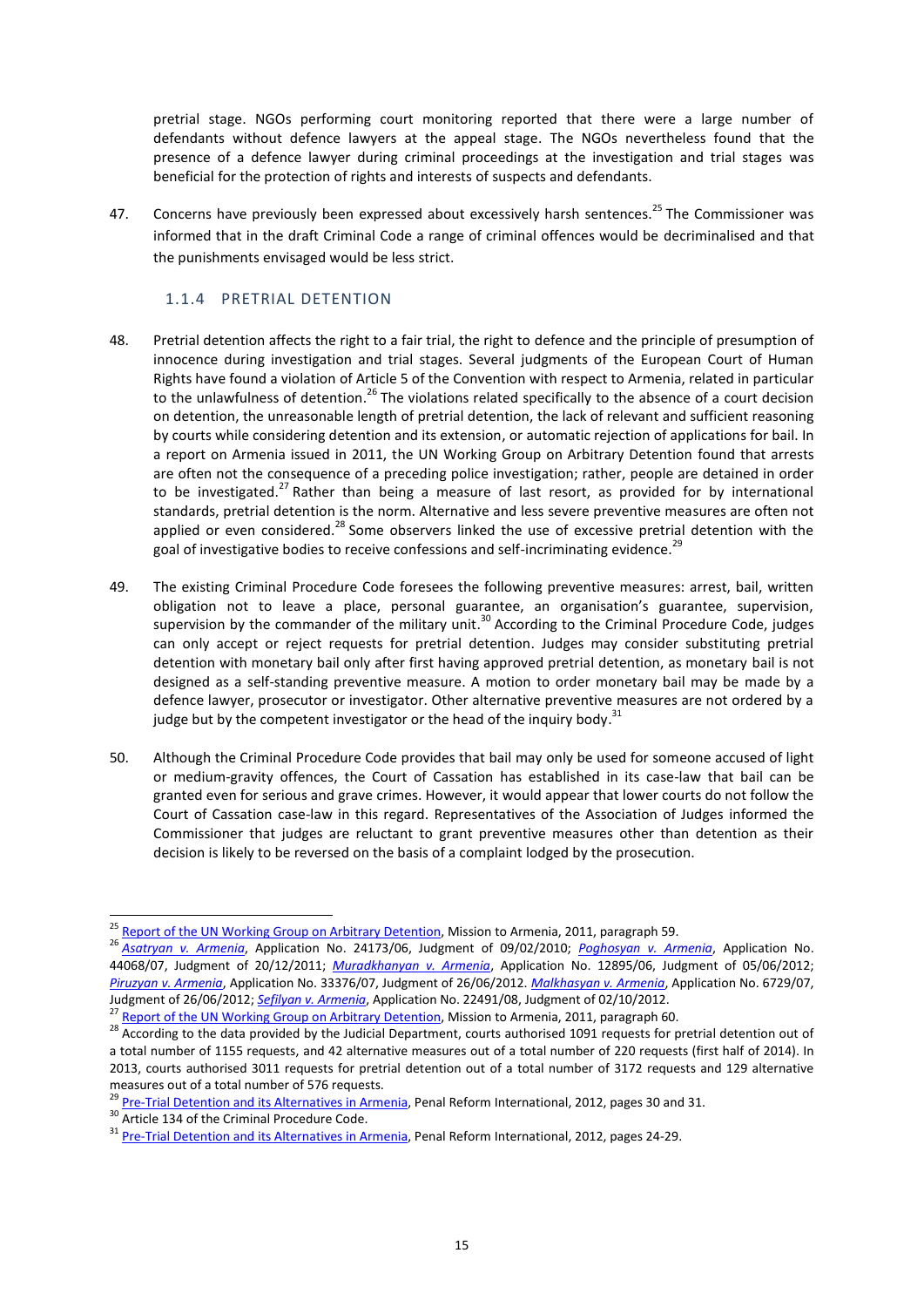- 51. Besides its frequent use, the length of pretrial detention also remains a problem. Under the Criminal Procedure Code, pretrial detention cannot be extended beyond 12 months. However, defendants are sometimes kept for longer periods given that, when trials begin, pretrial detention may run for an unlimited period – no limits are foreseen in the Criminal Procedure Code in this case – and considering that trials may last for lengthy periods.
- 52. According to various observers, the judicial review of the grounds for arrest and authorisation of pretrial detention fails to comply with national and international legal standards. Judicial decisions on pretrial detention reportedly fail to address specific features of individual cases, instead containing standard formulations. Access by the defence to information provided by investigative bodies in support of decisions on detention is obstructed.<sup>32</sup>
- 53. In the 2014 [Action Plan](https://wcd.coe.int/com.instranet.InstraServlet?command=com.instranet.CmdBlobGet&InstranetImage=2480035&SecMode=1&DocId=2118866&Usage=2) related to the *Poghosyan* group of cases, the Armenian authorities envisage addressing the issues concerned through a new Criminal Procedure Code. Apparently, the existing criminal legislation does not allow for a wider use of alternative preventive measures, in particular bail, and the new Criminal Procedure Code would remedy this situation and decrease reliance on pretrial detention.

### CONCLUSIONS AND RECOMMENDATIONS

- <span id="page-15-0"></span>54. The principles of equality of arms and adversarial proceedings are essential to fair trial rights, and the Armenian authorities, as well as all actors in the criminal justice system, have to play their part to ensure that those principles are made fully effective in practice. The Commissioner strongly emphasises the important role of the judge as impartial arbiter. He calls upon the Armenian authorities to ensure the right to defence and access to legal aid from the outset of police custody and throughout the investigation and trial processes. The legal aid system, in particular the Public Defender's Office, should be reinforced. The defence should have the possibility to mount a credible defence by having proper access to case materials and by having the possibility to challenge prosecution witnesses and evidence presented by the police.
- 55. The Commissioner is concerned by reports about alleged breaches of the principle of the presumption of innocence by judges and senior officials. Judicial, public and political actors should scrupulously respect the principle of presumption of innocence prior to the assessment of facts by the competent judicial authority.
- 56. The Commissioner is concerned about the frequent resort to pretrial detention as a preventive measure in Armenia. He reiterates that pretrial detention should be the exception rather than the norm, as provided for by European and international standards, including the Committee of Ministers [Recommendation](https://wcd.coe.int/ViewDoc.jsp?id=1041281) 2006(13) on the use of remand in custody. The Commissioner urges the Armenian authorities to conduct the necessary legislative reforms in order to allow for the use of effective noncustodial preventive measures. Beyond this, a genuine change in the practice will also depend on the level of judicial independence and changes in the way law enforcement bodies work in the course of investigations.

# <span id="page-15-1"></span>1.2 EFFECTIVE INVESTIGATION INTO ALLEGATIONS OF SERIOUS HUMAN RIGHTS VIOLATIONS

57. The Commissioner is concerned by the persisting reports concerning the lack of effective investigation into allegations of serious human rights abuse in Armenia, including those related to the violation of the right to life and of the prohibition against torture and ill-treatment, which results in the impunity of those responsible for such acts. The Commissioner recalls that the investigation process has a direct impact on the respect of fair trial rights.

 $\overline{a}$ <sup>32</sup> [Report of the UN Working Group on Arbitrary Detention,](http://www.ohchr.org/EN/Issues/Detention/Pages/Annual.aspx) Mission to Armenia, 2011, paragraphs 74-75.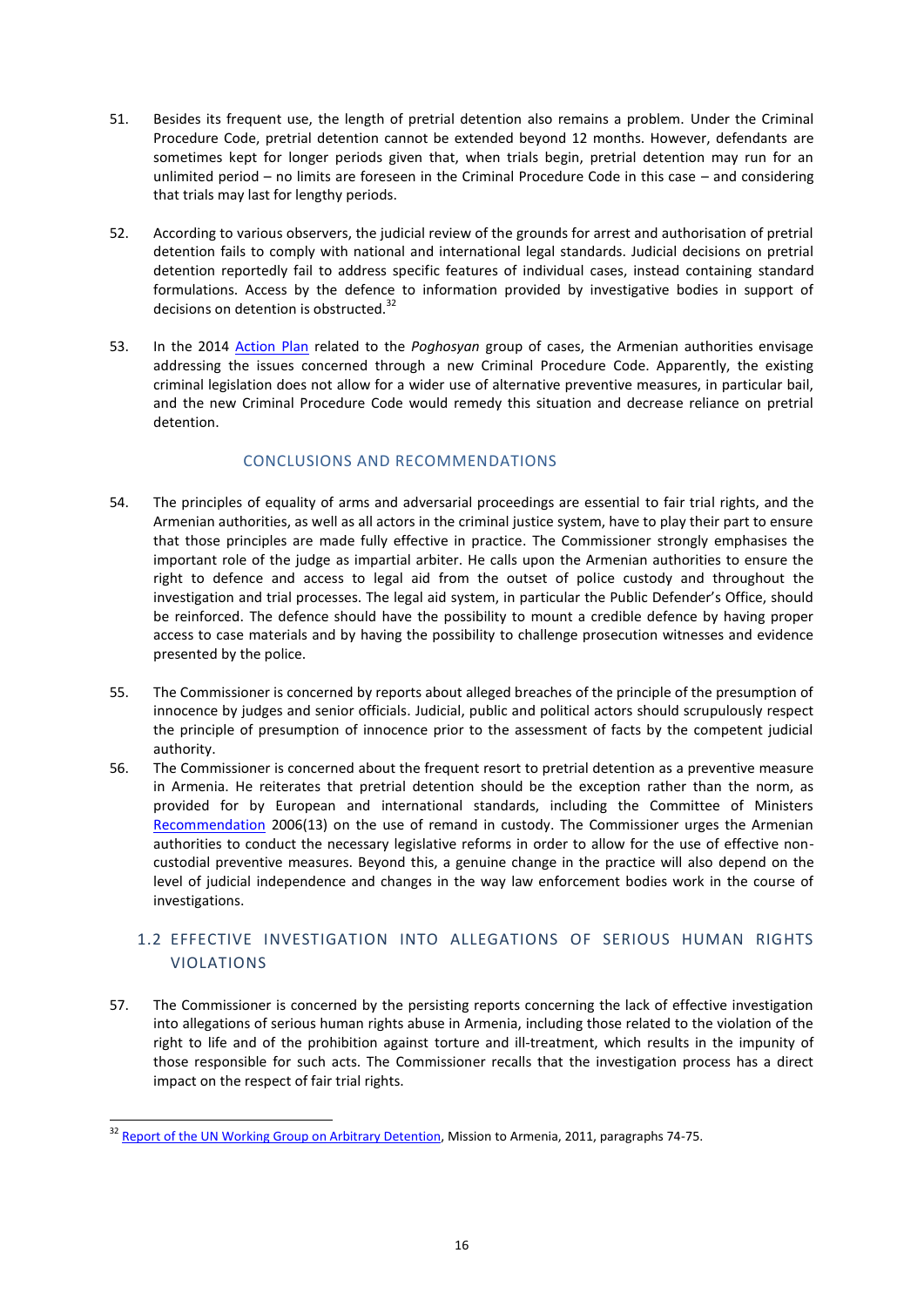#### <span id="page-16-0"></span>1.2.1 LAW ENFORCEMENT BODIES

# 1.2.1.1 ALLEGED HUMAN RIGHTS VIOLATIONS DURING CRIMINAL PROCEEDINGS

- <span id="page-16-1"></span>58. During its 2010 visit to Armenia, the European Committee for the Prevention of Torture and Inhuman or Degrading Treatment or Punishment (CPT) received a significant number of credible and consistent allegations of ill-treatment – punches, kicks and blows inflicted with truncheons, wooden bats and other objects – with a view to securing confessions and obtaining other information. Sometimes, the severity of ill-treatment could be considered as amounting to torture: extensive beating, infliction of electric shocks, simulated asphyxiation with a gas mask, and blows to the soles of the feet. Numerous individuals reported to the CPT that psychological pressure was applied on them – threats of physical ill-treatment (including sodomy) and of repercussions against family members. <sup>33</sup> The CPT received similar allegations on a significant scale during its 2013 visit and concluded that the phenomenon of ill-treatment by the police still remained widespread.<sup>34</sup> Domestic human rights actors have also reported the use of torture and ill-treatment by police.<sup>35</sup>
- 59. The phenomenon of torture and ill-treatment should be seen in the context of the functioning of the criminal justice system in Armenia. The reliance of investigative bodies on confessions and information obtained during questioning with a view to securing convictions and the lack of procedural safeguards against ill-treatment from the very outset of custody –including the right to inform a close relative or another person of one's custody, the right of access to a lawyer, the right of access to a doctor and information on rights – provide favourable grounds for the occurrence of such abuse.<sup>36</sup> The initial stage of deprivation of liberty appears to be frequently used to elicit confessions and/or collect evidence before the apprehended person is formally declared a criminal suspect, and it is exactly then that the risk of ill-treatment is highest.
- 60. The Commissioner is concerned by reports that illegally-obtained evidence, in particular, in the form of a coerced confession - is regularly used in courts. In the case of *Harutyunyan v. Armenia*, the Court found a violation of Article 6(1), holding that the applicant was denied a fair trial as the evidence obtained under torture was used as a proof of the applicant's guilt and resulted in his conviction.<sup>37</sup> Moreover, the Commissioner was informed of cases where persons who complained during their appearance in court that they had been subjected to torture and ill-treatment during the investigation were convicted for giving false testimony.
- 61. The Commissioner was informed by the Armenian authorities that pursuant to the Court's judgments in the cases of *Poghosyan and Baghdasaryan v. Armenia<sup>38</sup>* and *Khachatryan and Others v. Armenia, 39* amendments to the Civil Code were adopted, introducing monetary compensation for non-pecuniary damages suffered as a result of miscarriage of justice and illegal actions of law enforcement bodies. Due to the unavailability of compensation for non-pecuniary damage in the Armenian legislation, the Court found that Armenia breached Article 13 of the ECHR and Article 3 of Protocol No.7 to the ECHR in the first case; as well as Article 5.1 and 5.5 of the ECHR in the second case. The Venice Commission welcomed the draft law on amendments to the Civil Code in a[n Opinion](http://www.venice.coe.int/webforms/documents/default.aspx?pdffile=CDL-AD(2013)037-e) adopted in December 2013.

<sup>&</sup>lt;sup>33</sup> [Report](http://www.cpt.coe.int/documents/arm/2011-24-inf-eng.pdf) on the visit to Armenia carried out by the CPT from 10 to 21 May 2010, paragraph 12.

<sup>&</sup>lt;sup>34</sup> [Report](http://www.cpt.coe.int/documents/arm/2015-08-inf-eng.pdf) on the visit to Armenia carried out by the CPT from 4 to 10 April 2013, paragraphs 12 and 17.

<sup>&</sup>lt;sup>35</sup> [Report](http://armhels.com/wp-content/uploads/2013/04/zekuyc-2013Engl.pdf) on the Treatment of detained persons in police stations, Helsinki Committee of Armenia, 2013, pages 19-20.

<sup>&</sup>lt;sup>36</sup> During the visit conducted in 2013, the CPT observed improvements in relation to accessing a doctor and the provision of legal aid. [Report](http://www.cpt.coe.int/documents/arm/2015-08-inf-eng.pdf) on the visit to Armenia carried out by the CPT from 4 to 10 April 2013, paragraph 56.

<sup>&</sup>lt;sup>37</sup> *[Harutyunyan v. Armenia](http://hudoc.echr.coe.int/sites/eng/pages/search.aspx?i=001-81352#{%22itemid%22:[%22001-81352%22]})*, Application No. 36549/03, Judgment of 28 June 2007, paragraphs 63 and 66.

<sup>38</sup> *[Poghosyan and Baghdasaryan v. Armenia](http://hudoc.echr.coe.int/sites/eng/pages/search.aspx?i=001-111416#{%22itemid%22:[%22001-111416%22]})*, Application No. 22999/06, Judgment of 12 June 2012.

<sup>39</sup> *[Khachatryan and Others v. Armenia](http://hudoc.echr.coe.int/sites/eng/pages/search.aspx?i=001-114785#{%22itemid%22:[%22001-114785%22]})*, Application No 23978/06, Judgment of 27 November 2012.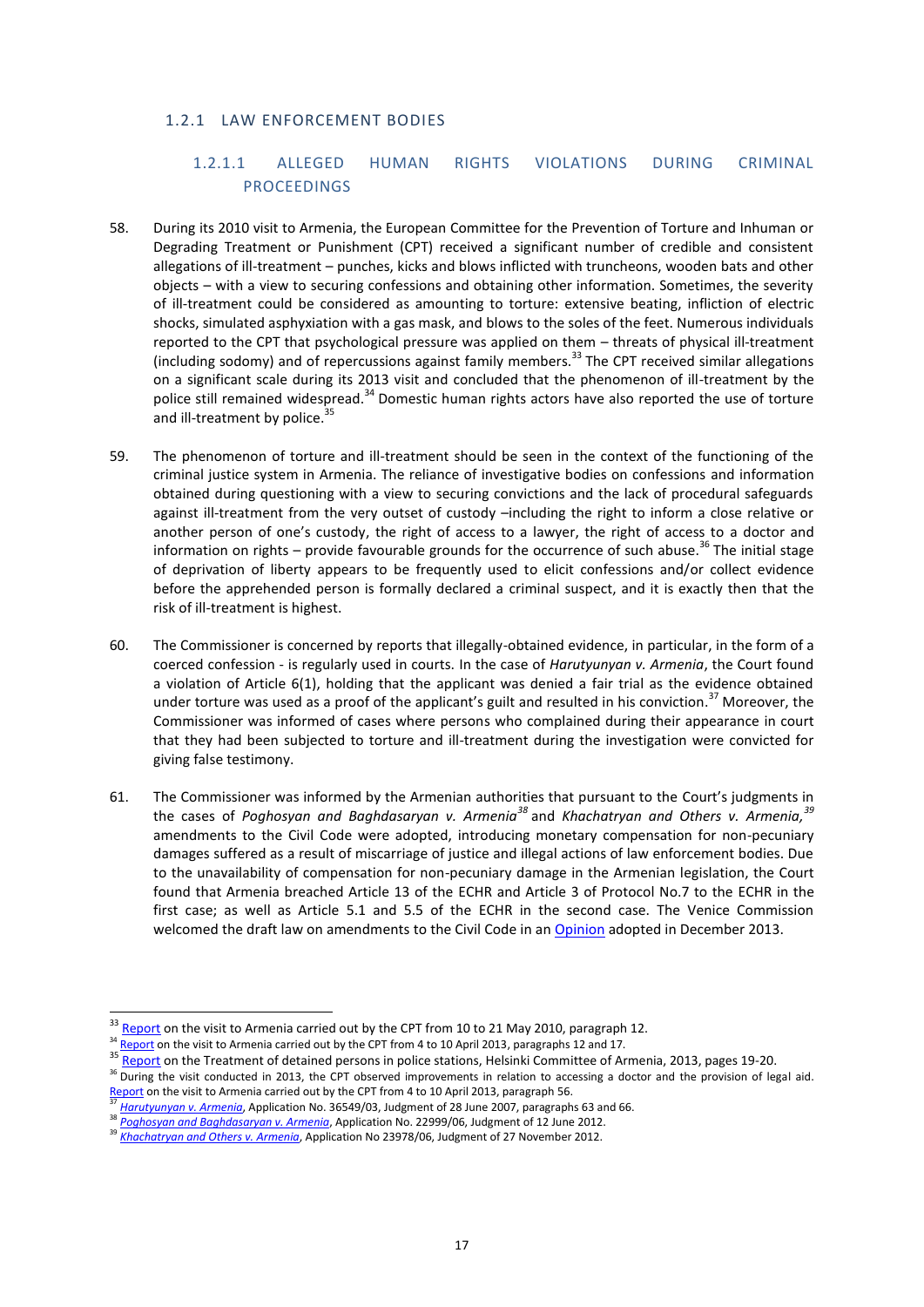### 1.2.1.2 EFFECTIVE INVESTIGATION INTO ALLEGATIONS OF ILL-TREATMENT

- <span id="page-17-0"></span>62. The Commissioner is concerned by the lack of effective investigation into allegations of torture and illtreatment committed by law enforcement agents, which results in the impunity of perpetrators and the recurrence of such abuse. Various legal and systemic factors stand behind this situation. Domestic and international actors have repeatedly emphasised that the provision in the Armenian Criminal Code criminalising torture<sup>40</sup> does not conform to the definition of torture in Article 1 of the UN Convention Against Torture. Under the Armenian Criminal Code, the definition of torture does not encompass crimes committed by public officials, but only those by individuals acting in a private capacity. As a consequence, no law enforcement agent or member of the security services has ever been convicted of the crime of torture in Armenia. If police officials and investigators are at all held accountable for resorting to ill-treatment, the charges and convictions are for lesser offences, i.e. abuse of authority or exceeding official powers. On several occasions, persons thus convicted have been granted amnesty. The UN Committee against Torture has also expressed concern that the sanctions foreseen for the crime of torture – three years of imprisonment and up to seven years when there are aggravating circumstances – do not reflect the gravity of the crime.<sup>41</sup>
- 63. The Ministry of Justice informed the Commissioner that it submitted draft amendments to the Criminal Code jointly with the Special Investigation Service with a view to amending the definition of torture and making it compliant with international human rights standards. The Commissioner looks forward to receiving follow-up information in this regard.
- 64. In *Virabyan v. Armenia*, the Court found a substantive violation of Article 3 of the Convention in the case of the torture of an opposition activist in police custody with a possible political motive. The Court also found a procedural violation of Article 3, as it concluded that the investigation into the applicant's allegations of ill-treatment by the authorities was ineffective, inadequate and fundamentally flawed.<sup>42</sup> In addition, the Court found a violation of Article 6.2 of the Convention on the basis of the breach of the presumption of innocence. The Commissioner is concerned by reports according to which one of the persons complicit in the torture of Mr Virabyan had been promoted to a higher position within the Police Service. The 2013 [Action Plan](https://wcd.coe.int/com.instranet.InstraServlet?command=com.instranet.CmdBlobGet&InstranetImage=2415478&SecMode=1&DocId=2088594&Usage=2) submitted by the Armenian authorities on the implementation of the aforementioned judgment contains information about a number of individual and general measures, in particular changes to the criminal legislation and the 2013 Order issued by the Chief of Police on the compliance with European standards related to the prevention of ill-treatment.
- 65. The Commissioner recalls that the basic criteria for effective investigations into human rights violations that have been defined by the Court include: independence, adequacy, promptness, public scrutiny and victim involvement. According to several interlocutors of the Commissioner, investigations are not effective because they lack the necessary level of independence. In this regard, the former Commissioner proposed the establishment of an independent complaint mechanism, with the capacity of conducting investigations into human rights violations implicating members of law enforcement bodies, including the police.<sup>43</sup>
- 66. Representatives of the Armenian authorities informed the Commissioner that steps had been taken to establish independent investigative services: first, by taking away the investigative functions from the Prosecutor General's Office;<sup>44</sup> second, by creating the Special Investigative Service for investigating crimes committed by public officials; and third, by creating a new Investigation Committee (see below).

 $^{40}$  Article 119 of the Criminal code stipulates: Torture is willfully causing strong pain or bodily or mental suffering to a person which, if this did not cause consequences envisaged in Articles 112 and 113, is punished with imprisonment for the term up to 3 years. <sup>41</sup> [Concluding observations of the Committee against Torture,](http://tbinternet.ohchr.org/_layouts/treatybodyexternal/Download.aspx?symbolno=CAT/C/ARM/CO/3&Lang=En) 6 July 2012, paragraph 10.

<sup>42</sup> *[Virabyan v. Armenia](http://hudoc.echr.coe.int/sites/eng/pages/search.aspx?i=001-113302#{%22itemid%22:[%22001-113302%22]})*, application no 40094/05, judgment of 2 October 2012, paragraph 178.

<sup>43</sup> [Report](https://wcd.coe.int/ViewDoc.jsp?id=1784273&Site=CommDH&BackColorInternet=FEC65B&BackColorIntranet=FEC65B&BackColorLogged=FFC679) by Thomas Hammarberg, Commissioner for Human Rights of the Council of Europe, following his visit to Armenia from 18 to 21 January 2011, CommDH(2011)12, paragraph 76.

 $44$  The change took place following the entry into force in 2007 of the Law on the prosecution.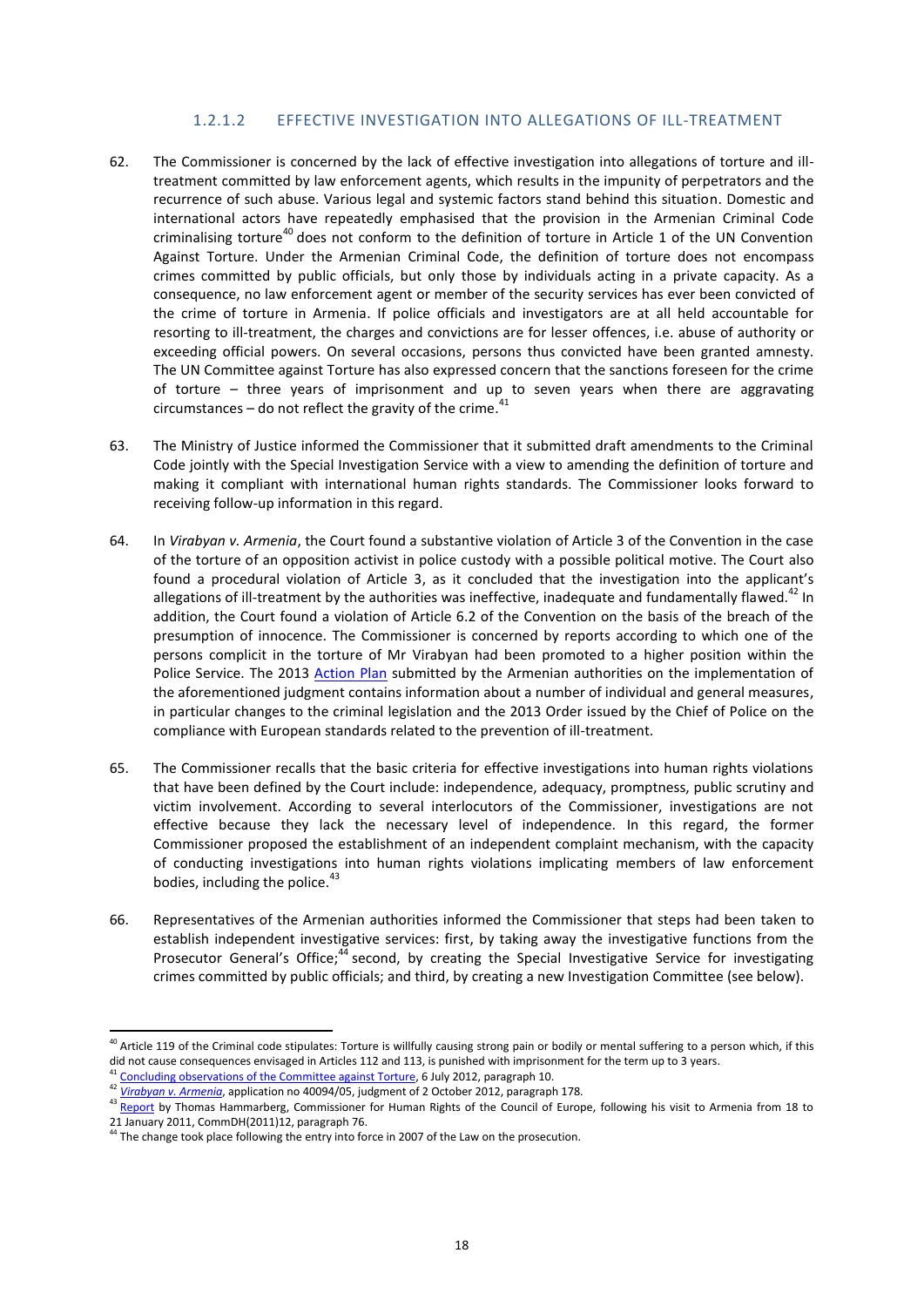- 67. Prosecutorial and judicial authorities have an important role in the prevention of ill-treatment. In this respect, the Commissioner was pleased to note that instructions had been issued in 2011 and 2012 by prosecutorial authorities that all information indicative of ill-treatment by law enforcement officials must be immediately transmitted to the Prosecutor General, and that materials documenting physical injuries at the time of admission to detention facilities (including those in police establishments) should be regarded as grounds for instituting a criminal case. However, the CPT's report on its 2013 visit documents a number of problems in this regard. In particular, if detained persons displaying physical injuries did not make allegations of ill-treatment (e.g. by indicating that the injuries were due to a fall) no further action would be taken either by prosecutorial or by judicial authorities. In the CPT's view, supervising prosecutors needed to adopt a much more proactive approach when receiving information about injuries.<sup>45</sup>
- 68. The Special Investigation Service (SIS), established in 2007, is an independent body which conducts preliminary investigations of cases possibly involving abuses by any public officials. The Special Investigation Service employs 23 investigators, and its Head is appointed by and reports to the executive branch. The Prosecutor General's Office has the power to refer a case, for further investigation, to the SIS, controls the legality and effectiveness of investigations conducted by the Service, and decides on pressing charges. According to the information provided by the SIS, 51 cases had been received in the first half of 2014 in relation to torture and ill-treatment. The Commissioner was also informed that the Service established a special unit for the investigation of such cases, comprising eight investigators. It would appear that the number of cases submitted to the Special Investigation Service had increased significantly over the last years.
- 69. Concerns have been expressed about the lack of capacity of the Special Investigation Service to conduct investigation into all cases which it receives. Consequently, other law enforcement structures, in particular the police, are dealing with the investigation into many of these cases. This raises serious questions regarding the independence and impartiality of investigations into allegations of crimes or misconduct implicating law enforcement officials, especially when it comes to allegations of torture and ill-treatment. The CPT expressed concern about the frequent involvement of police officers in the collection of relevant evidence in potential cases of ill-treatment – which it found to run counter to the very concept of setting up the SIS as an independent body - and regretted that the SIS is usually not involved in the collection of evidence during preliminary inquiries regarding possible ill-treatment cases before a formal criminal investigation has been opened.<sup>4</sup> I,
- 70. In 2013, an Investigative Committee was created by a decision of the President, which was followed by a Law on the Investigative Committee adopted in 2014. The Committee is responsible for the conduct of pretrial investigation into criminal cases and is meant to be independent from other branches of power. It includes under its authority the investigative services of the Police Service and the Ministry of Defence. The Head of the Investigative Committee, appointed by the President of the Republic, is the former Prosecutor General of Armenia, Mr Aghvan Hovsepyan.
- 71. The Police Service conducts the vast majority of criminal investigations. A Disciplinary Board within the Police Service has been established in order to examine allegations of disciplinary violations by members of the police service. The Board also includes civil society representatives. Concerns were expressed to the Commissioner that proposals submitted by NGOs represented on the Board for the discussion of specific issues, such as cases of alleged police misconduct during rallies critical of governmental policy, had not been duly considered. Some interlocutors also indicated that the Board's effectiveness was compromised by inactivity – apparently, there had been no meetings over some time – and a lack of independence from the very bodies and individuals whose conduct it was tasked to review.

<sup>45</sup> [Report](http://www.cpt.coe.int/documents/arm/2015-08-inf-eng.pdf) on the visit to Armenia carried out by the CPT from 4 to 10 April 2013, paragraphs 32 to 43.

<sup>&</sup>lt;sup>46</sup> *Ibid.*, paragraphs 52 and 53.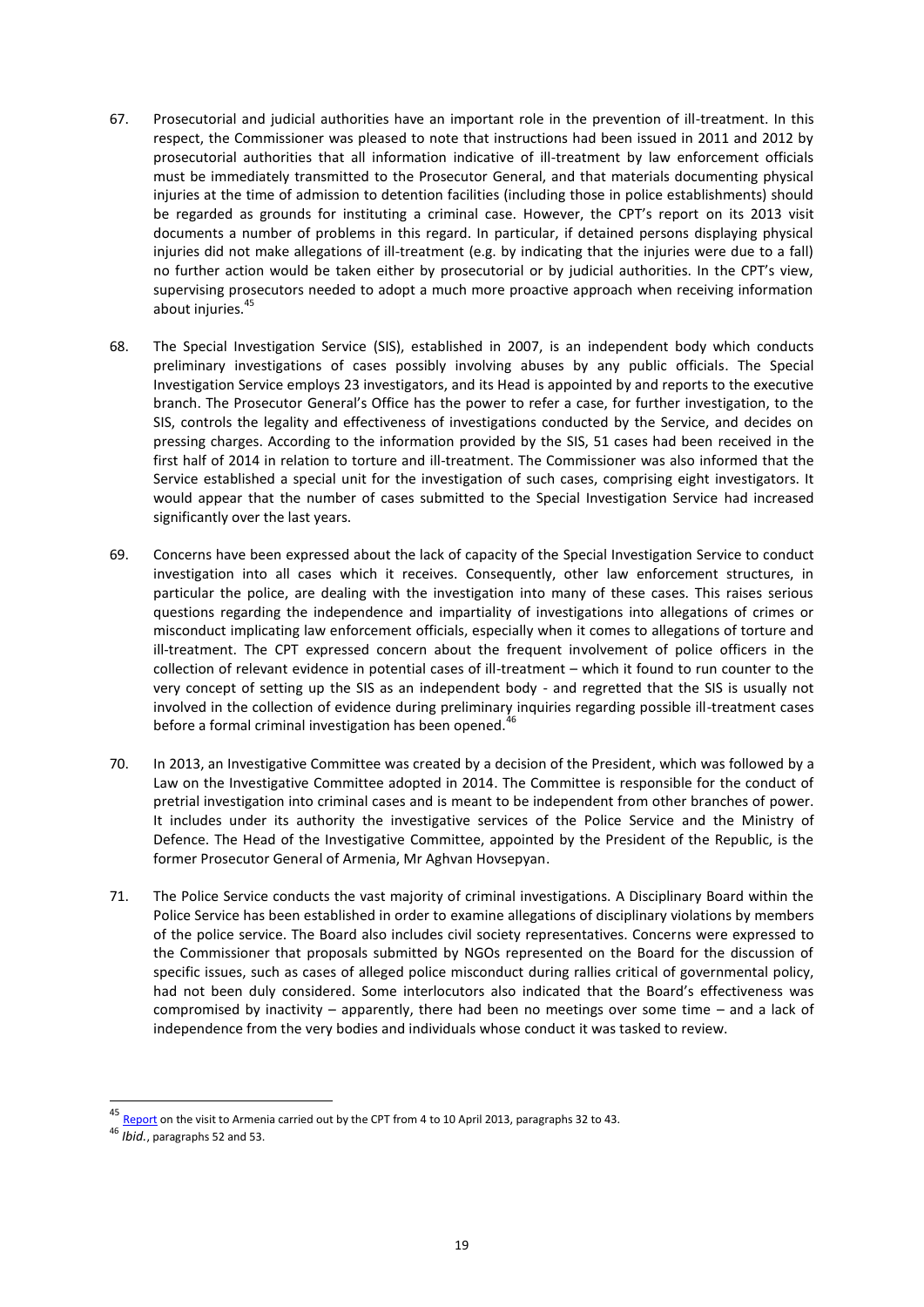## 1.2.1.3 ALLEGATIONS OF SELECTIVE JUSTICE

- <span id="page-19-0"></span>72. The Commissioner noted that strong perceptions persist in parts of society that justice is meted out in a selective manner, and that there appears to be a sense of sharp contrast between, on the one side, the apparent leniency towards those thought to be connected to the authorities or representing them, even if they have allegedly been implicated in grave violations and, on the other, the harsh treatment and sentences imposed upon those opposing the authorities. The lack of results in the investigation into the ten deaths which occurred during the March 2008 events further strengthens this perception and contributes to the low public trust in the judiciary.
- 73. The Commissioner discussed with various interlocutors the issue of the investigation into the ten deaths that occurred during the March 2008 events. That issue had also been closely followed by the former Commissioner, who in his 2011 report urged the Armenian authorities to pursue vigorously the investigation into the death cases and the instances of police abuse during arrest and detention, and raised the question of the command responsibility of senior police and security officials who were in charge during the events. One of the recommendations of that report was to ensure that the families of the victims are fully involved with and informed about the investigation, as provided for by the Court's case-law. The public should be informed of the progress and outcome of the investigation, as justice should be seen to be done. $47$
- 74. The investigation into the above-mentioned cases is under the responsibility of the Special Investigation Service, who informed the Commissioner that new investigative activities were still to be performed. Whereas the families of the victims and their lawyers have complained that they had not received information about the on-going investigation and that they could not access the case materials, the Head of the SIS assured the Commissioner that the evidence submitted by the victims' families and successors had been considered and that they had received the results of the forensic analyses which had been carried out.
- 75. During his visit, the Commissioner discussed the case of Shahen Harutyunyan, a fifteen year old who had participated in an opposition rally together with his father where a confrontation with the police had taken place. The prosecution had requested five years of imprisonment for this minor, who was fourteen at the time of the events in question. In the end, Shahen Harutyunyan was sentenced in October 2014 under Article 258, paragraph 4 of the Criminal Code (Hooliganism combined with medium gravity damage to the health of a person) to conditional imprisonment with a four-year probation period. This case raises the problem of juvenile justice more generally - various actors have pointed out that juveniles are especially vulnerable in the Armenian criminal justice system, and are not protected in practice by the necessary safeguards against violations of their rights. NGO monitoring reported that custodial measures are applied to juvenile defendants and that alternatives to detention are not duly considered. Instances of ill-treatment on juveniles have been reported and were apparently not investigated. 48

### CONCLUSIONS AND RECOMMENDATIONS

<span id="page-19-1"></span>76. The persisting reports of torture and ill-treatment by the police and other law enforcement agencies, often with a view to obtaining confessions, are of major concern to the Commissioner. He calls upon the senior political leadership and law enforcement authorities to make clear that there is zero tolerance for such acts by public officials. In this context, he also wishes to recall the Council of Europe Committee of Ministers 2011 [Guidelines on eradicating impunity for serious human rights violations](https://wcd.coe.int/ViewDoc.jsp?id=1769177) and stresses the

 $\overline{a}$ <sup>47</sup> [Report](https://wcd.coe.int/ViewDoc.jsp?id=1784273&Site=CommDH&BackColorInternet=FEC65B&BackColorIntranet=FEC65B&BackColorLogged=FFC679) by Thomas Hammarberg, Commissioner for Human Rights of the Council of Europe, following his visit to Armenia from 18 to 21 January 2011, CommDH(2011)12, paragraphs 38 to 55.

<sup>&</sup>lt;sup>48</sup> [Administration of justice in the Republic of Armenia,](https://www.fidh.org/IMG/pdf/administration_of_justice_in_armenia.pdf) Civil Society Institute, Norwegian Helsinki Committee, FIDH, December 2012, page 10.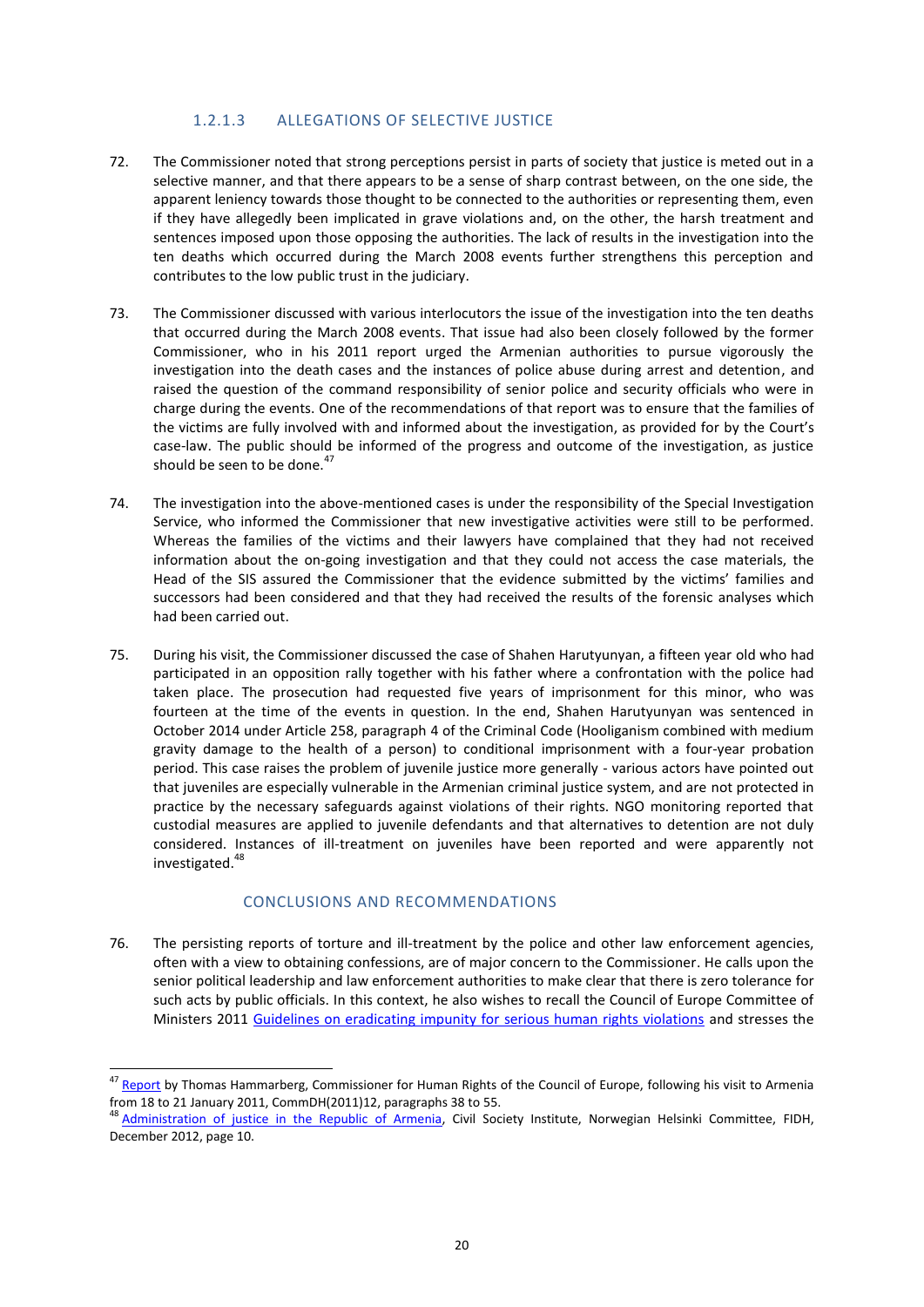need for the Armenian authorities to redouble their efforts to pursue policies and practices with a view to combating impunity.

- 77. The Commissioner urges the Armenian authorities to amend the definition of torture in the Criminal Code in compliance with international standards with a view to ensuring proper qualification and punishment of acts of torture, which should not be prosecuted as abuse of power or authority. More should be done to make judges and prosecutors aware of their obligations when information indicative of ill-treatment by public officials comes to their attention.
- 78. The Commissioner acknowledges the efforts undertaken by the authorities to increase the independence of investigative bodies responsible for carrying out investigations into abuses involving officials. He urges the Armenian authorities to further enhance the independence of the Special Investigation Service and to increase its capacity to cope with the workload, with a view to removing its reliance on police officers in the collection of evidence in potential cases of police ill-treatment.
- 79. The report of the CPT on its April 2013 visit to Armenia contains a number of specific and very useful recommendations to ensure accountability, inter alia by improving the existing procedures for the reporting of injuries and the processing of potential cases of police ill-treatment by prosecutors. Ensuring the confidentiality of medical examinations of detained persons would be an important step, and records of injuries which are consistent with allegations of ill-treatment made by a detained person (or indicative of ill-treatment, even in the absence of an allegation) should be immediately and systematically forwarded to the competent prosecutor. The CPT also recommended reviewing the system of handling cases of possible ill-treatment by police officers, including through reinforcing the role of the Special Investigation Service. Police officers affiliated to the police establishment where the ill-treatment allegedly took place should no longer be involved in (preliminary) criminal investigations into the cases concerned.
- 80. The Commissioner urges the Armenian authorities to enhance in law and in practice the safeguards against torture and ill-treatment. In particular, the rights to notification of custody, access to a lawyer and to a doctor, as well as the provision of information on rights should be effectively available from the outset of custody. The provision of the aforementioned safeguards should not be delayed until the drawing-up of the protocol of detention. The right to be assisted by a lawyer should also be made fully effective in respect of persons invited to police premises as witnesses. In addition, the Commissioner encourages the Armenian authorities to introduce the recording of police interrogations, as foreseen in the National Human Rights Action Plan.
- 81. The Commissioner stresses the importance of developing criminal investigative techniques with a view to increasing the use of physical evidence and reducing the reliance on confessions and information obtained through questioning. This will necessitate proper training of police and investigators as well as the availability of necessary equipment and techniques.
- 82. The reported reliance by courts on evidence allegedly obtained under duress, in particular when this constitutes the basis for a conviction, is another matter of serious concern, as it runs counter to European and international human rights standards, including the case-law of the European Court of Human Rights. The Commissioner welcomes the adoption of legal provisions allowing the possibility to claim compensation for non-pecuniary damage in cases of miscarriage of justice and illegal actions of law enforcement bodies.
- 83. The Commissioner is concerned about the absence of a child-friendly approach in the context of the criminal justice system in Armenia. More should be done at the legal and practical level to ensure the respect for children's rights in the criminal justice system and that the best interests of the child, as provided for by the [UN Convention on the Rights of the Child,](http://www.ohchr.org/en/professionalinterest/pages/crc.aspx) are taken into account in decisions made by law enforcement and judicial bodies. It goes without saying that the prohibition against ill-treatment applies *a fortiori* in cases involving minors.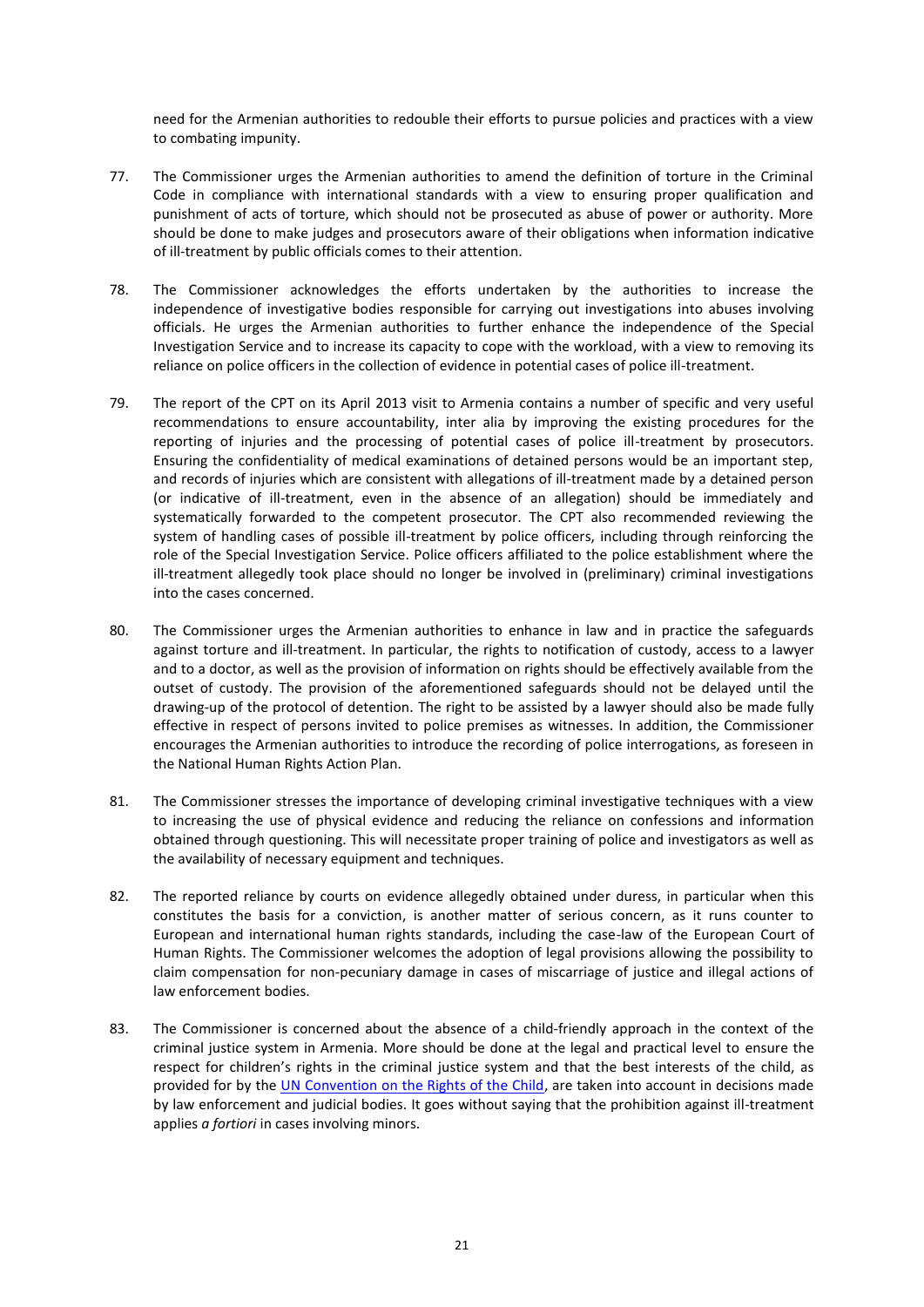#### 1.2.2 MILITARY STRUCTURES

- <span id="page-21-0"></span>84. In the report on his 2011 visit to Armenia, the former Commissioner discussed aspects of the human rights situation in the army and recommended: conducting effective investigations into cases of noncombat deaths, torture and ill-treatment in the armed forces; ensuring victims' involvement and increasing public trust in investigation and trial processes related to cases of abuse; securing access for servicemen to independent complaint mechanisms outside the military hierarchy; and strengthening civil society oversight and monitoring.<sup>49</sup>
- 85. Following the publication of the above-mentioned report, information about non-combat deaths, illtreatment and hazing of conscripts continued to reach the Commissioner. The problem has also been addressed in the National Human Rights Action Plan, which foresees certain measures in this respect. In the course of the October 2014 visit, the Minister of Defence informed the Commissioner that the number of non-combat deaths attributable to violence within the armed forces had gone down in the last five years. However, the authorities and NGOs provide divergent data concerning death cases in non-combat conditions, both in terms of numbers and categorisation of the causes.<sup>50</sup> Some NGOs include in their statistics death cases that happened outside the military units and categorise cases differently than the authorities; for example, certain death cases officially qualified as suicides or fatal incidents are categorised by NGOs as murders. The Prosecutor General informed the Commissioner that several criminal cases initiated in relation to the death of servicemen had resulted in convictions, while others had been suspended or terminated, and some investigations remained open. It is not clear whether, besides the direct perpetrators, any commanding officers have been investigated or sanctioned. Certain of the persons sentenced for inducing a serviceman to suicide have been released from imprisonment through amnesty.
- 86. There have been allegations of shortcomings marring the investigation and trial processes related to cases of serious human rights violations in the army. The Commissioner has in particular received worrying reports by relatives regarding the investigation into deaths of servicemen, which are sometimes pending for a long time.<sup>51</sup> Many of the problems reported are common to the criminal justice system as a whole and, in addition to undue delays, relate to: flawed forensic examination; coerced testimonies and confessions; improper qualification of crimes; and lack of involvement of victims' relatives. The Commissioner is struck by the high level of distrust of the families of the victims and civil society in relation to such investigations. A common complaint is that victims are not allowed access to the materials of the case and the information they provide is not given proper consideration by the authorities. Even in a case which has led to convictions – the 2010 death of Artak Nazaryan, where five persons were convicted to prison terms ranging from three to ten years - the relatives of the deceased believe that justice has not been served, maintaining that he was murdered, rather than driven to suicide as the investigation concluded.
- 87. In July 2013, the Military Prosecutor established a working group, with the involvement of five NGOs, to review the investigation of past cases of non-combat deaths. However, two of the NGOs expressed lack of confidence in the process and decided to leave the group, regretting in particular the fact that the working group could only consider cases from 2011 onwards.
- 88. The Minister of Defence stressed that adequate punishment of those responsible for violations is essential to deter any further abuses. He informed the Commissioner about prevention efforts in this regard: strengthened civil oversight and democratic control over the military; human rights education

<sup>&</sup>lt;sup>49</sup> [Report](https://wcd.coe.int/ViewDoc.jsp?id=1784273&Site=CommDH&BackColorInternet=FEC65B&BackColorIntranet=FEC65B&BackColorLogged=FFC679) by Thomas Hammarberg, Commissioner for Human Rights of the Council of Europe, following his visit to Armenia from 18 to 21 January 2011, CommDH(2011)12, paragraphs 137 to 149.

<sup>&</sup>lt;sup>50</sup> Death cases are categorised by the authorities as: murder by the enemy; murder; suicide or incitement to suicide; violent act; mine explosion; violation of rules on the use of weapon; illness; infliction of death by negligence; car accidents; accidents.

<sup>&</sup>lt;sup>51</sup> The Commissioner received specific information about the death cases of Tigran Ohandjanyan (died in 2007), Arthur Ghazaryan (2010), Arayik Avetisyan (2001), Artak Nazaryan (2010) and Valerik Muradyan (2010).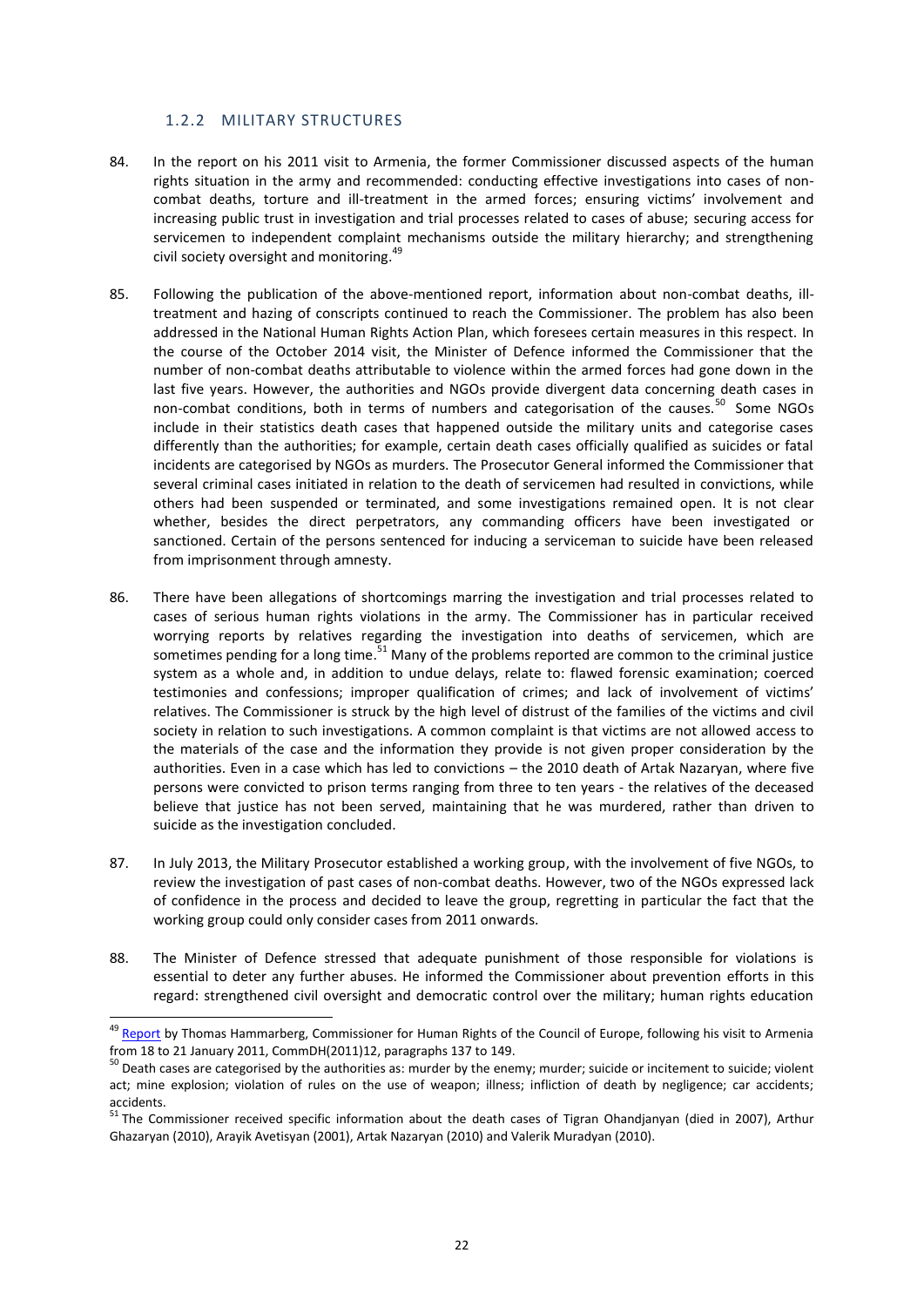and awareness-raising in schools and the military academy; increased responsibility of military commanders; stronger civil society involvement and better preparation of those about to perform their military service.

- 89. The Commissioner found it positive that monitoring and cooperation activities by civil society organisations are taking place in relation to the army and the Ministry of Defence. However, human rights defenders have also claimed that they had faced obstacles in accessing information related to alleged cases of human rights violations and, in certain cases, had been the subject of threats when reporting information critical of the authorities.
- 90. The Commissioner commends the Armenian authorities for effectively addressing the long-standing issue of the right to conscientious objection.<sup>52</sup> The law on alternative service was amended in June 2013, offering a genuine civilian service option to conscientious objectors. The Commissioner was informed that all persons detained, prosecuted or convicted for the non-performance of military service on the basis of their conscience or religious beliefs had been given the possibility to apply for alternative service, with any detention/imprisonment already accrued being subtracted from their period of service. From 2013, the Republican Commission on Alternative Service has been receiving and processing applications for alternative service, which have been granted in their overwhelming majority. According to all the Commissioner's interlocutors, conscientious objectors are no longer prosecuted, sentenced and imprisoned for refusing to perform military service on the basis of their religious convictions.

#### CONCLUSIONS AND RECOMMENDATIONS

- <span id="page-22-0"></span>91. The Commissioner notes with regret that acts of non-combat violence, sometimes resulting in deaths, have continued to occur in the Armenian army. He calls upon the Armenian authorities to intensify their efforts to tackle this problem effectively. Effective investigations of any allegations of human rights abuses are essential to prevent any further violations. In this context, attention must be paid to fostering the trust of the victims' families and the public. The authorities in charge should provide information to the public about the outcome of investigations into death cases and other human rights violations.
- 92. The Commissioner urges the Armenian authorities to implement the measures foreseen in the National Human Rights Action Plan aimed at eradicating violations within the army, increasing human rights awareness therein, and ensuring access of servicemen to their medical file. The Action Plan also proposes the publication by the Ombudsman of an annual report on the human rights situation in the armed forces and the establishment of a Military Ombudsman in Armenia. The Commissioner also urges the authorities to fully associate human rights NGOs in the implementation of the National Human Rights Action Plan.

<sup>&</sup>lt;sup>52</sup> Cf. in this regard the [Report](https://wcd.coe.int/ViewDoc.jsp?id=1784273&Site=CommDH&BackColorInternet=FEC65B&BackColorIntranet=FEC65B&BackColorLogged=FFC679) by Thomas Hammarberg, Commissioner for Human Rights of the Council of Europe, following his visit to Armenia from 18 to 21 January 2011, CommDH(2011)12, paragraphs 153 to 158.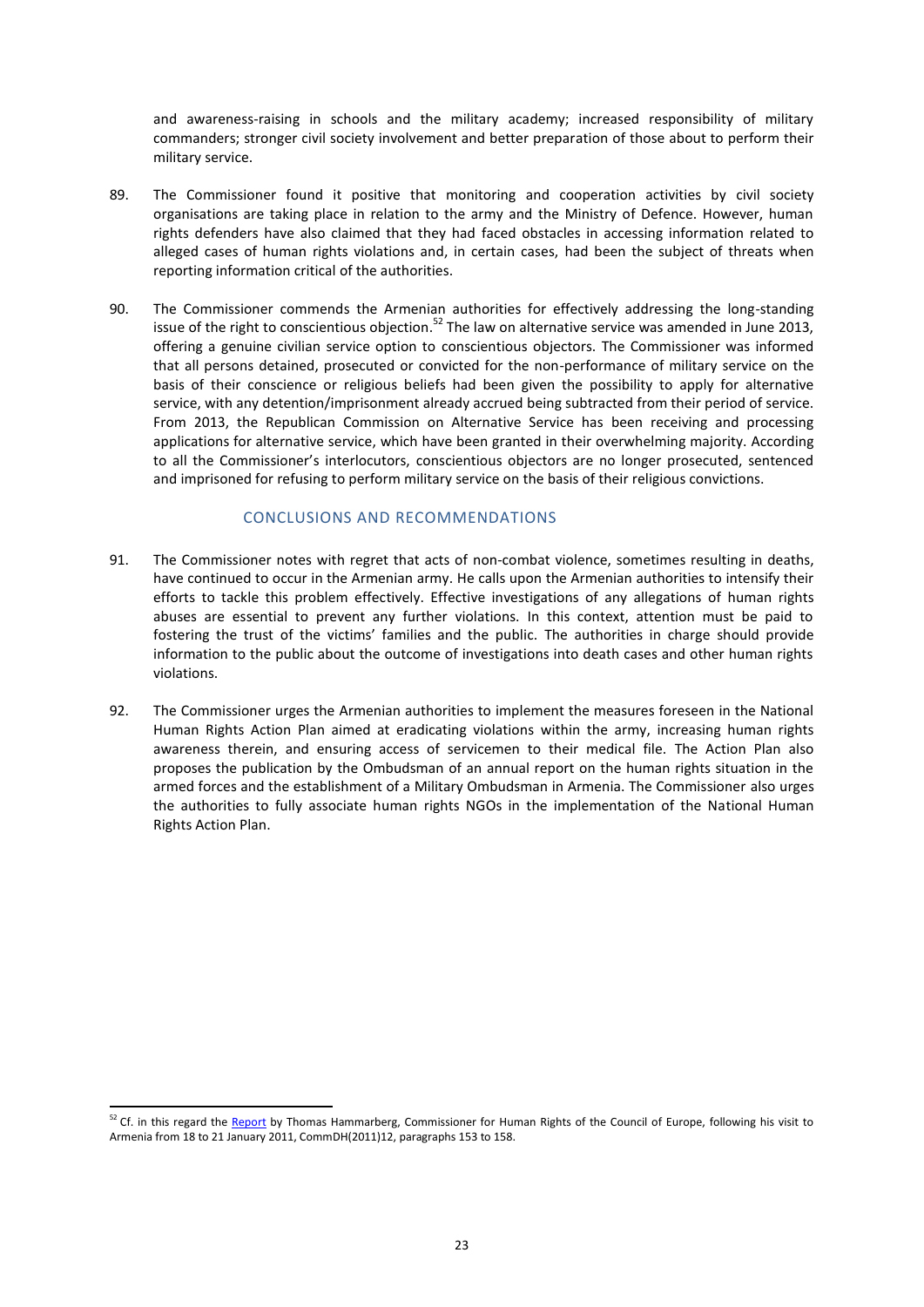## <span id="page-23-0"></span>**2 WOMEN'S RIGHTS AND GENDER EQUALITY**

- 93. Gender equality is a basic principle of human rights, and women's rights are an inalienable, integral and indivisible part of universal human rights. It is also a requirement for the achievement of social justice, a *sine qua non* of democracy and a prerequisite for economic development. <sup>53</sup> Women form over half of the Armenian population<sup>54</sup> and it is essential that they fully contribute to the economic, social, cultural and public life of the country, without facing impediments and discrimination.
- 94. The Commissioner's predecessor discussed issues related to women's rights and domestic violence in a report following his 2007 visit to Armenia.<sup>55</sup> At the time, while there tended to be agreement on the need to improve the status and role of women in society, there was also some scepticism and reluctance on the part of officials to discuss issues related to violence against women, including domestic violence. Certain interlocutors denied the existence of such a phenomenon, whereas others recognised its existence but were of the view that it should be resolved within the family. The aforementioned report emphasised that: violence against women should be dealt with as a fundamental rights issue; victims should be adequately protected including through the availability of sufficient shelters; further studies should be conducted and public awareness raised on this phenomenon; and a law on domestic violence should be adopted.
- 95. In the course of 2013, Commissioner Muižnieks received reports of verbal and physical attacks as well as threats targeting women's rights defenders and organisations, which occurred as controversies arose over the Law on Equal Rights and Equal Opportunities for Women and Men (see below section 2.4.1).
- 96. When meeting various interlocutors, including official representatives, the Commissioner engaged in open discussions on the situation pertaining to women's rights and gender equality, specifically focusing on violence against women and domestic violence. The authorities generally acknowledged the challenges and problems in these fields as well as the need to do more in order to address them. This is a constructive basis to undertake decisive steps with the aim of enhancing the position of women in society and improving the level of protection of their rights.

### <span id="page-23-1"></span>2.1 POLICY, LEGAL AND INSTITUTIONAL FRAMEWORK

 $\overline{a}$ 

### 2.1.1 INTERNATIONAL INSTRUMENTS AND OBLIGATIONS

- <span id="page-23-2"></span>97. Armenia is party to a number of international instruments related to the protection of women's rights and the elimination of discrimination against women. In the UN system, Armenia acceded in 1993 to the [International Covenant on Economic, Social and Cultural Rights](http://www.ohchr.org/EN/ProfessionalInterest/Pages/CESCR.aspx) (ICESCR) and the [International Covenant](http://www.ohchr.org/en/professionalinterest/pages/ccpr.aspx)  [on Civil and Political Rights](http://www.ohchr.org/en/professionalinterest/pages/ccpr.aspx) (ICCPR), which request the state parties to ensure equal rights of women and men to the enjoyment of all economic, social, cultural, civil and political rights (Article 3 of both Covenants). Armenia is also a party to the UN Convention on the Elimination of Discrimination against [Women](http://www.ohchr.org/en/ProfessionalInterest/pages/cedaw.aspx) (CEDAW) and acceded to its [Optional Protocol](http://www.ohchr.org/EN/ProfessionalInterest/Pages/OPCEDAW.aspx) establishing an individual complaint mechanism in 2006. The Committee on the Elimination of Discrimination against Women (the CEDAW Committee) issued its lates[t Concluding observations](http://tbinternet.ohchr.org/_layouts/treatybodyexternal/Download.aspx?symbolno=CEDAW/C/ARM/CO/4/Rev.1&Lang=En) on Armenia in February 2009.
- 98. Numerous Council of Europe legal standards and other documents related to women's rights and gender equality apply to Armenia. Article 14 of the ECHR provides that the enjoyment of rights and freedoms

<sup>&</sup>lt;sup>53</sup> [Recommendation](https://wcd.coe.int/ViewDoc.jsp?id=1215219&Site=CM) of the Committee of Minister to member states on gender equality standards and mechanisms, CM/Rec2007(17), 21 November 2007, paragraph 1.

<sup>&</sup>lt;sup>54</sup> According to the data provided by the National Statistical Service of Armenia, 1 573 582 women and 1 443 497 men form the resident population of the country as of 1 January 2014.

[Report](https://wcd.coe.int/ViewDoc.jsp?id=1283639&Site=CommDH&BackColorInternet=FEC65B&BackColorIntranet=FEC65B&BackColorLogged=FFC679) by Thomas Hammarberg on his visit to Armenia in 7-11 October 2007, CommDH(2008)4, paragraphs 108 to 115.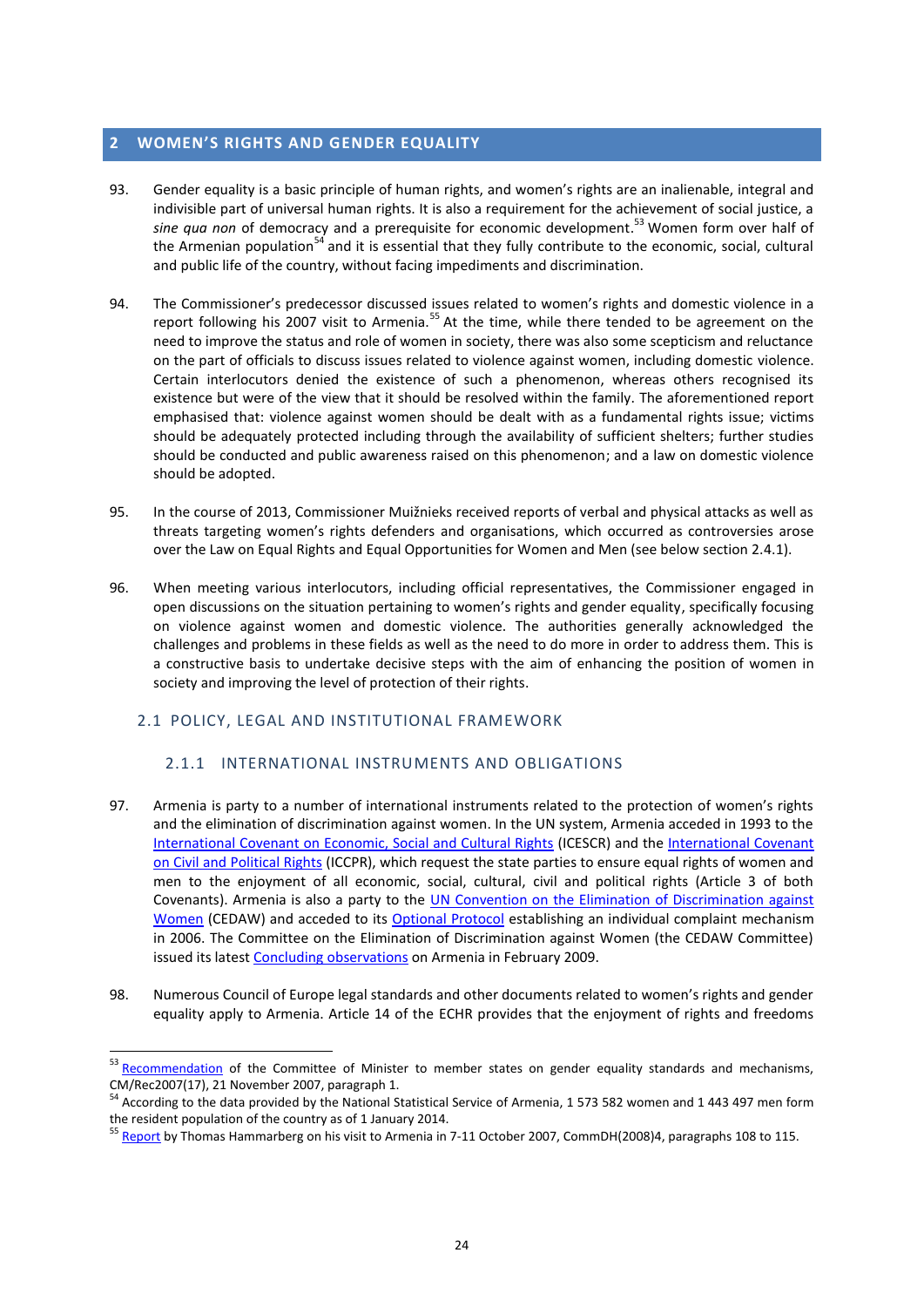set forth in the Convention shall be secured without discrimination on the basis of sex.<sup>56</sup> Armenia has also ratified [Protocol 12](http://conventions.coe.int/Treaty/en/Treaties/html/177.htm) to the European Convention, which extends protection against discrimination to any right set forth in law. Further, the [revised European Social Charter,](http://conventions.coe.int/treaty/en/treaties/html/163.htm) to which Armenia acceded in 2004, recognises the right to equal opportunities and equal treatment in matters of employment and occupation without discrimination on the grounds of sex (Article 20), and also contains a nondiscrimination provision in Article E. Additionally, the Council of Europe [Convention on Action Against](http://conventions.coe.int/Treaty/en/Treaties/Html/197.htm)  [Trafficking in Human Beings](http://conventions.coe.int/Treaty/en/Treaties/Html/197.htm) refers to gender equality and gender mainstreaming when implementing measures under the Convention. 57

99. Council of Europe standards in the field of women's rights and gender equality are further developed in the Committee of Ministers Recommendations to member states, in particular the Recommendation on gender equality standards and mechanisms.<sup>58</sup> There is also a <u>Council of Europe Gender Equality Strategy</u> [for 2014-2017](http://www.coe.int/t/dghl/standardsetting/equality/02_GenderEqualityProgramme/Council%20of%20Europe%20Gender%20Equality%20Strategy%202014-2017.pdf) centred around five strategic objectives: (1) Combating gender stereotypes and sexism; (2) Preventing and combating violence against women; (3) Guaranteeing equal access of women to justice; (4) Achieving balanced participation of women and men in political and public decision-making; and (5) Achieving gender mainstreaming in all policies and measures.

### 2.1.2 DOMESTIC FRAMEWORK

- <span id="page-24-0"></span>100. The Armenian policy, legal and institutional framework refers to the prohibition of discrimination against women. Article 14.1 of the Armenian Constitution provides that all citizens are equal and that discrimination on the basis of sex is prohibited. Article 143 of the Criminal Code penalises the breach of citizens' legal equality, including on the basis of sex.<sup>59</sup> The Armenian Labour Code includes gender equality as a principle of labour legislation and stipulates that men and women shall receive equal pay for the same or equivalent work. The Code also considers that violation of equal rights of men and women, and sexual harassment of colleagues are gross violations of labour discipline.  $^{60}$
- 101. In 2013, the Law on Equal Rights and Equal Opportunities for Women and Men was adopted and entered into force.<sup>61</sup> The law aims to define concepts and terms related to gender equality, including concrete forms of direct and indirect discrimination as well as sexual harassment. The development and implementation of state gender equality policy and programmes, as well as their evaluation and monitoring including through the collection of statistics, are also mentioned. The Law refers to an institutional mechanism – the "authorised state body" - and bodies responsible for ensuring gender equality at the central and local levels. The supporting role of civil society organisations in ensuring gender equality is recognised, e.g. by participating in and monitoring the implementation of policies, laws and programmes as well as by conducting public awareness activities. The Law generally refers to the possibility for individuals to apply to relevant bodies for alleged violations of rights and freedoms resulting from breaches of the gender equality principle. Finally, it is specified that the implementation of gender equality policies, programmes and activities will be financed by the state budget as well as other sources, including international ones.

<sup>&</sup>lt;sup>56</sup> In the case of *[Emel Boyraz v. Turkey](http://hudoc.echr.coe.int/sites/eng/pages/search.aspx?i=001-148271)*, Application No. 61960/08, Judgment of 2 December 2014, the European Court held that there had been discrimination on grounds of sex and that there had been a violation of Article 14 in conjunction with Article 8.

<sup>57</sup> Armenia ratified the Convention in 2008.

<sup>58</sup> [CM/Rec\(2007\)17,](https://wcd.coe.int/ViewDoc.jsp?id=1215219&Site=CM) 21 November 2007.

<sup>59</sup> Article 143 of the Armenian Criminal Code: (1) Direct or indirect breach of the human rights and freedoms of citizens, for reasons of the citizen's nationality, race, sex, language, religion, political or other views, social origin, property or other statuses, which damaged the citizen's legal interests, is punished with a fine in the amount of 200 to 400 minimal salaries, or with imprisonment for up to 2 years. (2) The same action committed by abusing official position, is punished with a fine in the amount of 300 to 500 minimal salaries, or by deprivation of the right to hold certain posts or practice certain activities for 2 to 5 years, or with imprisonment for up to 3 years.

<sup>&</sup>lt;sup>60</sup> [Labour Code](http://www.ilo.org/dyn/travail/docs/961/Labour%20Code%20ENG.pdf) of the Republic of Armenia, 2004, Articles 3, 178.2 and 221.4.

 $61$  [Law No 57](http://www.parliament.am/legislation.php?sel=show&ID=4761&lang=arm) on equal rights and equal opportunities for women and men, 2013.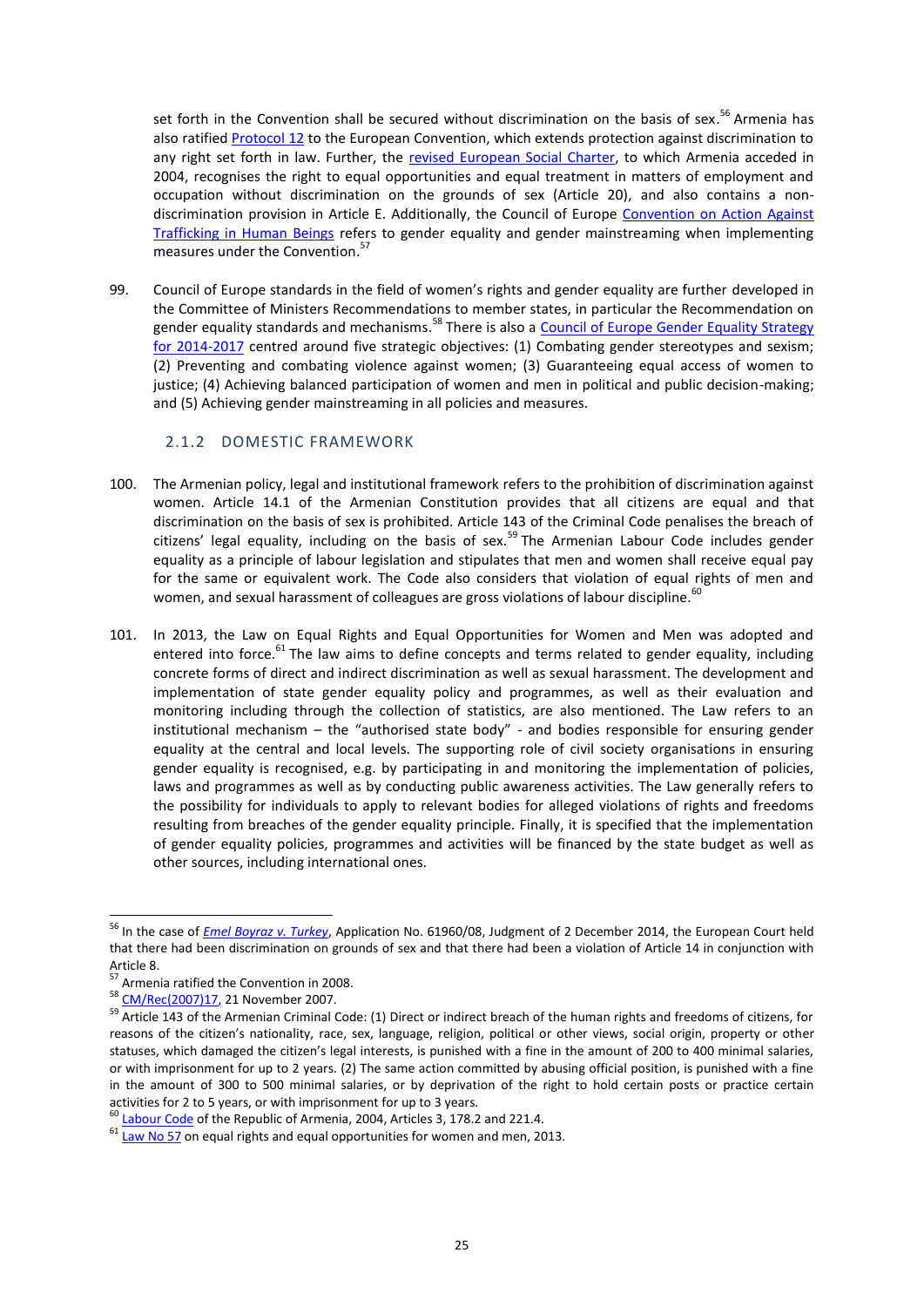- 102. Several interlocutors stressed to the Commissioner the need to put in place effective procedures and instruments for the implementation of the Law on Equal Rights and Equal Opportunities for Women and Men, such as monitoring and oversight procedures, legal mechanisms against discrimination, and to make sure that the designated duty-bearers have the capacity to fulfill their tasks. It is also crucial to raise awareness on the newly-adopted law so as to enable its proper understanding and use by the public. During the visit, the Minister of Labour and Social Affairs indicated that a draft governmental decision on monitoring and information exchange related to promoting equal rights of women and men had been developed as a tool to implement the Law; the Commissioner would welcome any further information on this topic. Additionally, training on gender equality was being conducted for civil servants and guidelines for regional and local bodies had been developed to assist them in applying policies, laws and directives on gender equality.
- 103. Armenia does not have a comprehensive anti-discrimination law at present. The Commissioner was informed that a draft had been developed in 2012 by the Ombudsman's office in consultation with national and international experts as well as civil society representatives. The draft law defines discrimination and its forms, paying particular attention to discrimination in the field of employment. The powers of responsible duty-bearers and other entities – such as the National Assembly, the Ombudsman, the Government, the State Labor Inspectorate, local self-government bodies, and other organisations and persons - are outlined. The Ombudsman is designated as the Anti-Discrimination body in the draft and is entitled to receive and investigate complaints related to allegations of discrimination. However, the draft law has not been submitted to the national Assembly for discussion and adoption, apparently due to the controversies that erupted in 2013 on the occasion of the adoption of the Law on Equal Rights and Equal Opportunities for Women and Men. The National Human Rights Action Plan foresees additional discussions with the aim of deciding whether to adopt a separate anti-discrimination law in Armenia.
- 104. Strategic Action Plans on Gender Policy and to Combat Gender-based Violence were endorsed by the Armenian Government for the period 2011-2015. The [Action Plan on Gender Policy](http://www.un.am/res/Gender%20TG%20docs/national/2011-2015_Gender%20Policy_NAP-Eng.pdf) includes a number of goals and actions to improve equality between men and women, eliminate gender-based discrimination and reduce gender stereotypes. With regard to political representation and decision-making, the Plan for example aims to achieve a level of 30% of women in decision-making positions, make civil servants more gender-sensitive through continuous training, and enhance leadership skills of women. In the socio-economic sector, it is foreseen to integrate a gender component into budgeting and planning processes; to recognise and implement the right to equal pay for work of equal value; to take measures encouraging employment of men and women with family responsibilities; to support employment of women and their involvement in business activities; and to reduce women's unemployment and poverty including by implementing support programmes for the most vulnerable groups. Concerning education, the main points pertain to the introduction of a gender module in the educational system, including appropriate teaching methodology and support materials. In the health sector, besides measures for the improvement of health services the Plan also foresees the prevention of pre-natal sex-selection (see relevant section below). For the culture and public information sector, specific attention is dedicated to make media more gender-sensitive, encourage wider media coverage of gender equality issues, and eliminate gender-based stereotypes and discrimination.
- 105. While the above-mentioned international and domestic standards, legal obligations, policies and programmes establish a good theoretical foundation for gender equality, this alone does not appear to be sufficient to bring fundamental changes in mentalities and practices. The Commissioner's interlocutors referred to traditional values and patriarchal attitudes to describe the widely-accepted subordination of women and the stereotypical roles applied to both sexes in family and society. The role of women is mainly associated with family support and child rearing (mainly areas of unpaid work) and women's leadership in the public sphere is challenged. This could explain the weak share of women in leading and decision-making positions, even in sectors where they form a large part of employees – for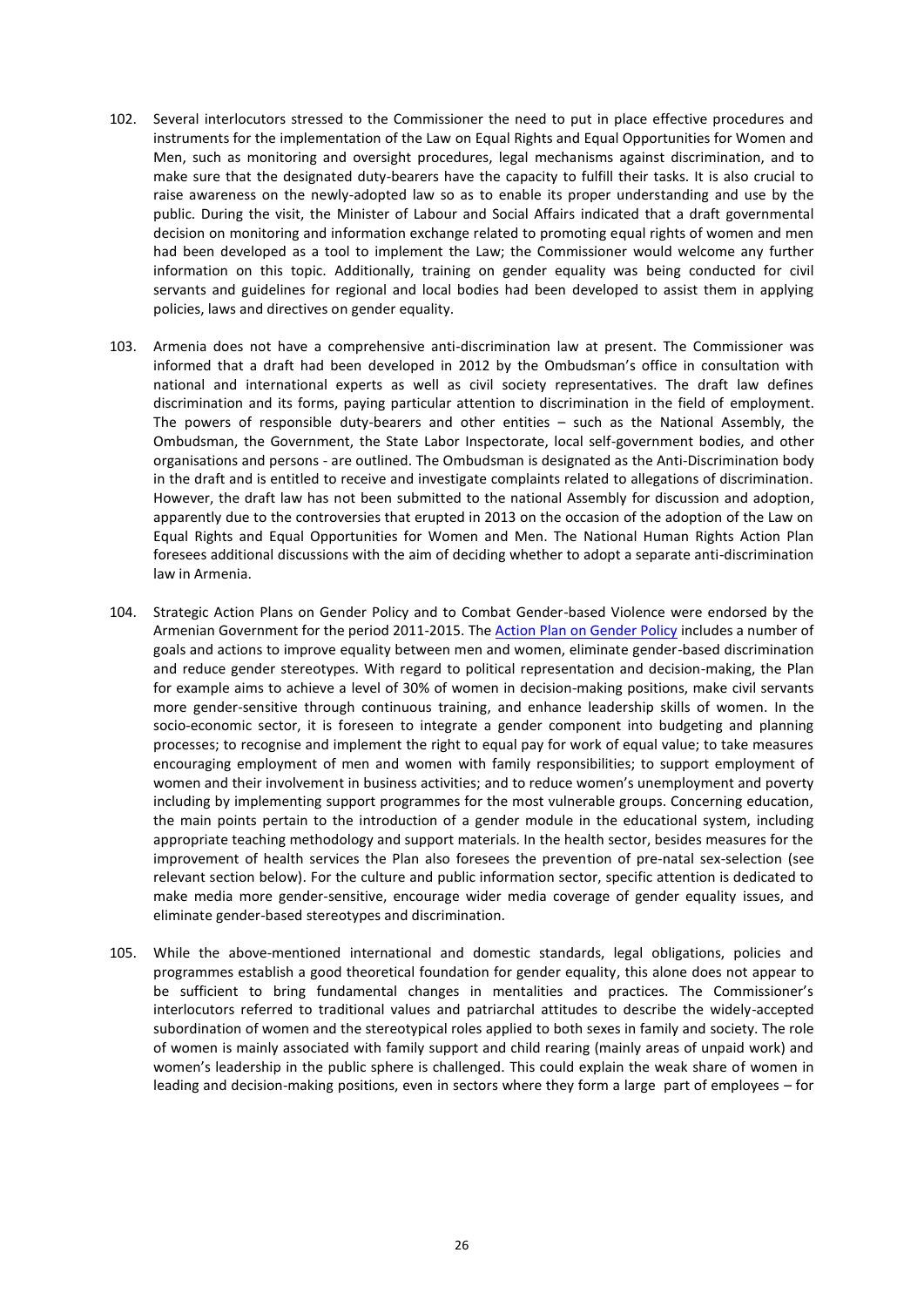example in the education and healthcare system $^{62}$  - and the reported discrepancy in salaries for work of equal value – according to NGOs, women's average salary is 64.4% of men's.<sup>63</sup>

- 106. The level of political participation and representation of women in state institutions remains low. There are only 14 women among the 131 MPs and only two women ministers (portfolios: Culture and Diaspora) in the Government, out of a total of 18. There are no women governors in any of the ten regions, and none of the 21 city mayors are women.<sup>64</sup> During the visit, the Prime Minister informed the Commissioner about a decision to nominate ten female deputy governors; the Commissioner would welcome follow-up information in that regard. Apparently, slight progress has been registered at the local level as an increasing number of heads of communities are women.
- 107. In its 2009 Concluding Observations, the CEDAW Committee requested Armenia to continue to review all school textbooks in order to eliminate gender stereotypes.<sup>65</sup> NGOs informed the Commissioner that a module on gender equality which was piloted in Armenian schools is expected to be introduced more widely in the educational system. A concept, textbook and methodological handbook for teachers have also been developed.

# 2.1.3 INSTITUTIONAL DUTY-BEARERS

- <span id="page-26-0"></span>108. In the course of his visit, the Commissioner received information about the duty-bearers in charge of women's rights and gender equality. The Ministry of Labour and Social Affairs, in particular its Department of Family, Women and Children Issues established in 2002, appears to be the main body in charge of women's rights and gender equality. The Department includes a unit dealing with women's issues, which is responsible for research and projects in the field of gender issues, anti-trafficking and enhancing the role of women in society. Units for the protection of mothers and children as well as gender working groups have reportedly been established at the regional governor's offices in all ten regions, and are under the authority of the above-mentioned Ministry.
- 109. The Council of the Prime Minister on Women's Affairs was established in 2000 with the view to enhancing the role of women in the social, political and economic spheres at all levels of governance, as well as ensuring equal rights and opportunities for men and women. According to its mandate, the Council is considered as a national mechanism for the implementation of policies, strategies and laws related to gender equality. Its main functions relate to the provision of expertise and advice, monitoring and evaluation of policies and activities, and raising public awareness. In practice, the Council meets two or three times per year. Representatives of various ministries, NGOs and international organisations are members of the Council.
- 110. In its Concluding observations issued in 2009, the CEDAW Committee reminded the Armenian authorities of their responsibility for ensuring Government accountability for gender equality and women's enjoyment of their human rights under the Convention.<sup>66</sup> The Committee urged Armenia to enact a gender equality bill which would establish a national machinery for the advancement of women with the necessary financial and human resources for coordination and monitoring of the implementation of international obligations, national policies, laws and programmes in the field of gender equality. It would appear that the bodies mentioned previously are not entirely suited to fulfill these functions, and the 2013 Law on Equal Rights and Equal Opportunities for Women and Men does not specify clearly who is the "authorised state body" in charge (see paragraph 101 above).

<sup>&</sup>lt;sup>62</sup> No pride in silence [: countering violence in the family in Armenia,](http://www.amnesty.org/en/library/asset/EUR54/004/2008/en/ec863cc6-a049-11dd-81c4-792550e655ec/eur540042008en.pdf) Amnesty International, 2008, p.9.

<sup>63</sup> [Summary of stakeholders' information](http://www.ohchr.org/EN/HRBodies/UPR/Pages/AMSession21.aspx) for the universal periodic review, Human Rights Council, 7 November 2014, paragraph 34.

<sup>64</sup> [Report](http://www.osce.org/cio/110334?download=true) of the Special Representative of the OSCE Chairperson-in-Office on Gender Issues June Zeitlin, 2013.

<sup>&</sup>lt;sup>65</sup> [Concluding observations](http://tbinternet.ohchr.org/_layouts/treatybodyexternal/Download.aspx?symbolno=CEDAW/C/ARM/CO/4/Rev.1&Lang=En) of the Committee on the Elimination of Discrimination against Women, 2009, paragraph 31.

<sup>&</sup>lt;sup>66</sup> [Concluding observations](http://tbinternet.ohchr.org/_layouts/treatybodyexternal/Download.aspx?symbolno=CEDAW/C/ARM/CO/4/Rev.1&Lang=En) of the Committee on the Elimination of Discrimination against Women, 2009,

paragraphs 18 and 19.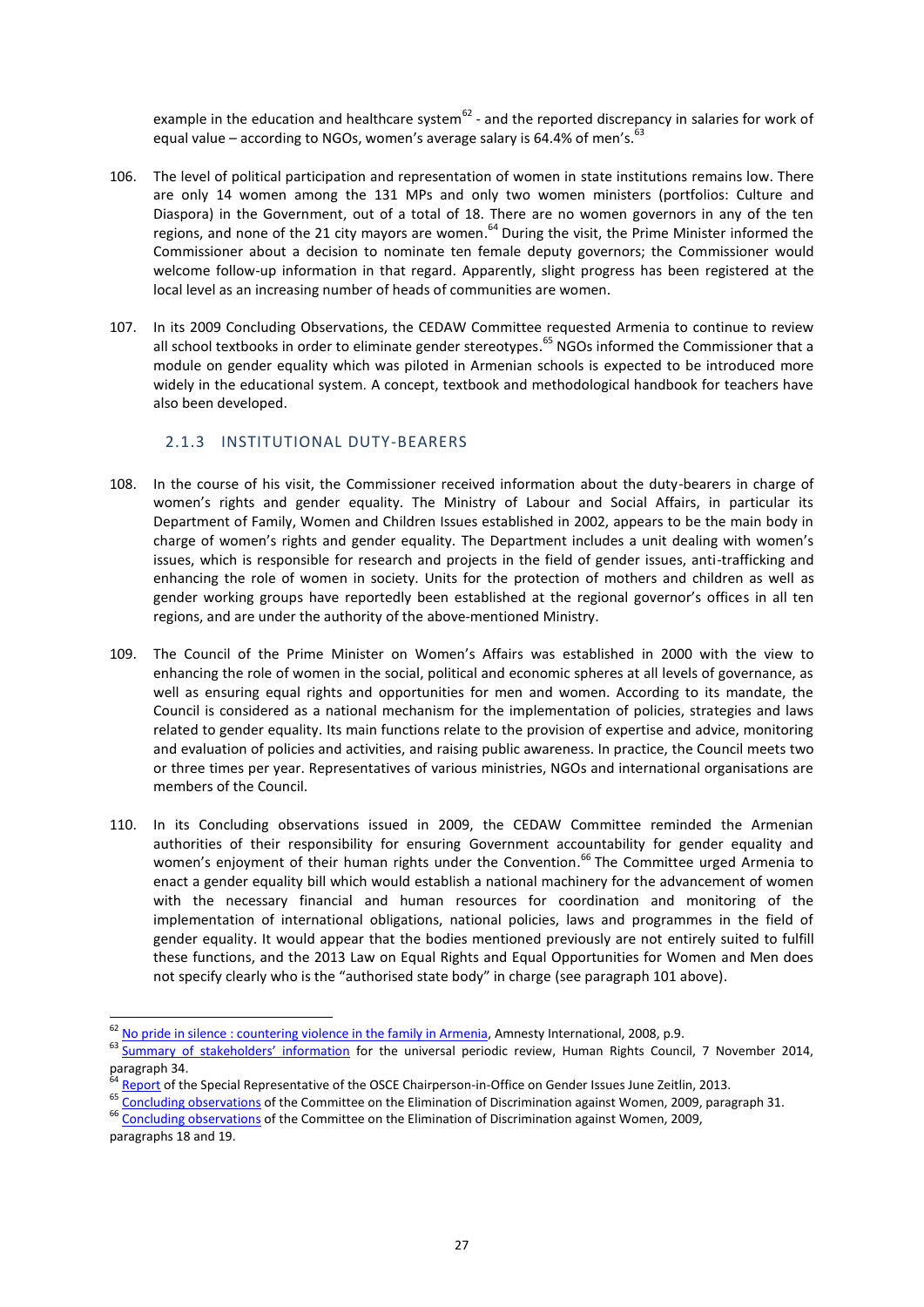<span id="page-27-0"></span>111. The Commissioner further notes that, within the National Assembly, gender issues fall under the portfolio of the Committee on the protection of human rights and public affairs. Another Committee is in charge of healthcare, maternity and childhood.

#### CONCLUSIONS AND RECOMMENDATIONS

- 112. Gender equality is a requirement of democracy and human rights. It affects society as a whole and should not be regarded solely as a women's issue. Although the principle of gender equality has been widely accepted and corresponding policies exist in most countries, a gap persists between principles and practice.
- 113. The Commissioner welcomes the adoption of the Law on Equal Rights and Equal Opportunities for Women and Men as a positive step towards enshrining in national legislation the commitment to secure gender equality and to prohibit discrimination on the grounds of sex in various fields of life. The Commissioner urges the Armenian authorities to implement the Law in practice by further defining some of its provisions (e.g. responsible duty-bearers and gender equality mechanism), and devising functional implementation mechanisms. It is necessary to equip duty bearers with the necessary resources for them to carry out their functions. Finally, the public should be made sufficiently aware of the Law in order to benefit from it.
- 114. The Commissioner urges the Armenian authorities to adopt a comprehensive anti-discrimination law on the basis of the work that has already been carried out by the Ombudsman's office in consultation with other actors, including civil society organisations. An important aspect of this process would be the designation of an independent and effective national structure for promoting equality and combating discrimination on a broad range of grounds. The [Commissioner's Opinion on National structures for](https://wcd.coe.int/ViewDoc.jsp?id=1761031&Site=COE&BackColorInternet=DBDCF2&BackColorIntranet=FDC864&BackColorLogged=FDC864)  [promoting equality \(2011\)](https://wcd.coe.int/ViewDoc.jsp?id=1761031&Site=COE&BackColorInternet=DBDCF2&BackColorIntranet=FDC864&BackColorLogged=FDC864) could provide useful guidance in this regard.
- 115. The Commissioner finds that many good measures and ideas included in the Strategic Action Plans on Gender policy and to Combat Gender-Based Violence have not been implemented. The Commissioner stresses that a proper and independent assessment of the implementation of the Strategic Action Plans which are coming to an end in 2015 should take place, in consultation with NGOs working in the relevant fields. This exercise would provide the basis for next steps, for example in the form of new governmental policy documents aiming to enhance women's rights and gender equality. These documents should contain concrete measures and timelines for their implementation, which should be regularly monitored.
- 116. The Commissioner strongly believes that the education system should be free from gender bias and stereotypes. He encourages the Armenian authorities to step up their efforts to ensure that this is the case and introduce educational tools emphasising equality between girls and boys, and women and men, building on the work performed by NGOs.
- 117. The Commissioner encourages the Armenian authorities to undertake concrete steps to empower women and to increase their participation in public and political life, including by adopting relevant legislation and by conducting awareness-raising campaigns for the public on the balanced participation of women and men.
- 118. The Commissioner encourages the Armenian authorities to ensure that international instruments that the country ratified, obligations it contracted and recommendations made by relevant international bodies related to women's rights and gender equality are widely publicised and discussed throughout society. It is particularly important to inform people about the complaint mechanisms that they can use. The Commissioner also stresses the importance of integrating these standards and recommendations in the training curricula for civil servants, law enforcement bodies, the judiciary and other relevant professionals.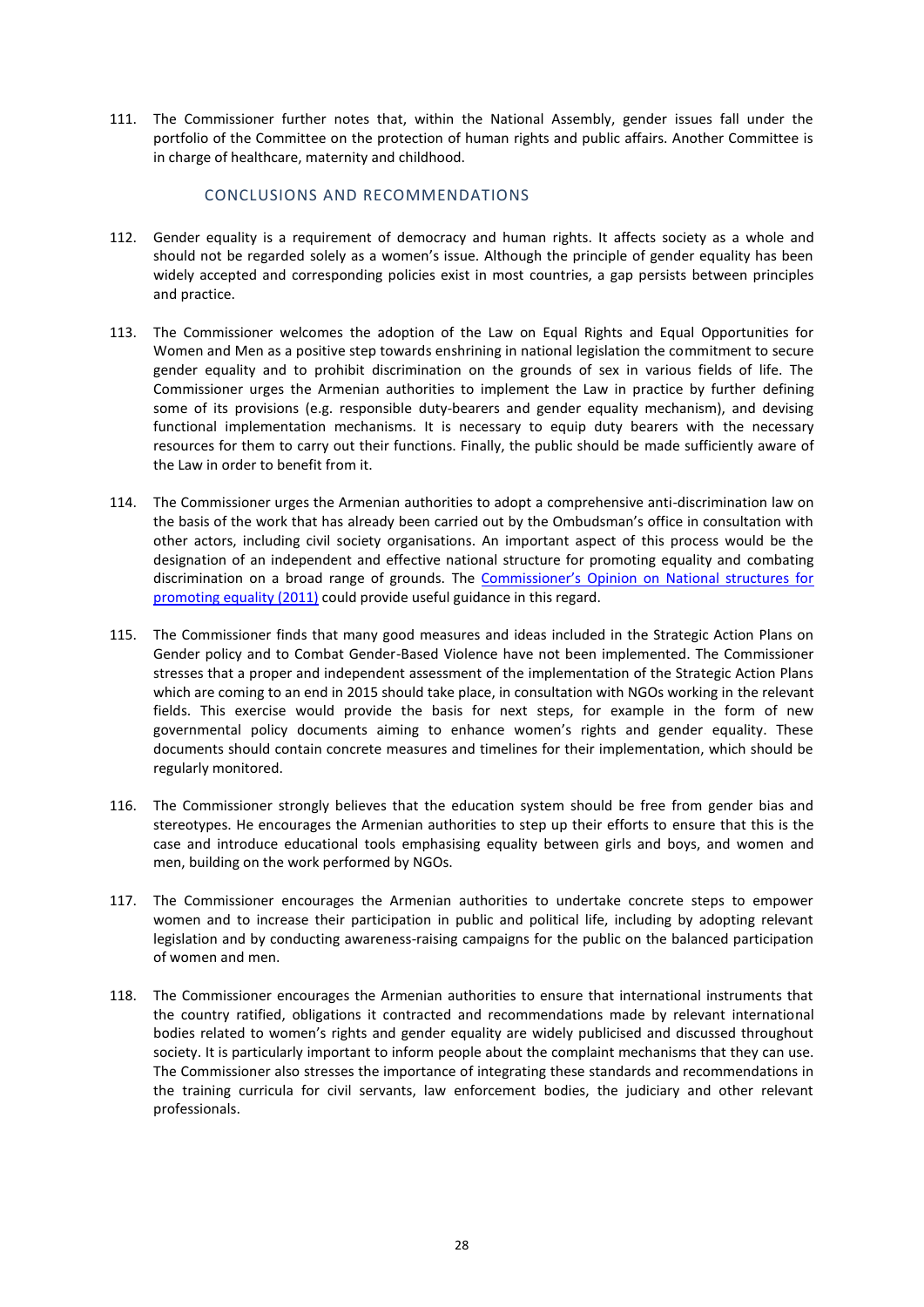## <span id="page-28-0"></span>2.2 VIOLENCE AGAINST WOMEN AND DOMESTIC VIOLENCE

- 119. The Commissioner recalls that violence against women, including domestic violence, is a major concern in Europe and a human rights violation that affects all Council of Europe member states, including Armenia. The unresponsiveness of state institutions to women reporting cases of violence, in particular the lack of sensitivity and proper treatment of women victims of violence by police as well as inadequate victim support, contribute to the persistence of this phenomenon.<sup>67</sup>
- 120. According to the Council of Europe Convention on preventing and combating violence against women and domestic violence<sup>68</sup> (the Convention on violence against women), "violence against women" is understood as a violation of human rights and a form of discrimination against women and includes all acts of gender-based violence that result in, or are likely to result in, physical, sexual, psychological or economic harm or suffering to women, including threats of such acts, coercion or arbitrary deprivation of liberty, whether occurring in public or in private life. Although perpetrators and victims of domestic violence may be either men or women, in the vast majority of cases it is women who are exposed to violence at the hands of men, thereby making it a gender-based phenomenon where women are disproportionately affected. Women and girls are also the primary victims of sexual violence. Consequently, violence against women is regarded as a form of discrimination and an expression of gender inequalities, the subordinate position of women and patriarchal stereotypes and attitudes. The Preamble of the Convention on violence against women recognises that "violence against women is a manifestation of historically unequal power relations between women and men, which have led to domination over, and discrimination against, women by men and to the prevention of the full advancement of women".
- 121. The Convention further provides that "domestic violence" shall mean all acts of physical, sexual, psychological or economic violence that occur within the family or domestic unit or between former or current spouses or partners, whether or not the perpetrator shares or has shared the same residence with the victim. "Gender-based violence against women" shall mean violence that is directed against a woman because she is a woman or that affects women disproportionately.
- 122. The Convention also addresses stalking, sexual violence including rape, forced marriage, female genital mutilation, forced abortion and forced sterilisation, and sexual harassment.<sup>69</sup>
- <span id="page-28-1"></span>123. During his visit to Armenia, the Commissioner discussed in particular violence against women occurring in the family.

### 2.2.1 EXTENT AND FORMS OF DOMESTIC VIOLENCE IN ARMENIA

124. Although many of the Commissioner's interlocutors acknowledged that domestic violence was an issue in Armenia, it appears that there is a lack of consensus about the prevalence and seriousness of the phenomenon in the country. This is partly due to the low – albeit increasing - level of reporting of incidents of violence in the family. Domestic violence is seen as a private matter and raising it outside the family sphere is considered shameful. Women who voice complaints or attempt to escape a violent situation are generally perceived as endangering family unity and stability. Under the guise of preserving the family, acts of violence, which mostly affect women and children, remain unaddressed. The Commissioner wants to stress that, as for any other human rights violation, it is important that the state and the society protect members of the family who suffer violence and bring the perpetrators to account.

<sup>&</sup>lt;sup>67</sup> [Fighting violence against women must become a](http://www.coe.int/en/web/commissioner/-/fighting-violence-against-women-must-become-a-top-priority) top priority, Human Rights Comment of the Commissioner for Human Rights, 29 July 2014.

<sup>&</sup>lt;sup>68</sup> Council of Europe Convention on preventing and [combating violence against women and domestic violence,](http://www.coe.int/t/dghl/standardsetting/convention-violence/convention/Convention%20210%20English.pdf) 2011, Articles 3a, 3b, 3d.

 $69$  See Articles 33, 34, 35, 36, 37, 38, 39 and 40 of the Convention.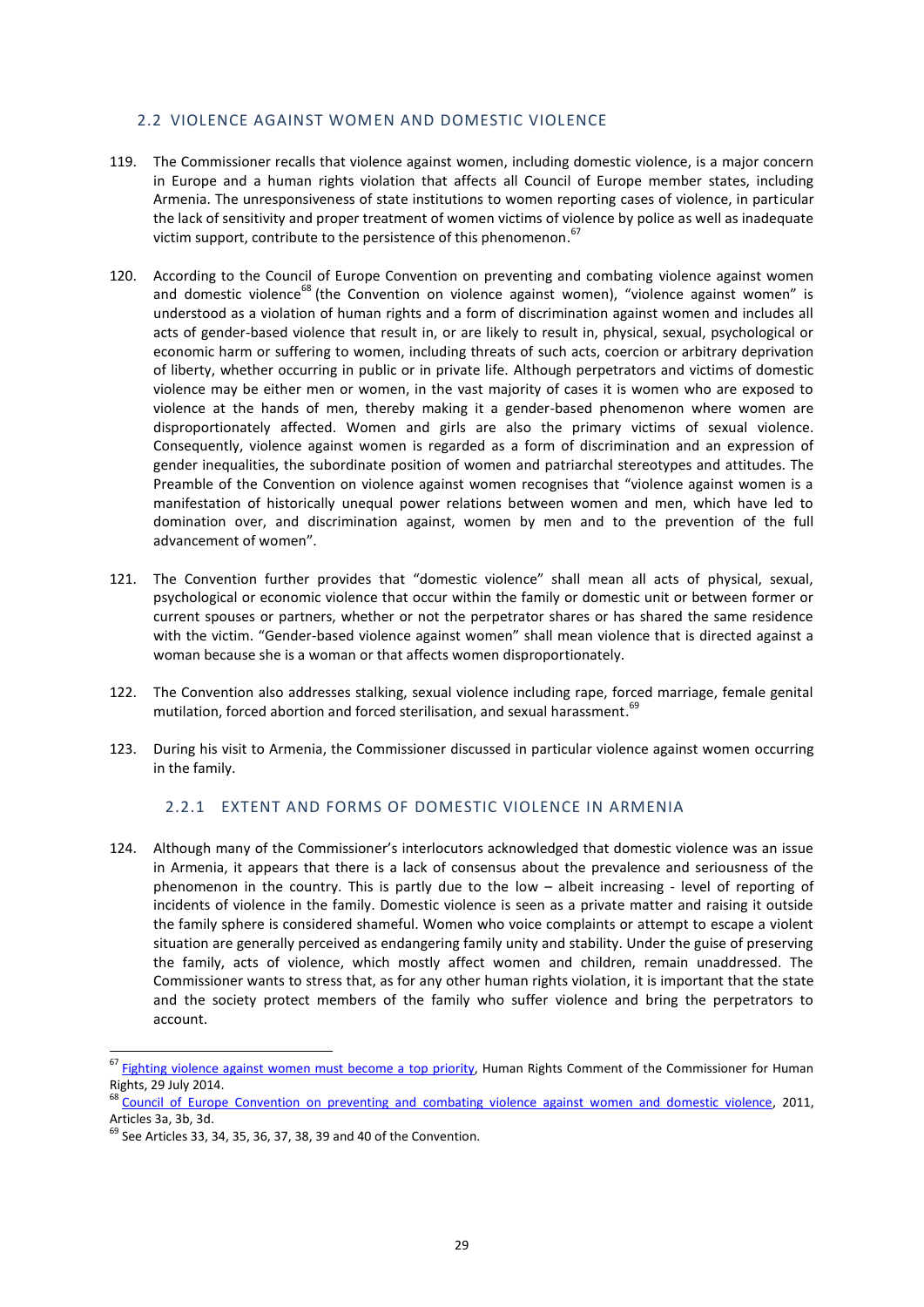- 125. The Commissioner is concerned about the social attitudes accepting and justifying violence against women in some cases, thereby contributing to shield perpetrators from accountability. He was informed that a number of political leaders, including parliamentarians, have denied the problem of domestic violence in Armenia and even justified it in some cases. The Commissioner systematically raised this issue with his official interlocutors at national level and encouraged them to send a clear message of "zero tolerance" for violence against women.
- 126. There have been a number of surveys on domestic violence in Armenia. In its 2008 report on family violence in Armenia, Amnesty International found that over a quarter of women in Armenia may at some time experience physical violence at the hands of husbands or other family members, with much higher figures reported for psychological forms of violence.<sup>70</sup> The main forms of violence documented by the report were the following: psychological violence; isolation and control; physical violence; sexual violence including marital rape; and sexual harassment, which is believed to be widespread in the workplace.
- 127. According to a 2011 survey conducted by the National Statistical Service of Armenia and the UNFPA,  $^{71}$ 8.9% of women taking part in the survey experienced at least one form of physical violence by an intimate partner.<sup>72</sup> The survey revealed that most instances of physical violence against women are committed in the family.<sup>73</sup> It also notes that 25% of women reported having been subjected to at least one form of psychological violence,<sup>74</sup> and 3.3% admitted having experienced at least one form of sexual violence by their intimate partner.<sup>75</sup> Further, 61.7% of the surveyed women reported having endured some form of controlling behavior by an intimate partner - through restricting contacts with family and friends, controlling movement or any undertaking outside the household, or making a woman seeking permission for accessing health services.<sup>76</sup> The survey also tackles forms of economic violence against women such as economic disempowerment, including economic deprivation (e.g. withholding of money, confiscation of earnings and savings, forbidding a woman to work).
- 128. Another survey on domestic violence released in 2011 by the NGO Proactive Society with the support of the OSCE Office in Yerevan revealed that 59.6% of the respondents have been subjected to domestic violence during their lifetime.<sup>77</sup>
- 129. According to the data provided by the Armenian Police Service, 2054 cases of violence against women, including 580 cases of domestic violence, were recorded in 2013. For the first nine months of 2014, the police gave the figure of 1759 cases of violence against women, including 428 cases of domestic

 $\overline{a}$ <sup>70</sup> No pride in silence [: countering violence in the family in Armenia,](http://www.amnesty.org/en/library/asset/EUR54/004/2008/en/ec863cc6-a049-11dd-81c4-792550e655ec/eur540042008en.pdf) Amnesty International, 2008, p.3.

<sup>&</sup>lt;sup>71</sup> The survey was conducted amongst 4720 households and took place in 2008.

<sup>&</sup>lt;sup>72</sup> Forms of physical violence referred to: slapping or throwing something that could hurt, pushing or shoving or pulling hair; hitting with fist or something else that could hurt; kicking, dragging or beating up; chocking or burning on purpose; threatening to use or using a gun, knife or weapon against a woman.

<sup>&</sup>lt;sup>73</sup> [Nationwide survey on domestic violence against women in Armenia,](http://unfpa.am/sites/default/files/DV_survey_eng.pdf) National Statistical Service of the Republic of Armenia, UNFPA "Combatting Gender-Based Violence in the South Caucasus" Project, Yerevan, 2011, pp. 41-45.

<sup>&</sup>lt;sup>74</sup> Forms of psychological violence referred to: insults, belittling or humiliation in front of others, attempts to scare or intimidate, threatening to hurt a woman or someone she cares about, including children. [Nationwide survey on domestic](http://unfpa.am/sites/default/files/DV_survey_eng.pdf)  [violence against women in Armenia](http://unfpa.am/sites/default/files/DV_survey_eng.pdf), National Statistical Service of the Republic of Armenia, UNFPA "Combatting Gender-Based Violence in the South Caucasus" Project, Yerevan, 2011, pages 32-37.

<sup>&</sup>lt;sup>75</sup> Main forms of sexual violence referred to: physically forcing a woman to have sexual intercourse when she does not want to; engaging in a sexual intercourse out of fear of what the partner might do; forcing a woman to do something sexual that she finds degrading and humiliating. [Nationwide survey on domestic violence against women in Armenia,](http://unfpa.am/sites/default/files/DV_survey_eng.pdf) National Statistical Service of the Republic of Armenia, UNFPA "Combatting Gender-Based Violence in the South Caucasus" Project, Yerevan, 2011, pages 45-50.

<sup>&</sup>lt;sup>76</sup> [Nationwide survey on domestic violence against women in Armenia,](http://unfpa.am/sites/default/files/DV_survey_eng.pdf) National Statistical Service of the Republic of Armenia, UNFPA "Combatting Gender-Based Violence in the South Caucasus" Project, Yerevan, 2011, pages 37-41.

[Domestic violence survey in the Republic of Armenia,](http://www.osce.org/yerevan/88229?download=true) Proactive Society NGO, Yerevan, 2011, page 34.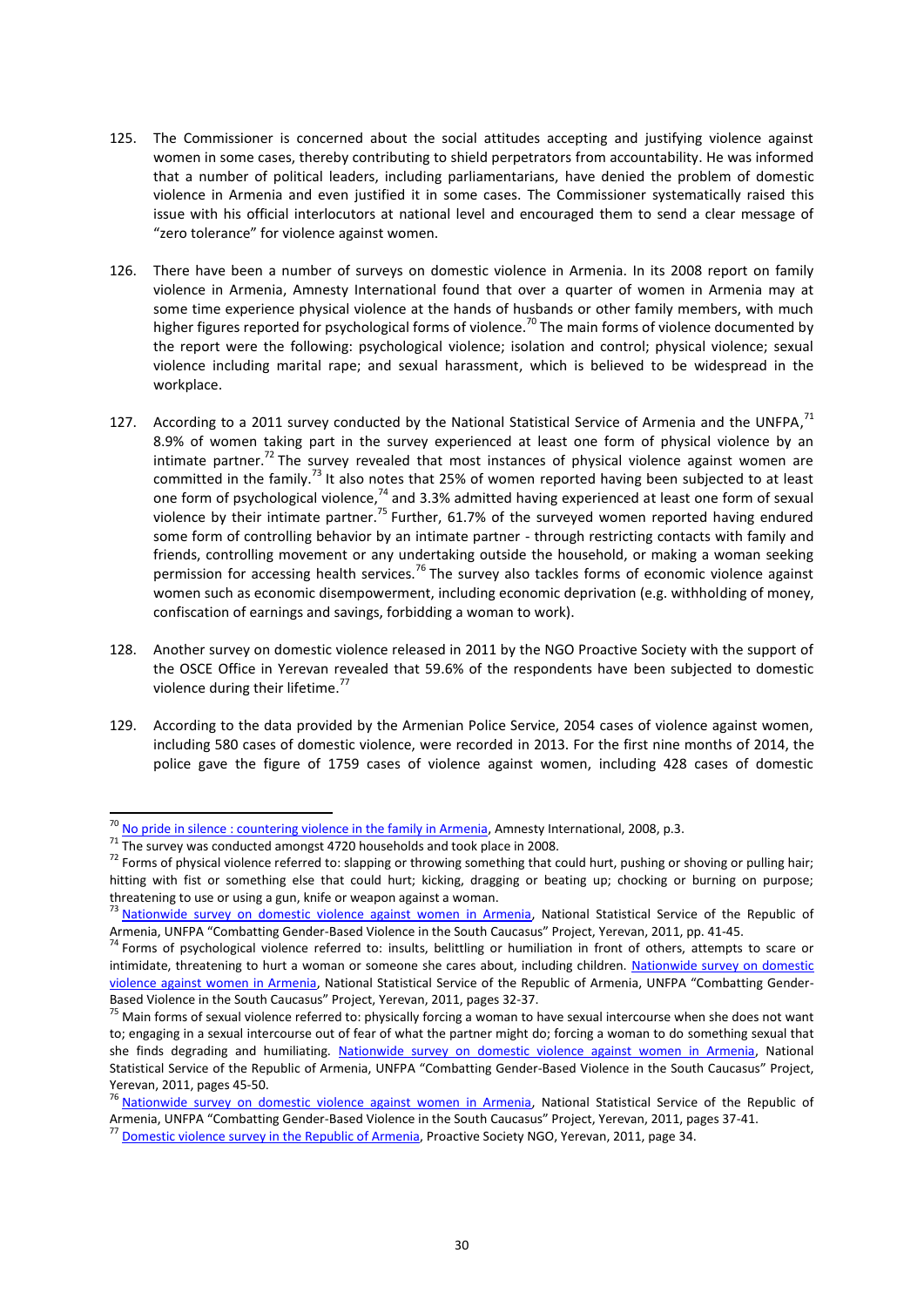<span id="page-30-0"></span>violence. NGOs documented seven death cases resulting from domestic violence in 2013 and twelve in 2014.

#### 2.2.2 EFFECTIVENESS OF EXISTING INSTRUMENTS AND MEASURES

- 130. Specific Council of Europe standards and instruments on violence against women, including domestic violence, exist in addition to the documents mentioned previously (see paragraphs 98 and 99), such as Committee of Ministers recommendations,<sup>78</sup> the Court's case-law<sup>79</sup> and the Council of Europe Convention on violence against women.
- 131. The Commissioner would like to point to the extensive and growing case-law of the Court in relation to violence against women. Cases relate for example to ill-treatment in detention,<sup>80</sup> police violence,<sup>81</sup> rape and sexual abuse,<sup>82</sup> social exclusion,<sup>83</sup> trafficking in human beings<sup>84</sup> and violence by private individuals.<sup>85</sup> The Court mostly found violations under Article 3 (prohibition of torture and inhuman or degrading treatment), Article 8 (right to respect for private life), and Article 13 (right to an effective remedy) of the ECHR.
- 132. The Court also developed specific case-law pertaining to domestic violence, and the violations found have mostly concerned: the right to life (Article 2 of the Convention);<sup>86</sup> the prohibition of torture and inhuman or degrading treatment (Article 3 of the Convention) linked to failure by authorities to provide adequate protection against domestic violence, <sup>87</sup> inadequacy of investigations into complaints of domestic violence<sup>88</sup> and the risk of being submitted to domestic violence in cases of deportation;<sup>89</sup> the right to respect for private and family life (Article 8 of the Convention);<sup>90</sup> and the prohibition of discrimination (Article 14 of the Convention).<sup>91</sup> In most of the cases, children were also affected by acts of domestic violence, as direct victims or witnesses.
- 133. The Council of Europe Convention on violence against women entered into force on 1 August 2014 and has been ratified by 16 Council of Europe member states as of February 2015. On several occasions the Commissioner called upon Council of Europe member states to ratify the Convention on violence against women,<sup>92</sup> which has a strong focus on prevention, by stipulating that state parties shall run awareness-

 $\overline{a}$ 

<sup>84</sup> See for example *[Rantsev v. Cyprus and Russia](http://hudoc.echr.coe.int/sites/eng/pages/search.aspx#{"dmdocnumber":["860538"],"itemid":["001-96549"]})*, Application No. 25965/04, Judgment of 7 January 2010.

<sup>&</sup>lt;sup>78</sup> See for example <u>Recommendation Rec(2002)5</u> of the Committee of Ministers to member states on the protection of women against violence, 2002.

<sup>&</sup>lt;sup>79</sup> ECtH[R factsheet on violence against women](http://www.echr.coe.int/Documents/FS_Violence_Woman_ENG.pdf) and ECtHR factsheet on domestic violence.

<sup>80</sup> See for example *[Juhnke v. Turkey](http://hudoc.echr.coe.int/sites/eng/pages/search.aspx#{"appno":["52515/99"],"itemid":["001-86255"]})*, Application No. 52515/99, Judgment of 13 May 2008.

<sup>81</sup> See for example *[Yazgül Yılmaz v. Turkey](http://hudoc.echr.coe.int/sites/eng/pages/search.aspx#{"dmdocnumber":["880762"],"itemid":["001-103157"]})*, Application No. 36369/06, Judgment of 1 February 2011; *[B.S. v. Spain](http://hudoc.echr.coe.int/sites/eng/pages/search.aspx?i=001-112459#{"itemid":["001-112459"]})*, Application No. 47159/08, Judgment of 24 July 2012.

<sup>82</sup> See for example *[X and Y v. the Netherlands](http://hudoc.echr.coe.int/sites/eng/pages/search.aspx?i=001-57603#{"itemid":["001-57603"]})*, Application No. 8978/80, Judgment of 26 March 1985; *[Aydın v. Turkey](http://hudoc.echr.coe.int/sites/eng/pages/search.aspx#{"appno":["23178/94"],"itemid":["001-58371"]})*, Application No. 23178/94, Judgment of 25 September 1997; *[Maslova and Nalbandov v. Russia](http://hudoc.echr.coe.int/sites/eng/pages/search.aspx#{"appno":["839/02"],"itemid":["001-84670"]})*, Application No. 839/02, Judgment of 24 January 2008; *[P.M. v. Bulgaria](http://hudoc.echr.coe.int/sites/eng/pages/search.aspx#{"dmdocnumber":["899269"],"itemid":["001-108781"]})*, Application No. 49669/07, Judgment of 24 January 2012.

<sup>83</sup> See for example *[N. v. Sweden](http://hudoc.echr.coe.int/sites/eng/pages/search.aspx#{"appno":["23505/09"],"itemid":["001-99992"]})*, Application No. 23505/09, Judgment of 20 July 2010.

<sup>85</sup> See for example *[Ebcin v. Turkey](http://hudoc.echr.coe.int/sites/eng/pages/search.aspx#{"dmdocnumber":["880749"],"itemid":["001-103143"]})*, Application No. 19506/05, Judgment of 1 February 2011.

<sup>86</sup> See for example *[Kontrova v. Slovakia](http://hudoc.echr.coe.int/sites/eng/pages/search.aspx#{"appno":["7510/04"],"itemid":["001-80696"]})*, Application No. 7510/04, Judgment of 31 May 2007; *[Branko Tomašić and Others](http://hudoc.echr.coe.int/sites/eng/pages/search.aspx#{"appno":["46598/06"],"itemid":["001-90625"]})  [v. Croatia](http://hudoc.echr.coe.int/sites/eng/pages/search.aspx#{"appno":["46598/06"],"itemid":["001-90625"]})*, Application No. 46598/06, Judgment of 15 January 2009.

<sup>87</sup> See for example *[E.S. and Others v. Slovakia](http://hudoc.echr.coe.int/sites/eng/pages/search.aspx#{"appno":["8227/04"],"itemid":["001-93955"]})*, Application No. 8227/04, Judgment of 15 September 2009.

<sup>88</sup> See for example *[E.M. v. Romania](http://hudoc.echr.coe.int/sites/eng/pages/search.aspx#{"itemid":["001-114091"]})*, Application No. 43994/05, Judgment of 30 October 2012; *[Valiulienė v. Lithuania](http://hudoc.echr.coe.int/sites/eng/pages/search.aspx?i=001-117636#{"itemid":["001-117636"]})*, Application No. 33234/07, Judgment of 26 March 2013.

<sup>&</sup>lt;sup>89</sup> See pending application *[Khachatryan v. Belgium](http://hudoc.echr.coe.int/sites/eng/Pages/search.aspx#{"fulltext":["Khachatryan"],"sort":["respondent Ascending"],"documentcollectionid2":["COMMUNICATEDCASES"],"itemid":["001-118103"]}),* Application No. 72597/10 where the applicant, an Armenian national, alleges kidnapping, forced marriage and domestic violence by her husband.

<sup>90</sup> See for example *[Bevacqua and S. v. Bulgaria](http://hudoc.echr.coe.int/sites/eng/pages/search.aspx?i=001-86875#{"itemid":["001-86875"]})*, Application No. 71127/01, Judgment of 12 June 2008; *[A. v. Croatia](http://hudoc.echr.coe.int/sites/eng/pages/search.aspx#{"dmdocnumber":["875647"],"itemid":["001-101152"]})*, Application No. 55164/08, Judgment of 14 October 2010.

<sup>91</sup> See for example *[Opuz v. Turkey](http://hudoc.echr.coe.int/sites/eng/pages/search.aspx#{"appno":["33401/02"],"itemid":["001-92945"]})*, Application No. 33401/02, Judgment of 9 June 2009; *[Eremia v. Moldova](http://hudoc.echr.coe.int/sites/eng/pages/search.aspx?i=001-119968#{%22itemid%22:[%22001-119968%22]})*, Application No. 3564/11, Judgment of 28 May 2013.

<sup>92</sup> [Fighting violence against women must become a top priority,](http://www.coe.int/en/web/commissioner/-/fighting-violence-against-women-must-become-a-top-priority) Human Rights Comment of the Commissioner for Human Rights, 29 July 2014.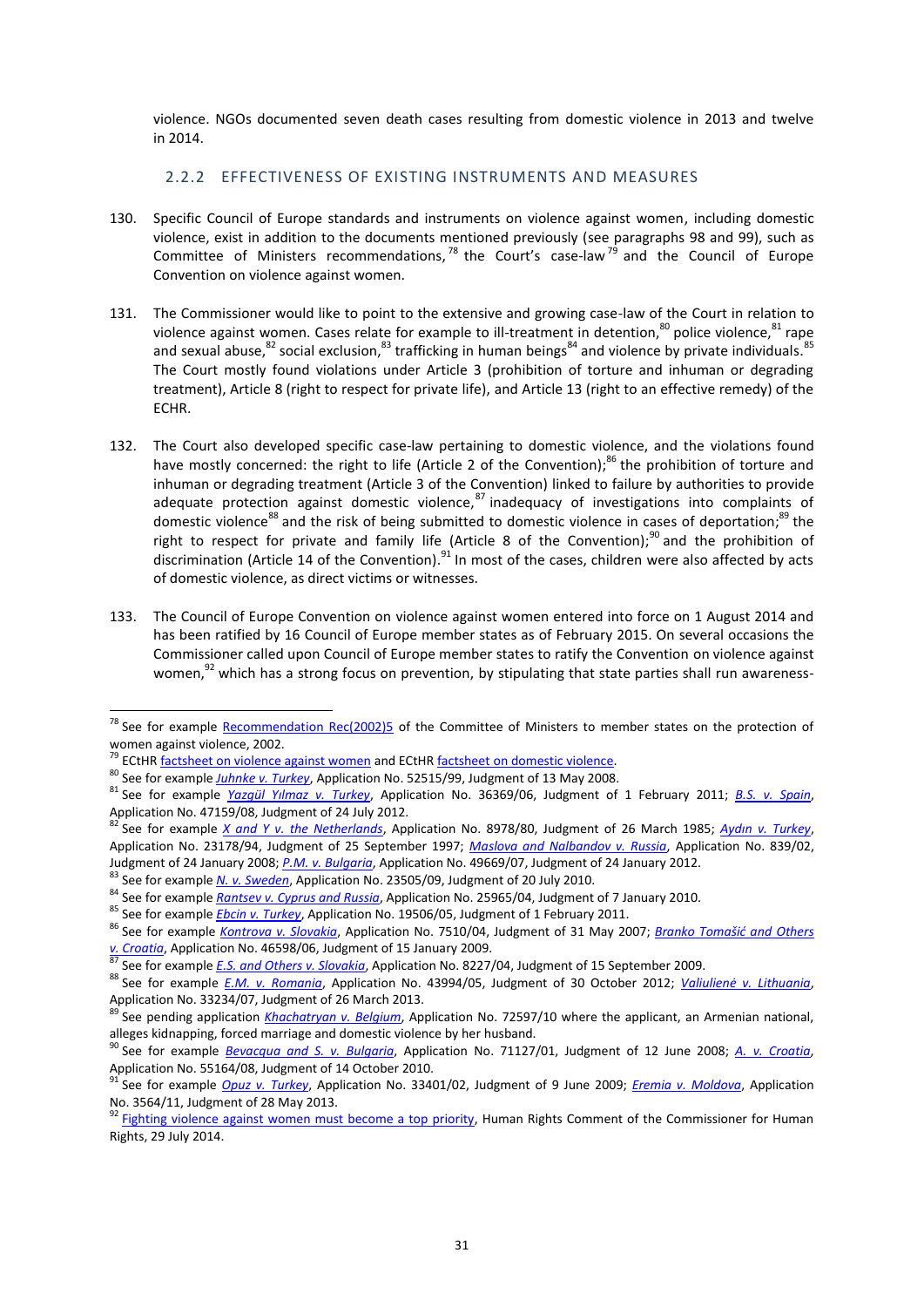raising campaigns regularly; take steps in including teaching materials on gender equality and nonviolent conflict resolution in the education system; train professionals dealing with victims or perpetrators of acts of violence covered by the Convention; set up treatment programmes for perpetrators and sex offenders; and work with the media and the private sector in preventing violence and enhancing mutual respect.<sup>93</sup>

- 134. The Convention stipulates that the protection and support of victims and witnesses include the provision of adequate information, general support services (e.g. psychological counselling, financial assistance, housing, assistance to find employment) and specialised support services (e.g. shelters, telephone helplines, sexual violence referral centres). Effective prosecution and investigation of allegations of violence against women entails the criminalisation of corresponding offences and adequate reaction of law enforcement bodies in responding to calls for help, taking and investigating complaints and implementing protective measures (e.g. emergency barring orders, restraining or protection orders). The Convention provides that investigation into and prosecution of some offences shall not be wholly dependent upon a report or a complaint filed by a victim and that proceedings may continue even if the victim withdraws it. Investigation and judicial processes shall ensure in priority the respect of the rights of victims and avoid re-victimisation.
- 135. Armenia has not yet ratified the Council of Europe Convention on violence against women. The National Human Rights Action Plan foresees further assessment and discussions regarding the possibility for Armenia to ratify the Convention. The Commissioner discussed this issue with most of his interlocutors and stressed that ratifying the Convention would be a good basis for further developing the national framework to prevent and combat domestic violence, as well as to heal the consequences of such violence. Most representatives of the Armenian authorities stressed that more time was needed to consider the issue in order to assess the compatibility of the Armenian legal framework with the Convention and the financial resources that would be needed.
- 136. Besides international obligations, separate national policies and legal provisions can be used to combat violence against women and domestic violence in Armenia, in the absence of a comprehensive legal framework to address the problem of domestic violence. The 2011-2015 [Action Plan to Combat Gender](http://www.un.am/res/Gender%20TG%20docs/national/2011-2015_GBV_strategic_plan-Eng.pdf)[based Violence](http://www.un.am/res/Gender%20TG%20docs/national/2011-2015_GBV_strategic_plan-Eng.pdf) foresees for example: the inclusion of "gender-based violence" and "domestic violence" concepts in national legal acts; improving data collection and monitoring of gender-based violence; the introduction of a system for identification, recording and reporting of injuries in healthcare institutions; engaging into public awareness and education efforts on gender-based violence and its consequences; developing a law on domestic violence; establishing shelters and other services for victims of domestic violence; providing specialised training for professional staff from health, social and education sectors, law enforcement bodies and judges on identifying, recording, referring and protecting victims; as well as adequately prosecuting and treating perpetrators.
- 137. The Committee of Ministers Recommendation 2002(5) stipulates that member states should classify all forms of violence within the family as criminal offences.<sup>94</sup> In 2009, the CEDAW Committee requested that Armenia enact, without delay, legislation specifically addressing domestic violence against women. The CEDAW Committee further specified that such legislation should ensure that violence against women and girls constitutes a criminal offence and a civil wrong; that perpetrators are prosecuted and adequately punished; and that women and girls who are victims of violence have access to immediate means of redress and protection, including protection orders; and that a sufficient number of adequate shelters are available, in particular addressing the needs of rural women, women with disabilities, refugees and minority women.<sup>95</sup>

 $\overline{a}$ <sup>93</sup> [The Convention in brief,](http://www.coe.int/t/dghl/standardsetting/convention-violence/brief_en.asp) Council of Europe website.

<sup>94</sup> [Recommendation Rec\(2002\)5](https://wcd.coe.int/ViewDoc.jsp?id=280915) of the Committee of Ministers to member states on the protection of women against violence, 2002, paragraph 55.

<sup>95</sup> [Concluding observations](http://tbinternet.ohchr.org/_layouts/treatybodyexternal/Download.aspx?symbolno=CEDAW/C/ARM/CO/4/Rev.1&Lang=En) of the Committee on the Elimination of Discrimination against Women, 2009, paragraph 23.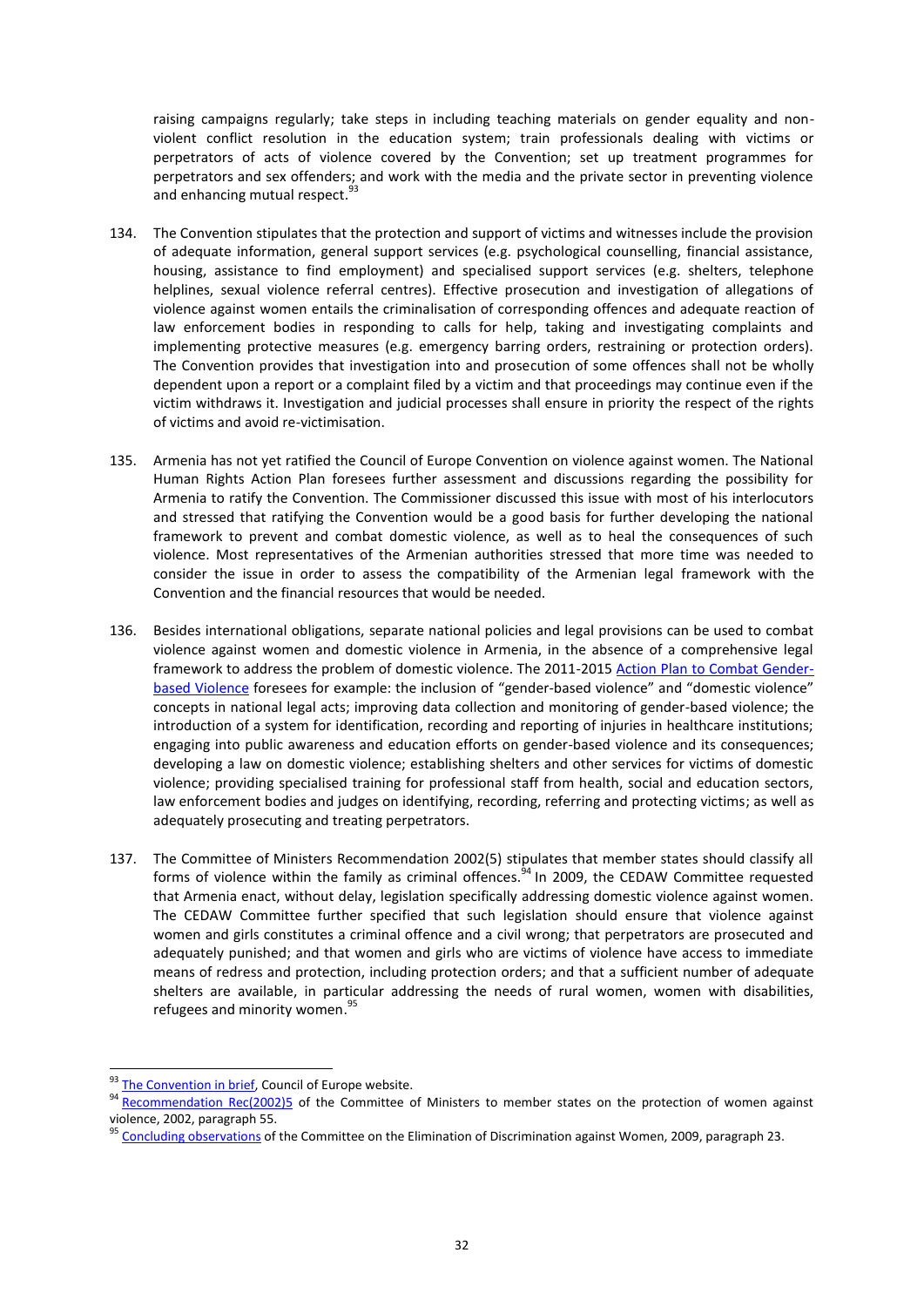- 138. The Armenian criminal legislation does not include a specific offence of gender-based violence, including domestic violence, and does not address prevention, protection and prosecution issues. Crimes of domestic violence may be prosecuted under other, more general, provisions of the Armenian Criminal Code, such as assault, battery, bodily harm and murder.<sup>96</sup> However, some forms of violence against women are not specifically criminalised, such as rape by a husband or intimate partner, and forced abortion. No distinction is drawn in the criminal legislation between strangers or family members perpetrating violent crimes.<sup>97</sup>
- 139. According to several interlocutors met by the Commissioner, a separate law would contribute to preventing fatalities and grave injuries resulting from domestic violence. The Commissioner was informed that in the last years, a draft law on the prevention of domestic violence had been developed by a working group of governmental and non-governmental actors. The draft law focuses on the prevention of domestic violence as well as protection and assistance for victims. It defines concrete forms of domestic violence, specifies the duties of the official bodies in charge, and provides for the establishment of a counselling centre and shelter. The draft law stipulates special measures to prevent domestic violence – official warning, emergency intervention and protective decision – and the grounds for applying them. According to the draft law, a victim of domestic violence shall benefit from social assistance, housing and employment assistance, as well as vocational training.
- 140. Despite numerous calls by national and international actors for Armenia to adopt a separate law on domestic violence, the Armenian Government returned the draft law for further revision and consultation in 2013. The Commissioner was told by the authorities that the adoption of such a law was incompatible with the current criminal legislation and that the issue of domestic violence would be addressed in separate pieces of legislation. Another issue which seemed to raise objections is the possibility, through a protective measure, to remove a perpetrator of domestic violence acts from the residence occupied by the family members, even if the perpetrator is the owner of the property. It appears that the draft law was nevertheless reviewed on the basis of the governmental comments, in order to be presented again for the Government's consideration.
- 141. The Minister of Labour and Social Affairs informed the Commissioner that a draft law on social assistance to be presented to the National Assembly will contain a definition of domestic violence and will regulate the provision of social assistance and support services for victims of domestic violence. The Ministry of Labour and Social Affairs is also developing procedures for the identification of victims of domestic violence, and is considering instituting a referral mechanism for these victims. An interagency group on the prevention of domestic violence, led by the Deputy Minister of Labour and Social Affairs and including government and non-governmental actors, is currently functioning under the Prime Minister.
- 142. The police play a key role in preventing, investigating and ensuring accountability for domestic violence. The Commissioner received information about the steps taken by the Police Service in this area, including through collecting statistics, training for members of the police on responding to domestic violence cases, and public education efforts throughout the country, including in schools. In February 2013, following an Order by the Chief of Police, the Unit on juvenile affairs within the main criminal investigation department was upgraded into a Department dealing with the protection of the rights of

<sup>&</sup>lt;sup>96</sup> See for example: murder (Article 104); causing someone to commit suicide (Article 110); abetment of suicide (Article 111); infliction of wilful heavy damage to health (Article 112); infliction of wilful medium-gravity damage to health (Article 113); battery (Article 118); torture (article 119); inflicting grave damage through negligence (Article 120); inflicting mediumgravity damage through negligence; kidnapping (Article 131); trafficking (Article 132); illegal deprivation of liberty (Article 133); threat to murder, to inflict heavy damage to one's health or to destroy property (Article 137); rape (Article 138); violent sexual relations (Article 139); forced violent sexual acts (Article 140); sexual acts with a person under 16 (Article 141).

<sup>&</sup>lt;sup>97</sup> It should be noted that Article 63.8 of the Armenian Criminal Code considers as aggravating circumstance a crime against pregnant woman, children and persons dependent of the perpetrator. Rape and violent sexual acts are mentioned as aggravating circumstances for certain crimes.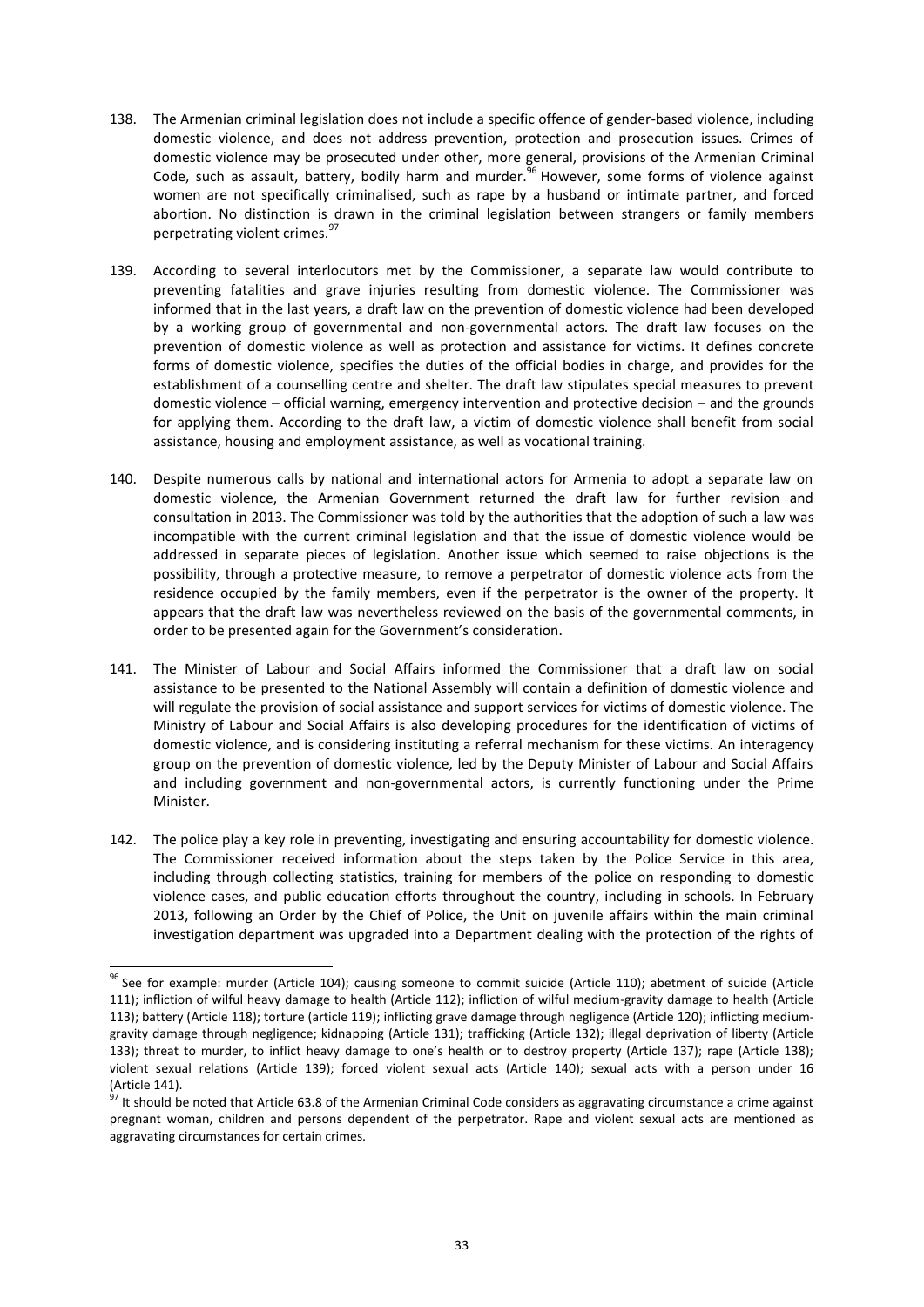juveniles and the fight against domestic violence. Representatives of the Police Service participated in the drafting of the law on domestic violence and in the works of the Ad Hoc Committee on Preventing and Combatting Violence against Women and Domestic Violence (CAHVIO), which led the drafting process of the corresponding Council of Europe Convention. The Chief of Police indicated to the Commissioner that the number of women in the police force is increasing, and that women form over half of the Department staff dealing with domestic violence and juveniles.

- 143. Despite these encouraging steps, the Commissioner received worrying reports that domestic violence cases are not effectively identified, investigated, prosecuted and punished. It appears that the police do not adequately address and handle allegations of domestic violence, sometimes discouraging women from filing complaints and urging them to reconcile with those who allegedly abused them. In one case discussed with the Commissioner, a woman who had allegedly been a victim of sexual violence and reportedly displayed visible injuries had to file her complaint in the presence of a significant number of male police officers. Apparently, the woman was not provided with medical care. When the Commissioner raised this case, the Chief of Police acknowledged that this was not appropriate on the part of the police and spoke of the need to change police mentalities and practices with regard to the treatment of domestic violence cases.
- 144. This apparent mishandling by the police of complaints related to domestic violence contributes to the low level of reporting by women for whom it is already very difficult to complain due to societal and family pressure. The difficulty to complain is even greater for women subjected to sexual violence on the part of a husband or intimate partner. Women sometimes withdraw their complaints. In Armenia, investigation and prosecution into some of these cases are only possible if the victim submitted a complaint. The low level of reporting and complaints regarding cases of domestic violence contributes to the persistence of the problem.
- 145. The Commissioner is concerned that at the trial stage, women victims of domestic violence sometimes face re-victimisation and even disrespect from judicial instances. It would appear that only the most serious cases are prosecuted (e.g. murder, serious and medium bodily harm, torture and battery) but that lower levels of violence are hardly ever addressed.
- 146. The Commissioner received information on the case of 20-year-old Maro Guloyan, a pregnant woman and mother of an infant girl, who died in July 2012 in the village of Arinj (Kotayk region). The investigation concluded that there had been a suicide by hanging, whereas Ms Guloyan's relatives and NGOs contest this conclusion, maintaining that she was murdered after having been regularly subjected to domestic violence by her husband.
- 147. Temporary shelters can be of crucial importance for women victims of violence and their children. Medical, psychological, social and legal support is also available in shelters. The Commissioner visited the only shelter in the country specifically receiving victims of domestic violence, which functions thanks to NGO support. There are no state-run shelters in the country. The capacity of shelters for victims of domestic violence is very limited and can only serve the most serious needs, i.e. when the situation is already life-threatening to the persons concerned. The Commissioner was very concerned to learn that the shelter he visited is obliged to refuse accommodation to persons on a regular basis due to resource and space limitations. On several occasions, it was announced that the authorities planned to provide and/or fund some of these services.

#### CONCLUSIONS AND RECOMMENDATIONS

<span id="page-33-0"></span>148. Violence against women, including domestic violence, violates human rights and is a form of discrimination. The Commissioner calls upon the Armenian political and community leaders to send a clear message that violence against women, including domestic violence, is unacceptable and cannot ever be justified. Efforts to raise public awareness about domestic violence and the necessity to combat it should be vigorously pursued, including in schools. Victims of domestic violence, who are most often women and children, should be protected instead of blamed for breaking up the family.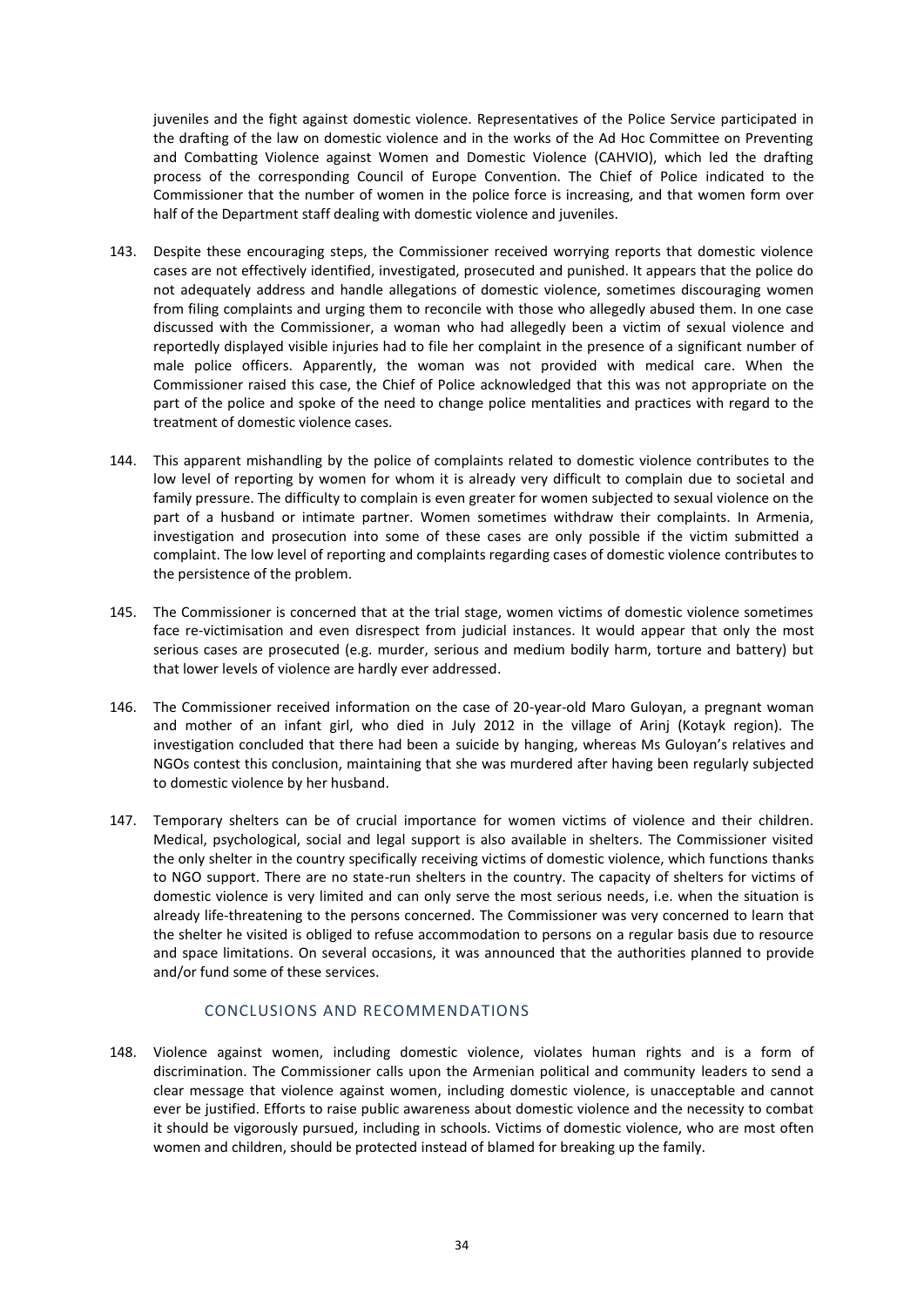- 149. The Commissioner encourages the Armenian authorities to collect detailed data on gender-based violence, including domestic violence, with a view to assessing the root causes of this phenomenon and better devising strategies and concrete measures to combat it.
- 150. The Commissioner strongly encourages the Armenian authorities to sign and ratify the Council of Europe Convention on Preventing and Combating Violence against Women and Domestic Violence, and to cooperate with the Council of Europe to raise awareness on the Convention and its implications for Armenia. Recalling that domestic violence incurs serious, sometimes irreparable, damage as well as costs to the state in the social, economic, medical and judicial fields, the Commissioner urges the Armenian authorities to enhance their efforts in the area of prevention.
- 151. A specific law on domestic violence addressing all forms of violence and the various aspects of this problem - such as prevention, criminalisation and prosecution, as well as protection and assistance to victims - should be adopted and effectively implemented in Armenia. Existing legislation should be amended to allow the implementation of such a law. The Commissioner encourages the Armenian authorities to seek information and guidance in this regard from the Council of Europe.
- 152. Any person who is complaining of domestic violence should be treated with respect and care. Police officers should treat these allegations with the utmost seriousness, and should receive proper training on how to deal with domestic violence. There should be more women police officers involved in this area. Premises and conditions in which complainants are received should not be intimidating and should encourage them to feel confident.
- 153. Acts of violence against women and domestic violence should be duly investigated and prosecuted. Perpetrators of domestic violence should also receive appropriate treatment. The Commissioner encourages the Armenian authorities to intensively pursue continuous training of investigators, prosecutors and judges on how to handle domestic violence cases. NGOs with expertise and experience in the field of women's rights and who work on domestic violence issues should be involved in the training process.
- 154. Given the difficulties for victims of domestic violence to lodge a complaint with the police, including for allegations of serious violations, the Commissioner recommends amending the legislation so that law enforcement bodies can investigate and prosecute a case irrespectively of whether a complaint has been lodged by the victim, or if the latter withdraws the complaint.<sup>98</sup>
- 155. The Commissioner welcomes the important work conducted by NGOs in providing support and assistance to the victims of domestic violence. NGOs also play an invaluable role in raising public awareness about women's rights and advocating for systemic changes. However, the state has obligations to provide protection against domestic violence, and NGOs should not be expected to act as a substitute. In this regard, the Commissioner urges the Armenian authorities to provide support to shelters for victims of domestic violence and in implementing the measures foreseen in the Action Plan to Combat Gender-Based Violence.

### <span id="page-34-0"></span>2.3 PRENATAL SEX-SELECTION

 $\overline{a}$ 

156. The Commissioner discussed the issue of prenatal sex-selection in Armenia, having regard to the skewed sex-ratios between boys and girls at birth which have been documented. Whereas the normal sex-ratio at birth ranges from 102-106 males to 100 females, in 2011, the Council of Europe Parliamentary Assembly found that the rate stood at 112 to 100 in Armenia.<sup>99</sup> A 2013 United Nations Population Fund

<sup>98</sup> [Council of Europe Convention on preventing and combating violence against women and domestic violence,](http://www.coe.int/t/dghl/standardsetting/convention-violence/convention/Convention%20210%20English.pdf) 2011, Article 55.1.

[PACE Resolution 1829 \(2011\)](http://assembly.coe.int/Mainf.asp?link=/Documents/AdoptedText/ta11/ERES1829.htm) on Prenatal sex-selection, paragraph 3.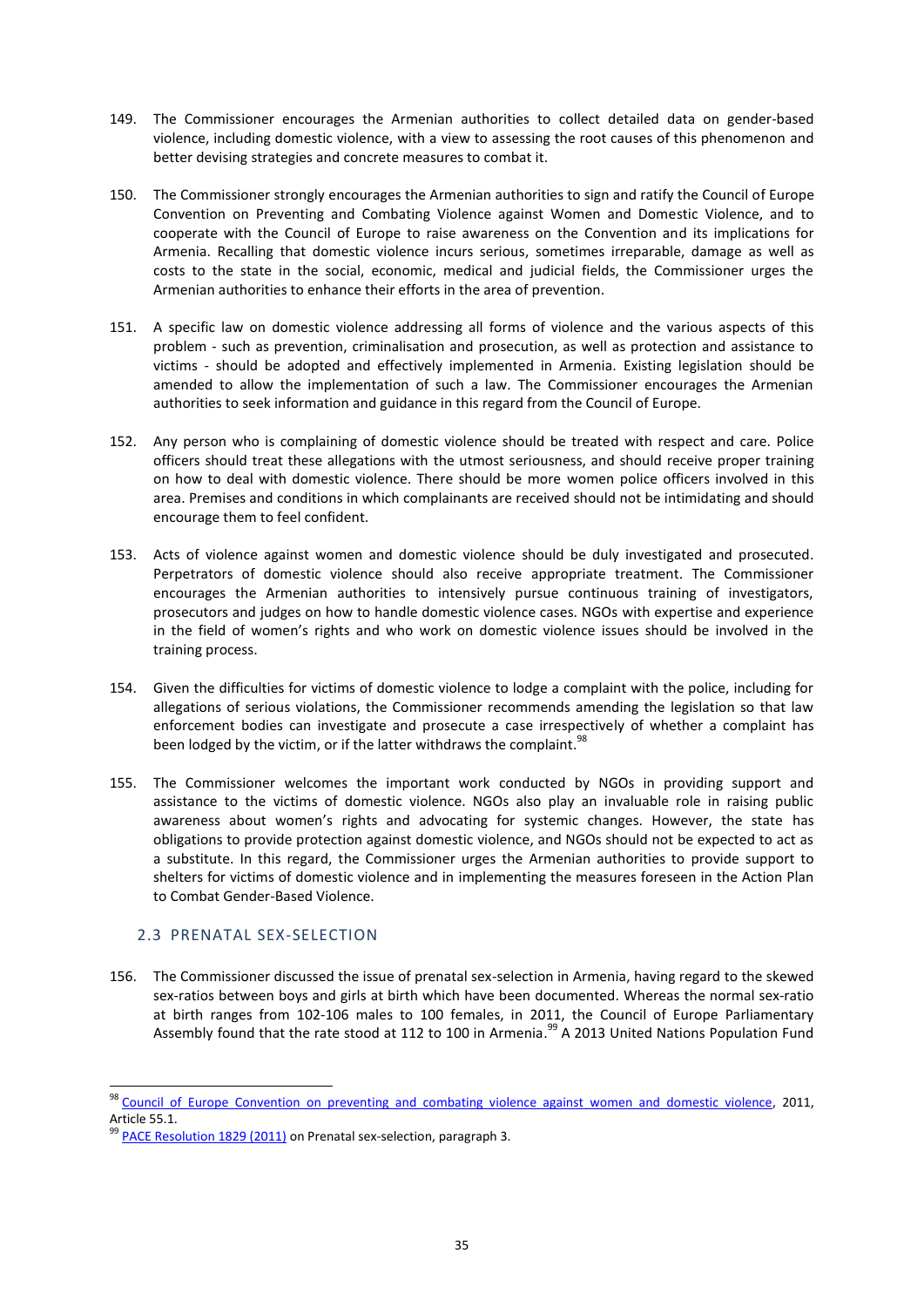(UNFPA) report gave the figure of 114-115 to 100 for Armenia.<sup>100</sup> It appears that the region of Gegharkunik has the most skewed sex ratio (up to 124 to 100). Resort to pre-natal sex-selection, i.e. selective abortions of female foetuses, is especially likely in families who already have three or four girls. This practice is widely believed to relate to the following factors: a deeply-rooted preference for sons, decreasing average family size, and easier access to modern reproductive technologies. Sons are seen as essential in continuing the family line and in supporting their parents when they are aging. According to many of the Commissioner's interlocutors, this situation is a clear manifestation of the disadvantaged situation of women and gender inequality in the Armenian society.

- 157. The Council of Europe Committee of Ministers has called on member states to prohibit pre-natal sexselection,<sup>101</sup> and the Council of Europe Convention on Human Rights and Biomedicine prohibits the use of techniques of medically assisted procreation "for the purpose of choosing a future child's sex, except where serious hereditary sex-related disease is to be avoided."<sup>102</sup> However, Armenia has not ratified that Convention.
- 158. The Council of Europe Convention on violence against women requires state parties to criminalise forced abortions and psychological violence.<sup>103</sup> The Convention provides useful safeguards in cases where women are under pressure to resort to prenatal sex-selection. In its 2011 resolution on prenatal sex selection, the Parliamentary Assembly of the Council of Europe stressed that "the social and family pressure placed on women not to pursue their pregnancy because of the sex of the embryo/foetus is to be considered as a form of psychological violence and […] the practice of forced abortions is to be criminalised."<sup>104</sup>
- 159. The Armenian authorities have begun to devote more attention to this phenomenon, and the National Human Rights Action Plan foresees legal measures to address prenatal sex-selection as well as the organisation of public awareness events on this issue. During his visit, the Commissioner was informed that the Ministry of Health was working on a legal initiative which aims to restrict the disclosure of the sex of the foetus before birth.
- 160. NGOs expressed caution at the link made between prenatal sex-selection and demographic concerns in Armenia, and emphasised that the measures taken to address this issue should not lead to a restriction of women's reproductive rights. Prenatal sex-selection should be framed as a gender equality issue and more should be done in the field of raising awareness and education in order to change the existing mentality and practice.

### CONCLUSIONS AND RECOMMENDATIONS

<span id="page-35-0"></span>161. The Commissioner encourages the Armenian authorities to ratify the Council of Europe Convention on Human Rights and Biomedicine and supports efforts to make prenatal sex-selection illegal. The Commissioner would also like to highlight the following recommendations made by the Council of Europe and other international bodies: collection of reliable data on sex ratios at birth and regular monitoring of their evolution; the development and promotion of guidelines on the ethical use of relevant technologies; researching and addressing root causes of the inequalities that drive sexselection, including raising the status of women in society and effective implementation of equality and non-discrimination policies; support of the equal value of girls and boys.<sup>105</sup>

<sup>&</sup>lt;sup>100</sup> <u>Sex imbalances at birth in Armenia</u>, UNFPA, 2013.

<sup>101</sup> [Recommendation Rec\(2002\)5](https://wcd.coe.int/ViewDoc.jsp?id=280915) of the Committee of Ministers to member states on the protection of women against violence, 2002, paragraph 79.

<sup>102</sup> [Council of Europe Convention on Human Rights and Biomedicine,](http://conventions.coe.int/Treaty/en/Treaties/Html/164.htm) 1997, Article 14.

<sup>103</sup> [Council of Europe Convention on preventing and combating violence against women and domestic violence,](http://www.coe.int/t/dghl/standardsetting/convention-violence/convention/Convention%20210%20English.pdf) 2011, Articles 39 and 33.

<sup>&</sup>lt;sup>104</sup> [PACE Resolution 1829 \(2011\)](http://assembly.coe.int/Mainf.asp?link=/Documents/AdoptedText/ta11/ERES1829.htm) on Prenatal sex-selection, paragraph 5.

<sup>105</sup> [Sex-selective abortions are discriminatory and should be banned,](http://www.coe.int/en/web/commissioner/-/sex-selective-abortions-are-discriminatory-and-should-be-bann-1) Human Rights Comment of the Commissioner for Human Rights, 15 January 2015.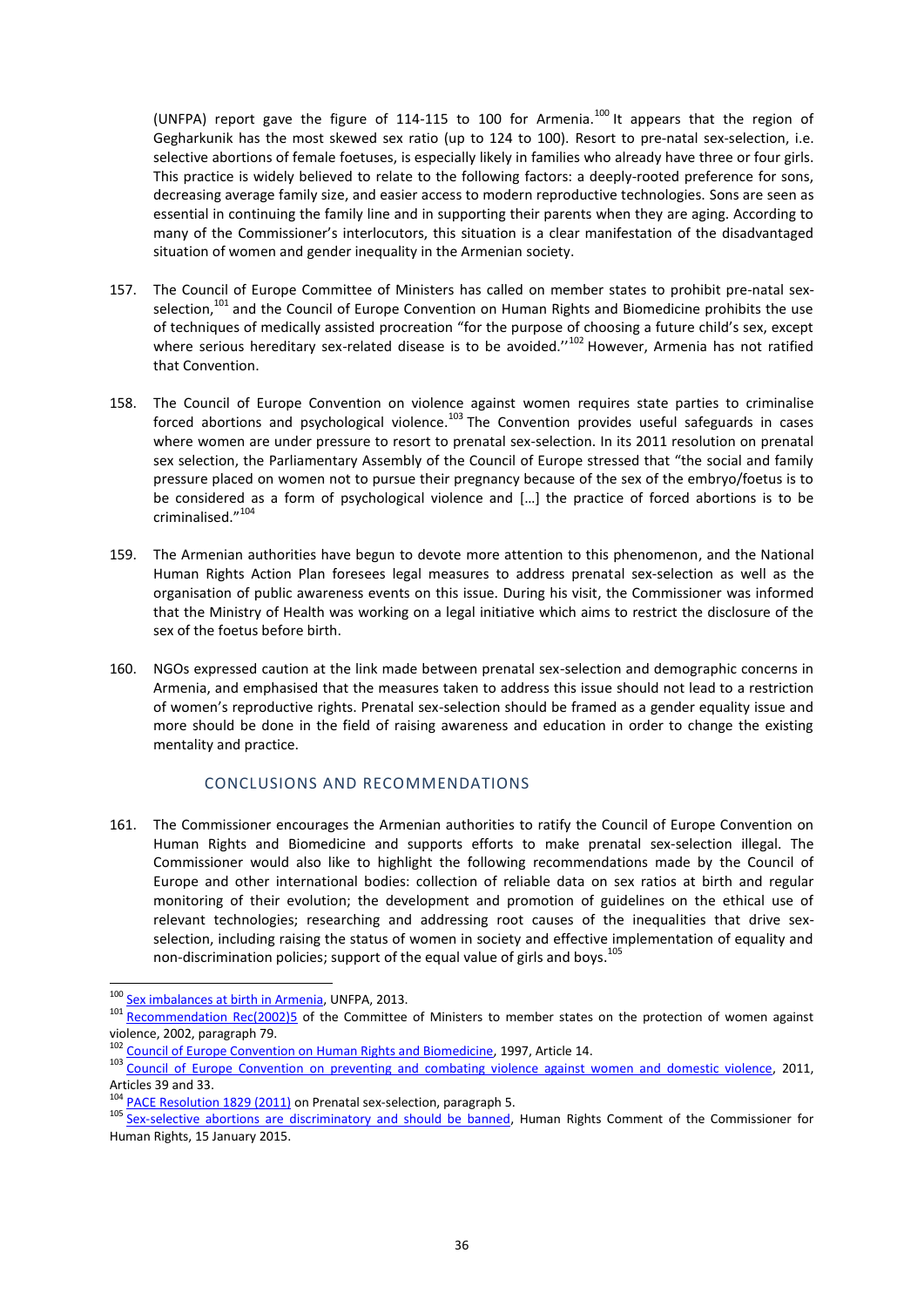#### <span id="page-36-0"></span>2.4 THE ROLE OF HUMAN RIGHTS DEFENDERS AND THE MEDIA

162. Human rights organisations and defenders play an essential role in increasing the country's compliance with human rights standards and obligations, including in the field of women's rights and gender equality. Besides acting at the systemic level they are also providing concrete and much-needed assistance to protect the rights of individuals. Their activities include: engaging in continuous public awareness efforts on major issues affecting women's rights; provision of psychological, medical, housing, employment and legal assistance to women victims of violence and their children; advocacy for the adoption of legal and policy instruments for a greater protection of women's rights; and monitoring the implementation and impact of state policies and actions.

# <span id="page-36-1"></span>2.4.1 PRESSURE AGAINST WOMEN'S RIGHTS AND GENDER EQUALITY ORGANISATIONS AND DEFENDERS

- 163. In Armenia, human rights defenders and organisations can ordinarily conduct their work without any particular hindrances. However, at times, they face impediments to their work, including threats and attacks from state and non-state actors, when dealing with sensitive or unpopular issues which go against mainstream views.
- 164. The Commissioner received worrying information about a wave of threats and attacks targeting civil society organisations and human rights defenders active in the fields of women's rights and gender equality on the occasion of the discussion and adoption of the Law on Equal Rights and Equal Opportunities for Women and Men in 2013. This process sparked fierce opposition on the part of certain groups hostile to the concept of gender equality, and who equated it to "promotion of homosexuality". A legislative proposal banning homosexual propaganda was even briefly posted on the website of the Police Service in the summer 2013, but was rapidly removed. NGOs reported that, following the controversy, officials avoided using the term "gender", although it appears in many international and domestic documents applicable in Armenia.
- 165. Conservative and radical groups reportedly disseminated misleading and defamatory information about human rights organisations and defenders supporting the law, describing them as "traitors to the nation", "destroyers of families" and "a threat to Armenian values". The NGO Women's Resource Centre was the subject of on-line harassment, including threats to bomb the Centre and burn women's rights defenders for speaking out on gender issues. No charges were brought against the authors of the se threats. An MP allegedly even registered a complaint with the Prosecutor General's Office against the NGO, requesting an investigation into the organisation and its activities.<sup>106</sup>
- 166. On 22 November 2013, the Council of the Prime Minister on Women's Affairs issued a statement expressing concern over the misinterpretation of the terms "gender", "gender equality" and "gender identity", as well as over the information campaign against, harassment and intimidation of women's rights NGOs. The Council urged law enforcement bodies to be more vigilant in order to prevent such cases and, if needed, to punish the perpetrators strictly. The Council's statement also provided clarification about the aforementioned terms, making clear that Armenia has the obligation to eliminate gender-based discrimination. The Council reaffirmed the Government's commitment to uphold its obligations under domestic and international law to protect and promote women's rights, specifically referring to the implementation of the Council of Europe Gender Equality Strategy.<sup>107</sup> The Commissioner positively assesses this action of the Council on Women's Affairs and would encourage its increased involvement in raising awareness on the Law on Equal Rights and Equal Opportunities for Women and Men.

<sup>&</sup>lt;sup>106</sup> [Joint Communication of UN special procedures on Armenia,](https://spdb.ohchr.org/hrdb/24th/public_-_UA_Armenia_10.09.13_(1.2013).pdf) 10 September 2013.

<sup>107</sup> [Report](http://www.osce.org/cio/110334?download=true) of the Special Representative of the OSCE Chairperson-in-Office on Gender Issues June Zeitlin, 2013.